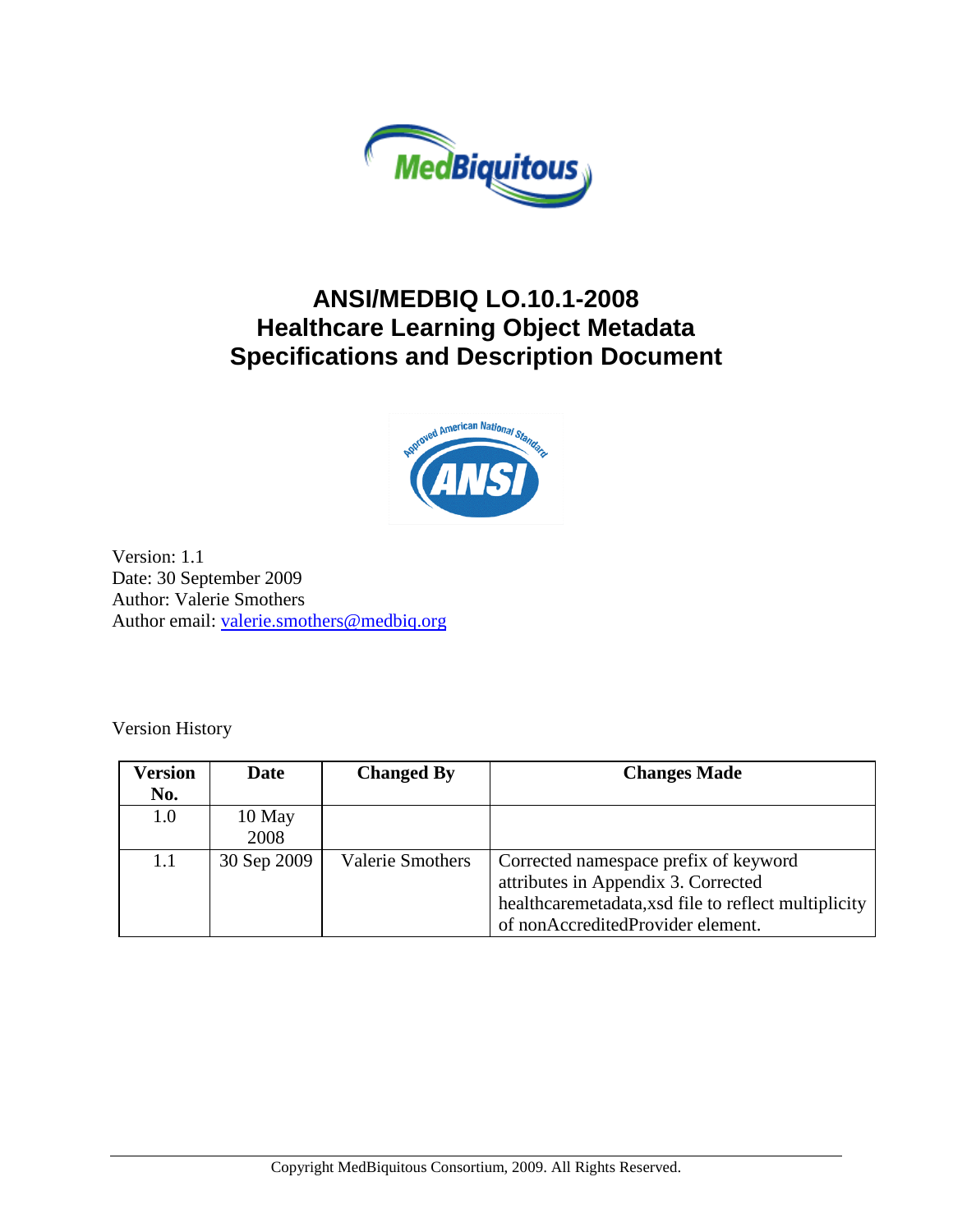## <span id="page-1-0"></span>**MedBiquitous Consortium XML Public License and Terms of Use**

MedBiquitous XML (including schemas, specifications, sample documents, Web services description files, and related items) is provided by the copyright holders under the following license. By obtaining, using, and or copying this work, you (the licensee) agree that you have read, understood, and will comply with the following terms and conditions.

The Consortium hereby grants a perpetual, non-exclusive, non-transferable, license to copy, use, display, perform, modify, make derivative works of, and develop the MedBiquitous XML for any use and without any fee or royalty, provided that you include the following on ALL copies of the MedBiquitous XML or portions thereof, including modifications, that you make.

- 1. Any pre-existing intellectual property disclaimers, notices, or terms and conditions. If none exist, the following notice should be used: "Copyright © [date of XML release] MedBiquitous Consortium. All Rights Reserved. http://www.medbiq.org"
- 2. Notice of any changes or modification to the MedBiquitous XML files.
- 3. Notice that any user is bound by the terms of this license and reference to the full text of this license in a location viewable to users of the redistributed or derivative work.

In the event that the licensee modifies any part of the MedBiquitous XML, it will not then represent to the public, through any act or omission, that the resulting modification is an official specification of the MedBiquitous Consortium unless and until such modification is officially adopted.

THE CONSORTIUM MAKES NO WARRANTIES OR REPRESENTATIONS, EXPRESS OR IMPLIED, WITH RESPECT TO ANY COMPUTER CODE, INCLUDING SCHEMAS, SPECIFICATIONS, SAMPLE DOCUMENTS, WEB SERVICES DESCRIPTION FILES, AND RELATED ITEMS. WITHOUT LIMITING THE FOREGOING, THE CONSORTIUM DISCLAIMS ANY IMPLIED WARRANTIES OF MERCHANTABILITY OR FITNESS FOR A PARTICULAR PURPOSE AND ANY WARRANTY, EXPRESS OR IMPLIED, AGAINST INFRINGEMENT BY THE MEDBIQUITOUS XML OF ANY THIRD PARTY PATENTS, TRADEMARKS, COPYRIGHTS OR OTHER RIGHTS. THE LICENSEE AGREES THAT ALL COMPUTER CODES OR RELATED ITEMS PROVIDED SHALL BE ACCEPTED BY LICENSEE "AS IS". THUS, THE ENTIRE RISK OF NON-PERFORMANCE OF THE MEDBIQUITOUS XML RESTS WITH THE LICENSEE WHO SHALL BEAR ALL COSTS OF ANY SERVICE, REPAIR OR CORRECTION.

IN NO EVENT SHALL THE CONSORTIUM OR ITS MEMBERS BE LIABLE TO THE LICENSEE OR ANY OTHER USER FOR DAMAGES OF ANY NATURE, INCLUDING, WITHOUT LIMITATION, ANY GENERAL, DIRECT, INDIRECT, INCIDENTAL, CONSEQUENTIAL, OR SPECIAL DAMAGES, INCLUDING LOST PROFITS, ARISING OUT OF ANY USE OF MEDBIQUITOUS XML.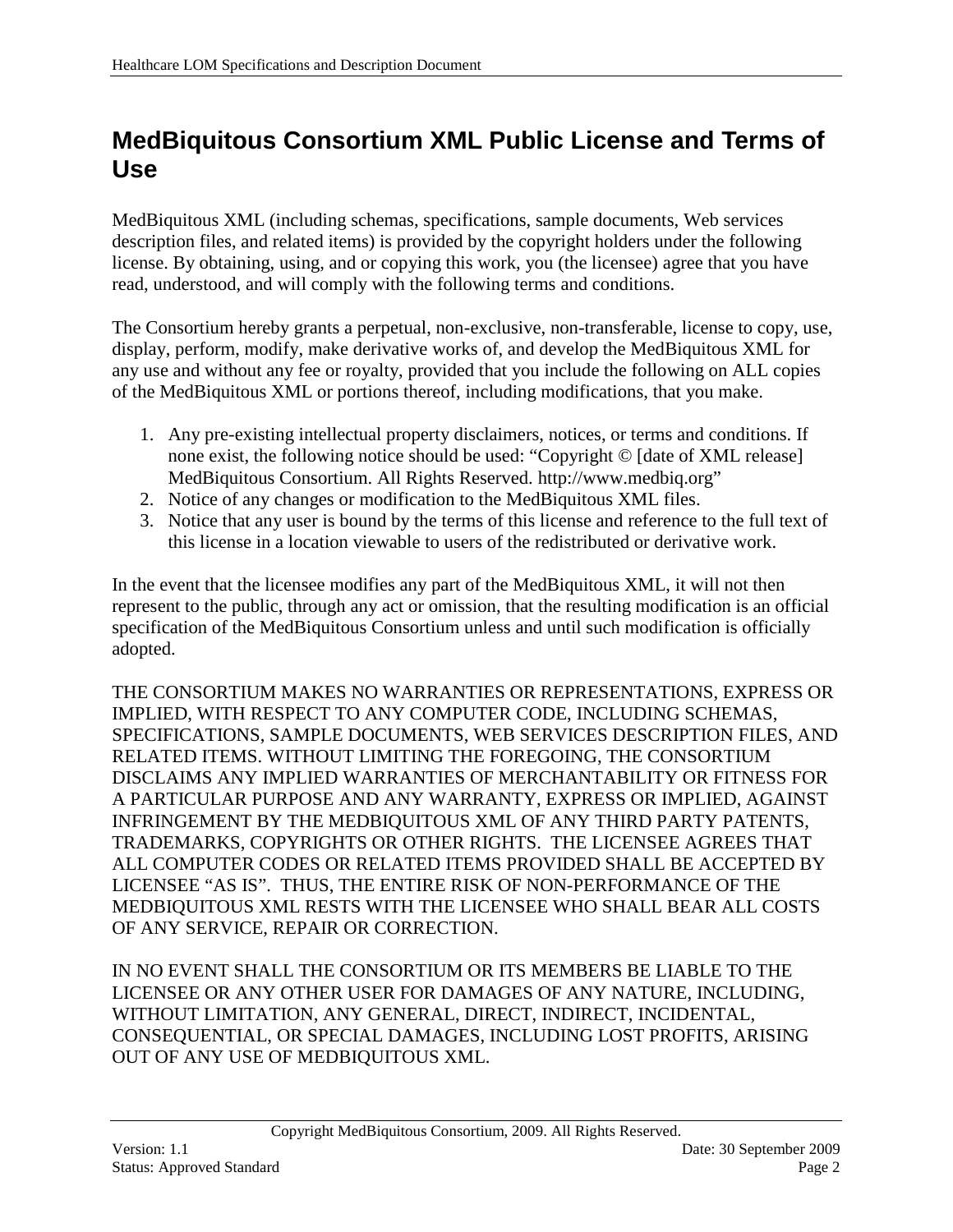LICENSEE SHALL INDEMNIFY THE CONSORTIUM AND EACH OF ITS MEMBERS FROM ANY LOSS, CLAIM, DAMAGE OR LIABILITY (INCLUDING, WITHOUT LIMITATION, PAYMENT OF ATTORNEYS' FEES AND COURT COSTS) ARISING OUT OF MODIFICATION OR USE OF THE MEDBIQUITOUS XML OR ANY RELATED CONTENT OR MATERIAL BY LICENSEE.

LICENSEE SHALL NOT OBTAIN OR ATTEMPT TO OBTAIN ANY PATENTS, COPYRIGHTS OR OTHER PROPRIETARY RIGHTS WITH RESPECT TO THE MEDBIQUITOUS XML.

THIS LICENSE SHALL TERMINATE AUTOMATICALLY IF LICENSEE VIOLATES ANY OF ITS TERMS AND CONDITIONS.

The name and trademarks of the MedBiquitous Consortium and its members may NOT be used in advertising or publicity pertaining to MedBiquitous XML without specific, prior written permission. Title to copyright in MedBiquitous XML and any associated documentation will at all times remain with the copyright holders.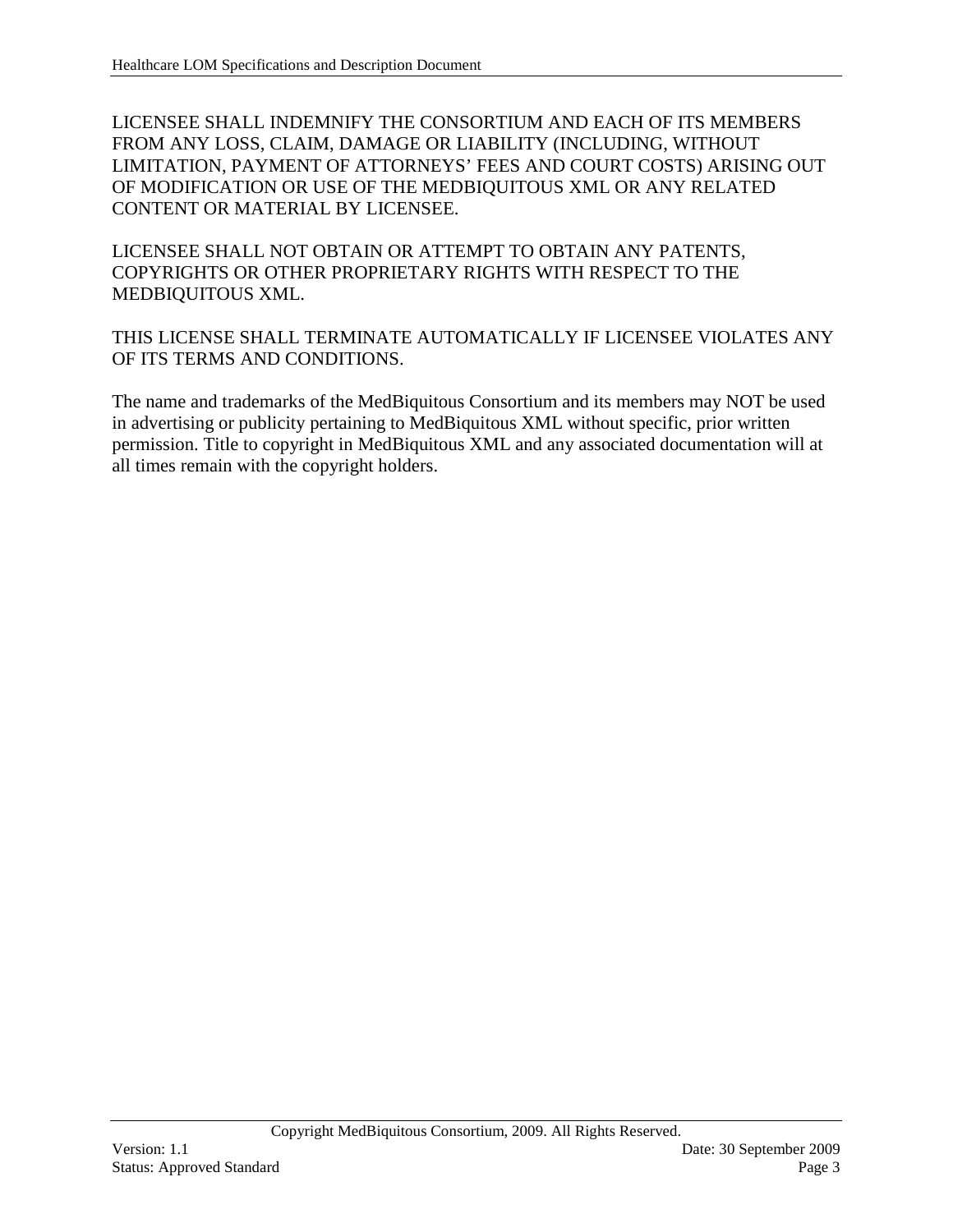# **Table of Contents**

| 1              |  |
|----------------|--|
| $\overline{2}$ |  |
| 3              |  |
| $\overline{4}$ |  |
| 5              |  |
| 6              |  |
| 7              |  |
| 8              |  |
|                |  |
|                |  |
|                |  |
|                |  |
|                |  |
|                |  |
|                |  |
|                |  |
|                |  |
|                |  |
|                |  |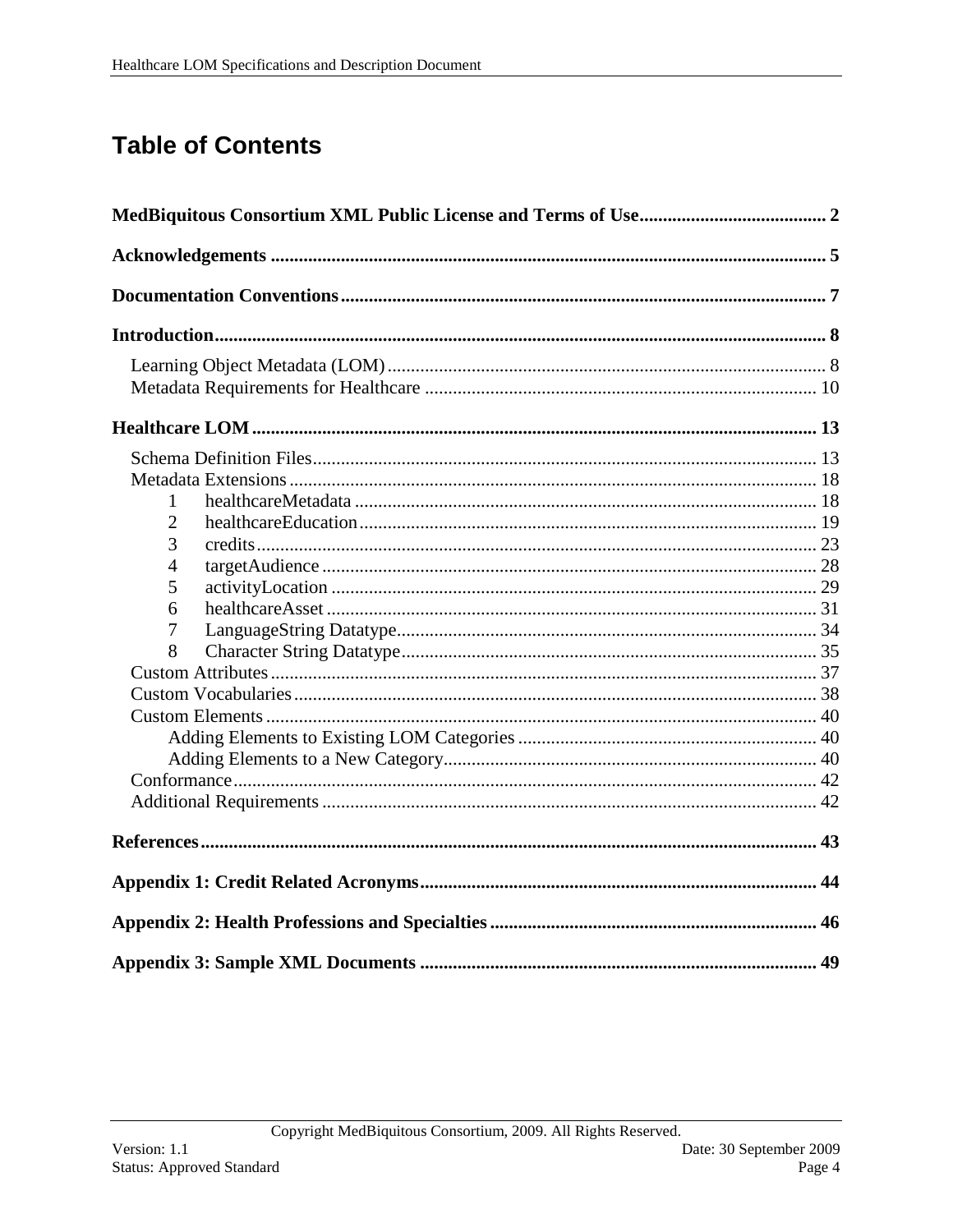# <span id="page-4-0"></span>**Acknowledgements**

The MedBiquitous Consortium wishes to acknowledge the help of the MedBiquitous Consortium Education Working Group members and other individuals that contributed to the creation of this document, including:

- Morgan Bantly, Chair; Veterans Administration
- Patricia Abbott, Ph.D., Johns Hopkins University
- Suzanne Armstrong, American Academy of Otolaryngology-Head and Neck Surgery
- Mary Carol Badat, Radiological Society of North America
- Trupti Bakrania, St. George's University of London
- Ravi Teja Bhupatiraju, MBBS, Oregon Health and Sciences University
- Gabrielle Campbell, Association of American Medical Colleges
- Chris Candler, M.D., Association of American Medical Colleges
- Antony Chan, American Academy of Pediatrics
- David Davies, Ph.D., IVIMEDS
- Nancy Davis, Ph.D., National Institute for Quality Improvement and Education
- Sharon Dennis, Ph.D., HEAL, University of Utah
- Nina Pasini Diebler, Carnegie Mellon University
- Shona Dippie, HEAL, University of Utah
- Rachel Ellaway, Ph.D., Northern Ontario School of Medicine
- Michael Fordis, MD, Baylor College of Medicine
- Nancy Gathany, Centers for Disease Control and Prevention
- Stu Gilman, M.D., Veterans Administration
- Peter Greene, M.D., MedBiquitous
- Raja Habib, St. George's University of London
- Gray Harriman, American Academy of Ophthalmology
- William Hersh, M.D., Oregon Health and Sciences University
- Lorena Hitchens, HighWire Press
- Jack Kues, Ph.D., University of Cininnati
- Julie Lambla, American Association of Critical-Care Nurses
- Tao Le, M.D., MedSn
- Joy Leffler, WE MOVE
- Greg Long, Accelera
- Ross Martin, MD, BearingPoint
- Jim Martino, Ph.D., Johns Hopkins University
- Tarun Mathur, Medsn
- Jackie Mayhew, American Heart Assoiciation
- Sandra McIntyre, HEAL, University of Utah
- Leigh McKinney, American Academy of Family Physicians
- John Meyer, Elsevier Science
- Sean McKenna, CTSNet
- Jennifer Ott, HealthStream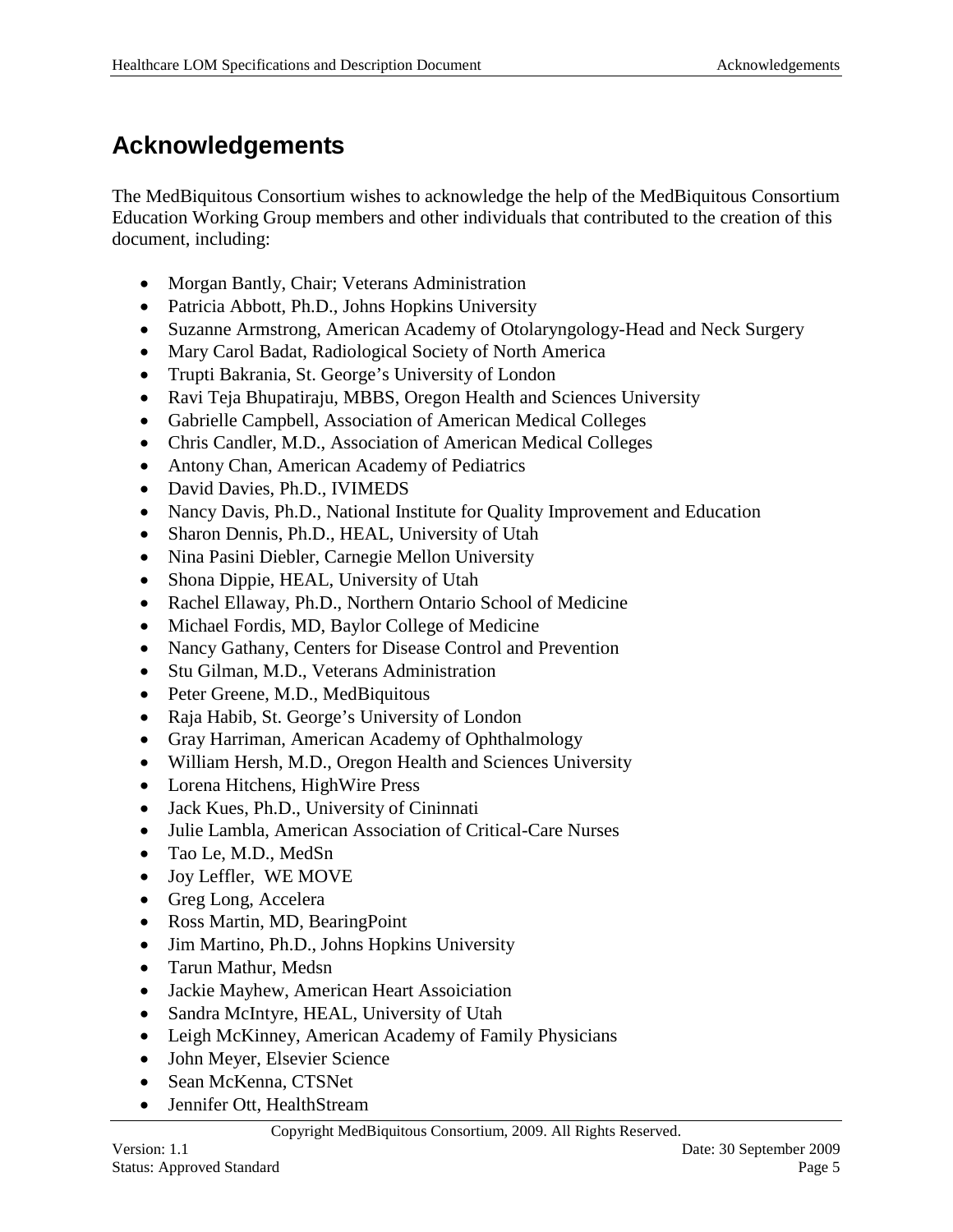- Morgan Passiment, Association of American Medical Colleges
- Jody Poet, MedBiquitous
- Laurie Posey, M.Ed. , Association of Academic Health Centers
- Beth Powell, Centers for Disease Control
- Andrew Rabin, CE City
- Mike Rowan, LearnSomething
- Chris Rueger, HealthStream
- Jorge Ruiz, M.D., University of Miami
- Maureen Doyle Scharff, Johnson & Johnson
- Amy Scott, Joint ADL Co-Lab
- Deborah Sher, Veterans Administration
- Damon Silver, HighWire Press
- Carl Singer, CECity
- Valerie Smothers, MedBiquitous
- Sebastian Uijdehaage, Ph.D., HEAL, University of California, Los Angeles
- Debbie Ung, Accelera
- David Ward, American Association of Critical-Care Nurses
- Charles Willis, American Medical Association
- Walter Wolyniec, Boehringer Ingelheim
- Andrea Young, Centers for Disease Control and Prevention

This specification is an extension of 1484.12.3 standard XML binding for Learning Object Metadta data model, developed by the Institute of Electrical and Electronics Engineers (IEEE) Learning Technology Standards Committee. Specification authors also received technical guidance from members of the MedBiquitous Technical Steering Committee.

- Joel Farrell, IBM, Technical Steering Committee Chair
- Todd Freter, Sun Microsystems
- Scott Hinkelman, IBM
- Dan Rehak, ADL Workforce Co-lab
- Darin McBeath, Elsevier Science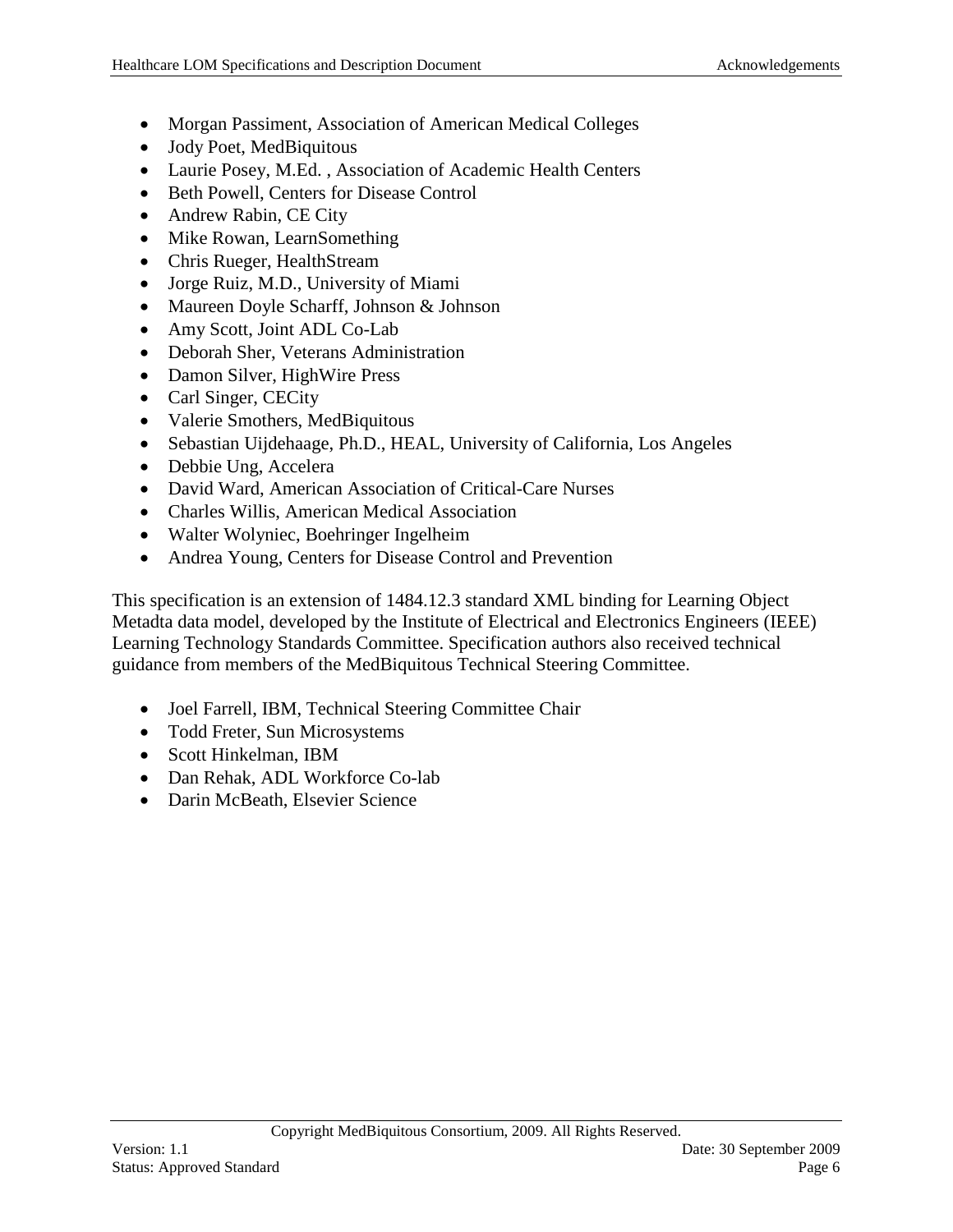# <span id="page-6-0"></span>**Documentation Conventions**

This document uses the following conventions.

| <b>Documentation Conventions</b> |                                                                                        |  |  |  |
|----------------------------------|----------------------------------------------------------------------------------------|--|--|--|
| <b>Convention</b>                | <b>Description</b>                                                                     |  |  |  |
| monospaced type                  | Sample XML tags, code, schema, or portion<br>thereof                                   |  |  |  |
| <b>BoldText</b>                  | When used with an XML tag name, indicates<br>that the element contains subelements     |  |  |  |
| <i><b>Italicized Text</b></i>    | When used in an XML tag description, an<br>attribute of the XML tag.                   |  |  |  |
| Tag description                  | Shading indicated that the tag is further<br>described in a later part of the document |  |  |  |

The following graphical standards are used for the XML diagrams in this document.



*Graphical Standards from TIBCO's Turbo XML, Copyright TIBCO Software Inc.*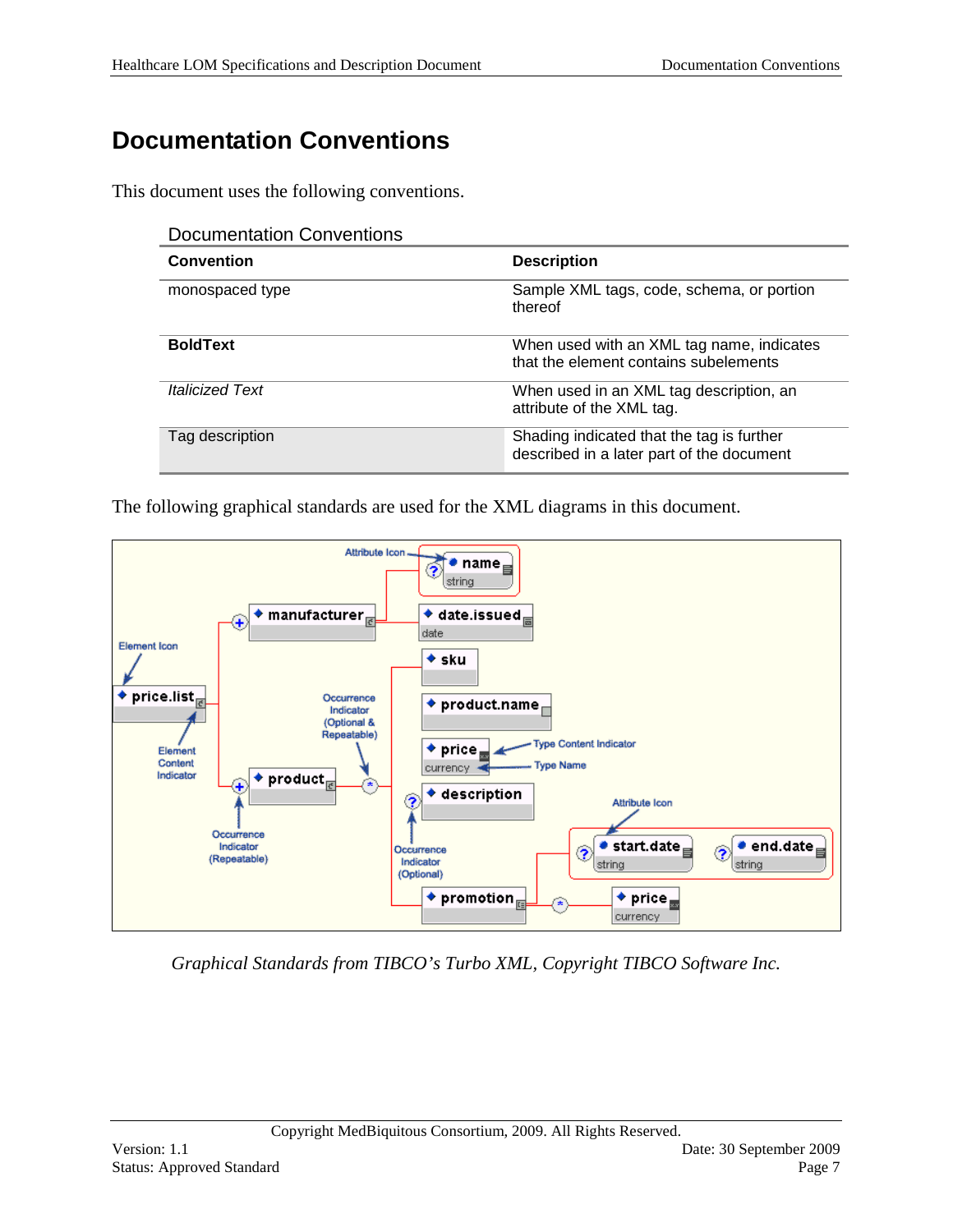# <span id="page-7-0"></span>**Introduction**

This document describes Healthcare Learning Object Metadata (Healthcare LOM) in detail. It is intended for use by anyone who wants to develop tools or implement electronic systems for managing and describing healthcare education and educational assets, such as images. The status of the document is indicated at the bottom of the page; draft documents are subject to review and approval through the MedBiquitous standards development process (see http://www.medbig.org/about\_us/consortium\_process/processdocument.pdf).

Healthcare LOM is based on and is a profile of the Institute of Electrical and Electronics Engineers (IEEE) 1484.12.1–2002 Standard for Learning Object Metadata (LOM) and the Extensible Markup Language (XML) Schema Definition Language Binding for Learning Object Metadata (IEEE 1484.12.3-2005) developed by the IEEE Learning Technology Standards Committee.

LOM is one of the standards used by the SCORM reference model for interoperability of online learning content. LOM provides descriptive information about a learning object. Just as a label on a container provides information on what's inside, learning object metadata provides information on a learning module, including the title, author, description, keywords, educational objective, and other relevant information. This information helps learners and content developers to find just the right piece of instruction. Learners can use the learning object as a mini-course, and content developers can include the learning object in a new course.

LOM does not address some of the special requirements for healthcare education, including disclosure of financial interests, implementation of medical taxonomies, and indication of continuing education credits. Healthcare LOM addresses these special requirements and others. Healthcare LOM extends the LOM standard and provides custom vocabularies for some metadata elements.

## <span id="page-7-1"></span>*Learning Object Metadata (LOM)*

Some familiarity with the LOM standard is essential to understand Healthcare LOM customizations. The figure below shows the nine categories LOM uses to organize its metadata elements plus the category used for healthcare extensions to LOM.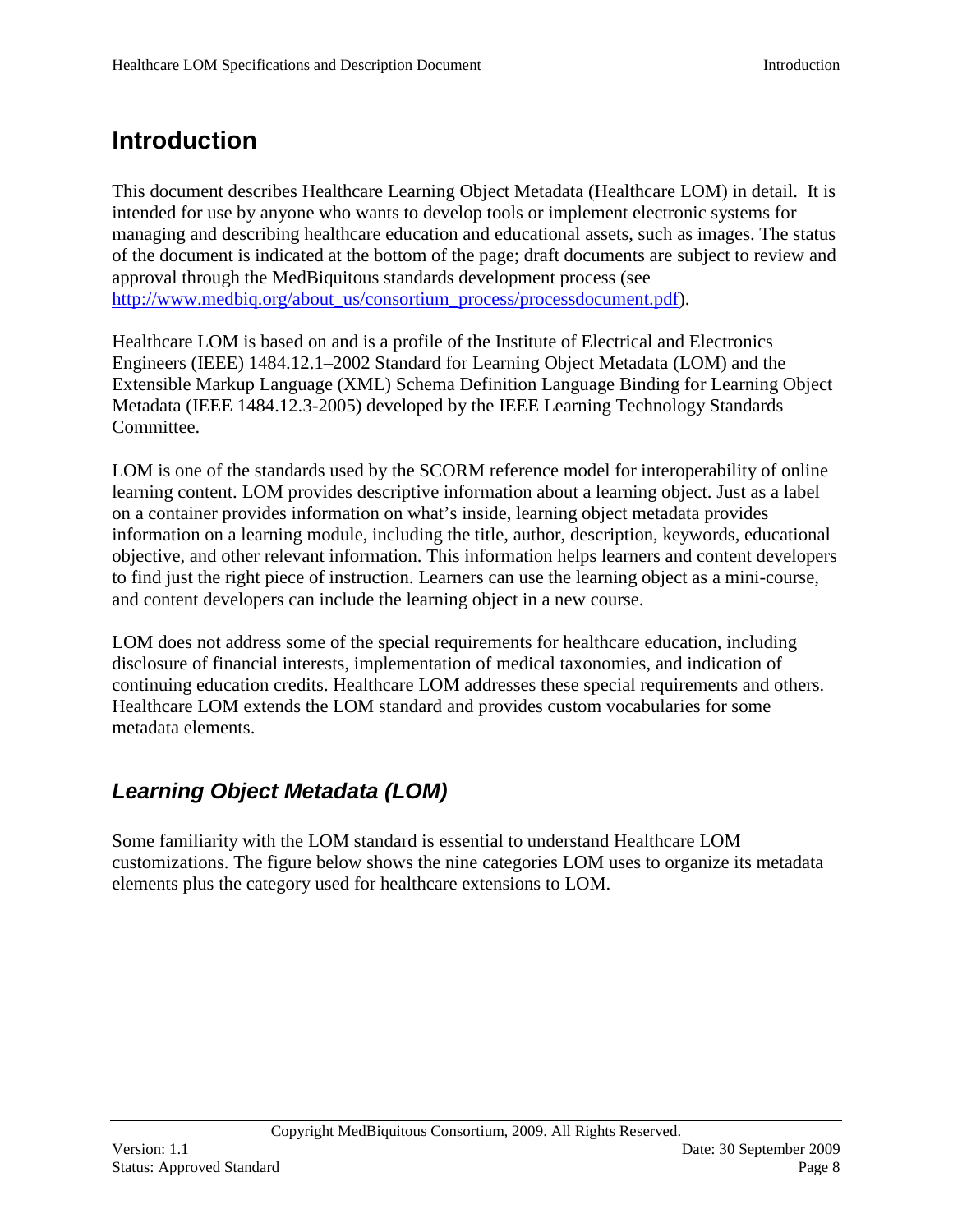

*Healthcare LOM Categories*

The elements within these categories provide general ways of describing aspects of a learning object. Some healthcare requirements for describing learning objects may be addressed by using elements within LOM, but several others are not. The requirements that are not addressed by existing LOM elements have been addressed by creating extensions to the LOM standard in the HealthcareMetadata category and by using custom vocabularies.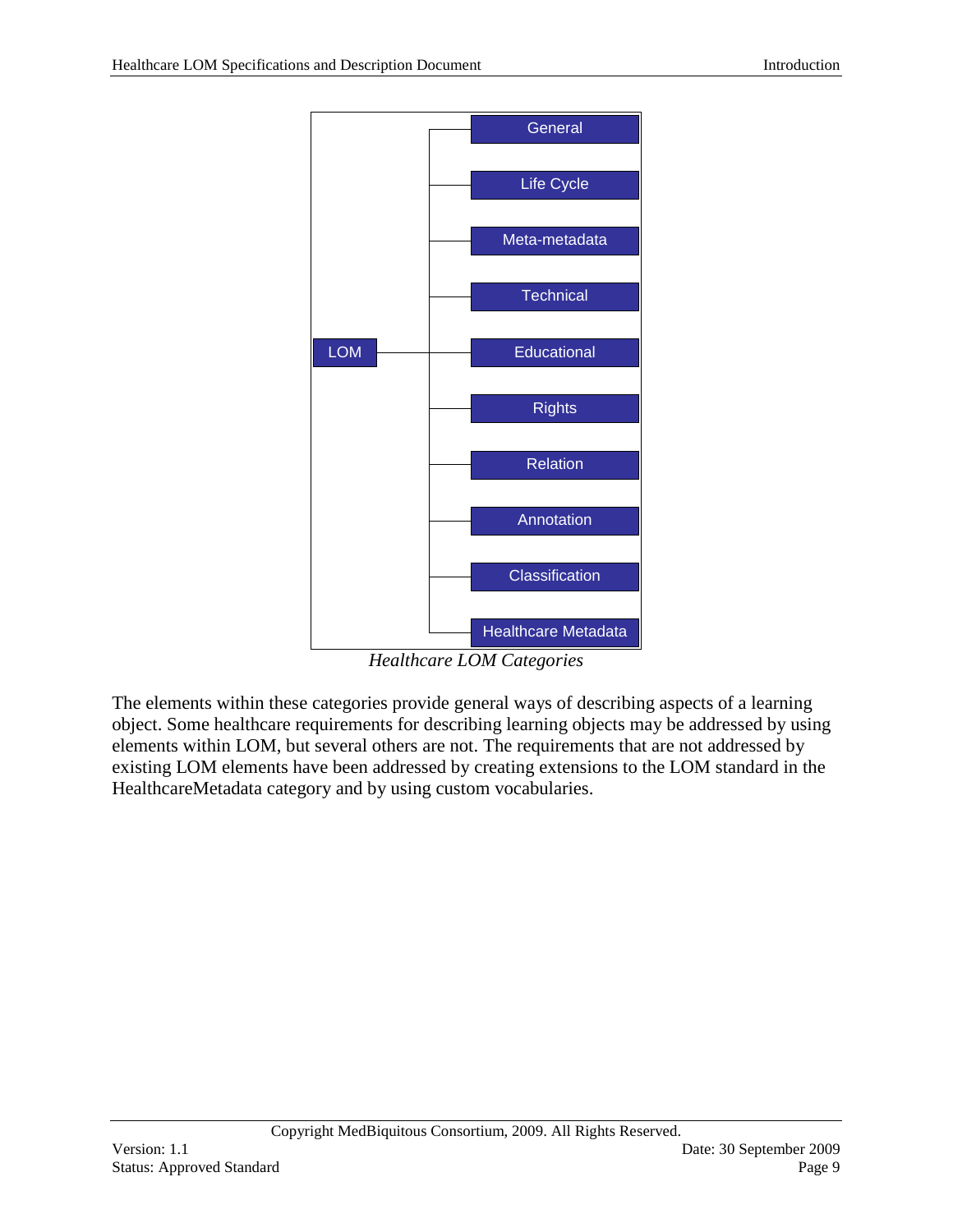## <span id="page-9-0"></span>*Metadata Requirements for Healthcare*

The following table outlines healthcare requirements for learning object metadata and corresponding elements in Healthcare LOM. Any elements within healthcareMetadata are MedBiquitous extensions to the LOM standard.

| <b>Healthcare</b><br><b>Requirements</b>                                                                                                                                     | <b>Healthcare LOM Elements</b>                                                                                          |  |  |
|------------------------------------------------------------------------------------------------------------------------------------------------------------------------------|-------------------------------------------------------------------------------------------------------------------------|--|--|
| Date released                                                                                                                                                                | lifecycle:contribute:date                                                                                               |  |  |
|                                                                                                                                                                              | (use when describing the publishing organization's contributions)                                                       |  |  |
| Date reviewed                                                                                                                                                                | lifecycle:contribute:date                                                                                               |  |  |
|                                                                                                                                                                              | (use when describing the individual reviewer's contributions)                                                           |  |  |
| Date of expiry                                                                                                                                                               | healthcareMetadata:healthcareEducation:expirationDate                                                                   |  |  |
| Subject (from Medical                                                                                                                                                        | general: keyword                                                                                                        |  |  |
| Taxonomy)                                                                                                                                                                    | (Those wishing to include medical taxonomy references may do so using the<br>MedBiquitous keyword attribute extensions) |  |  |
| Category                                                                                                                                                                     | general: keyword                                                                                                        |  |  |
| Intended audience                                                                                                                                                            | educational:context                                                                                                     |  |  |
| (physician, patient,<br>etc)                                                                                                                                                 | (using MedBiquitous defined vocabulary)                                                                                 |  |  |
|                                                                                                                                                                              | and                                                                                                                     |  |  |
|                                                                                                                                                                              | healthcareMetadata:healthcareEducation:targetAudience                                                                   |  |  |
| Learner reading level                                                                                                                                                        | healthcareMetadata:healthcareEducation:targetAudience:readingLevel                                                      |  |  |
| Credits (accrediting<br>body, credit types,<br>units, provider, pacing,<br>activity certification,<br>accredited and non-<br>accredited providers,<br>and number of credits) | healthcareMetadata:healthcareEducation:credits                                                                          |  |  |
| Date credit is released                                                                                                                                                      | healthcareMetadata:healthcareEducation:credits:releaseDate                                                              |  |  |
| Date credit expires                                                                                                                                                          | healthcareMetadata:healthcareEducation:credits:expirationDate                                                           |  |  |
| Activity location                                                                                                                                                            | healthcareMetadata:healthcareEducation:activityLocation                                                                 |  |  |
| Start date and time                                                                                                                                                          | healthcareMetadata:healthcareEducation:startDateTime                                                                    |  |  |
| End date and time                                                                                                                                                            | healthcareMetadata:healthcareEducation:endDateTime                                                                      |  |  |
| Activity sponsorship                                                                                                                                                         | healthcareMetadata:healthcareEducation:activitySponsorship                                                              |  |  |
| Activity format                                                                                                                                                              | healthcareMetadata:healthcareEducation:activityFormat                                                                   |  |  |
| Participation modality                                                                                                                                                       | healthcareMetadata:healthcareEducation:participationModality                                                            |  |  |
| Activity delivery                                                                                                                                                            | healthcareMetadata:healthcareEducation:activityDelivery                                                                 |  |  |

Copyright MedBiquitous Consortium, 2009. All Rights Reserved.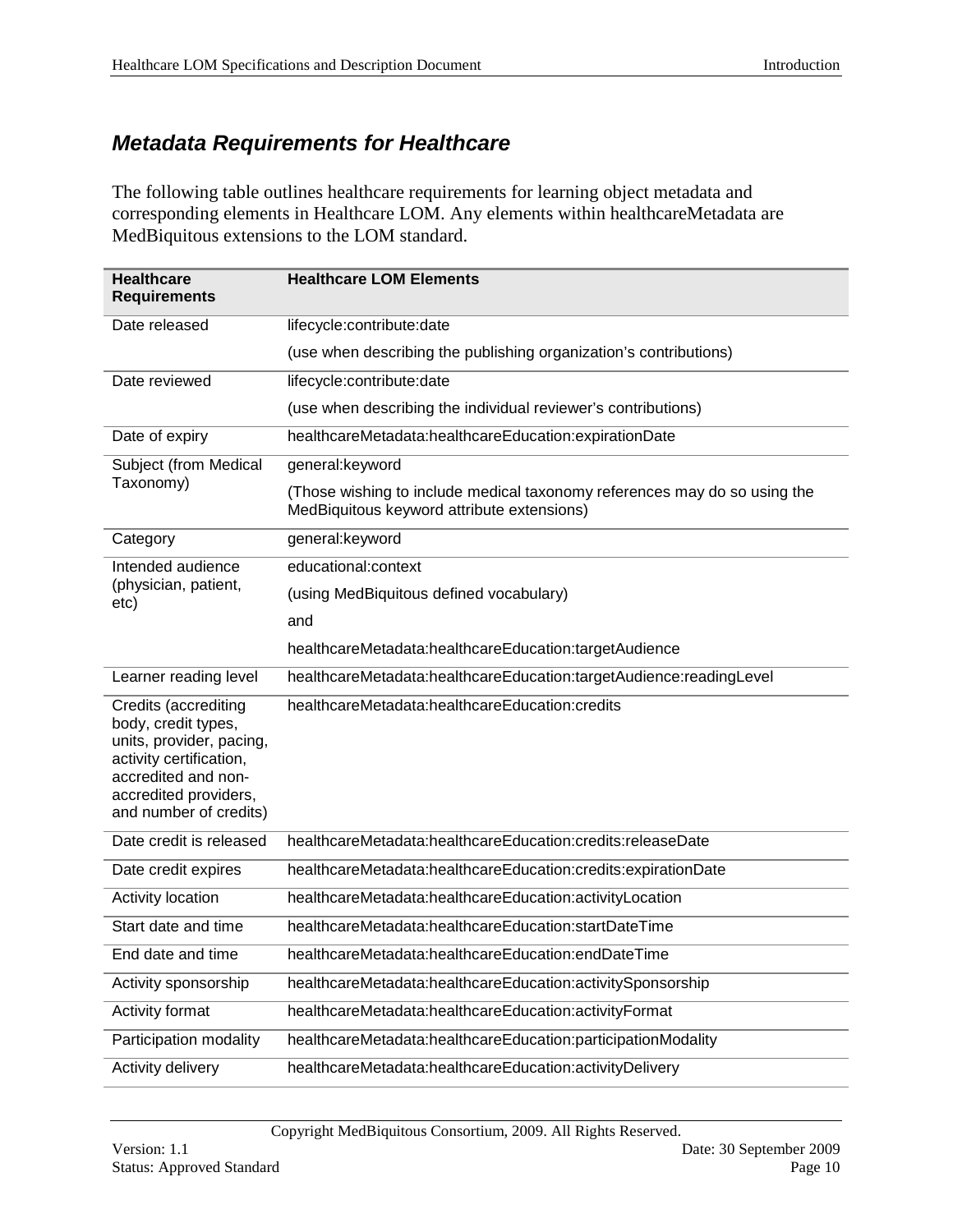| <b>Healthcare</b><br><b>Requirements</b>          | <b>Healthcare LOM Elements</b>                                                     |  |  |
|---------------------------------------------------|------------------------------------------------------------------------------------|--|--|
| Curriculum                                        | classification:taxonpath:source                                                    |  |  |
| classification                                    | (using MedBiquitous defined vocabulary for classification purpose)                 |  |  |
| <b>Educational Objectives</b>                     | classification                                                                     |  |  |
| Competencies,<br><b>ACGME</b> and others          | classification                                                                     |  |  |
| Learning outcomes                                 | Classification                                                                     |  |  |
|                                                   | (using MedBiquitous defined vocabulary for classification purpose)                 |  |  |
|                                                   |                                                                                    |  |  |
| Acknowledgement of                                | healthcareMetadata:healthcareEducation:CommercialSupport (yes/no)                  |  |  |
| commercial support                                | and                                                                                |  |  |
|                                                   | healthcareMetadata:healthcareEducation:CommercialSupportAcknowledgement            |  |  |
| Disclosure of relevant<br>financial relationships | healthcareMetadata:healthcareEducation: relevantFinancialRelationship<br>(yes/no)  |  |  |
|                                                   | and                                                                                |  |  |
|                                                   | healthcareMetadata:healthcareEducation:<br>relevantfinancialRelationshipDisclosure |  |  |
| Disclosure of off label                           | healthcareMetadata:healthcareEducation:offLabelUse (yes/no)                        |  |  |
| content                                           | and                                                                                |  |  |
|                                                   | healthcareMetadata:healthcareEducation:offLableDescription                         |  |  |
| Mapping to guidelines                             | classification                                                                     |  |  |
|                                                   | (using MedBiquitous defined vocabulary for purpose)                                |  |  |
| Mapping to formularies                            | classification                                                                     |  |  |
| and drug lists                                    | (using MedBiquitous defined vocabulary for purpose)                                |  |  |
| Level of Evidence                                 | classification                                                                     |  |  |
|                                                   | (using MedBiquitous defined vocabulary for purpose)                                |  |  |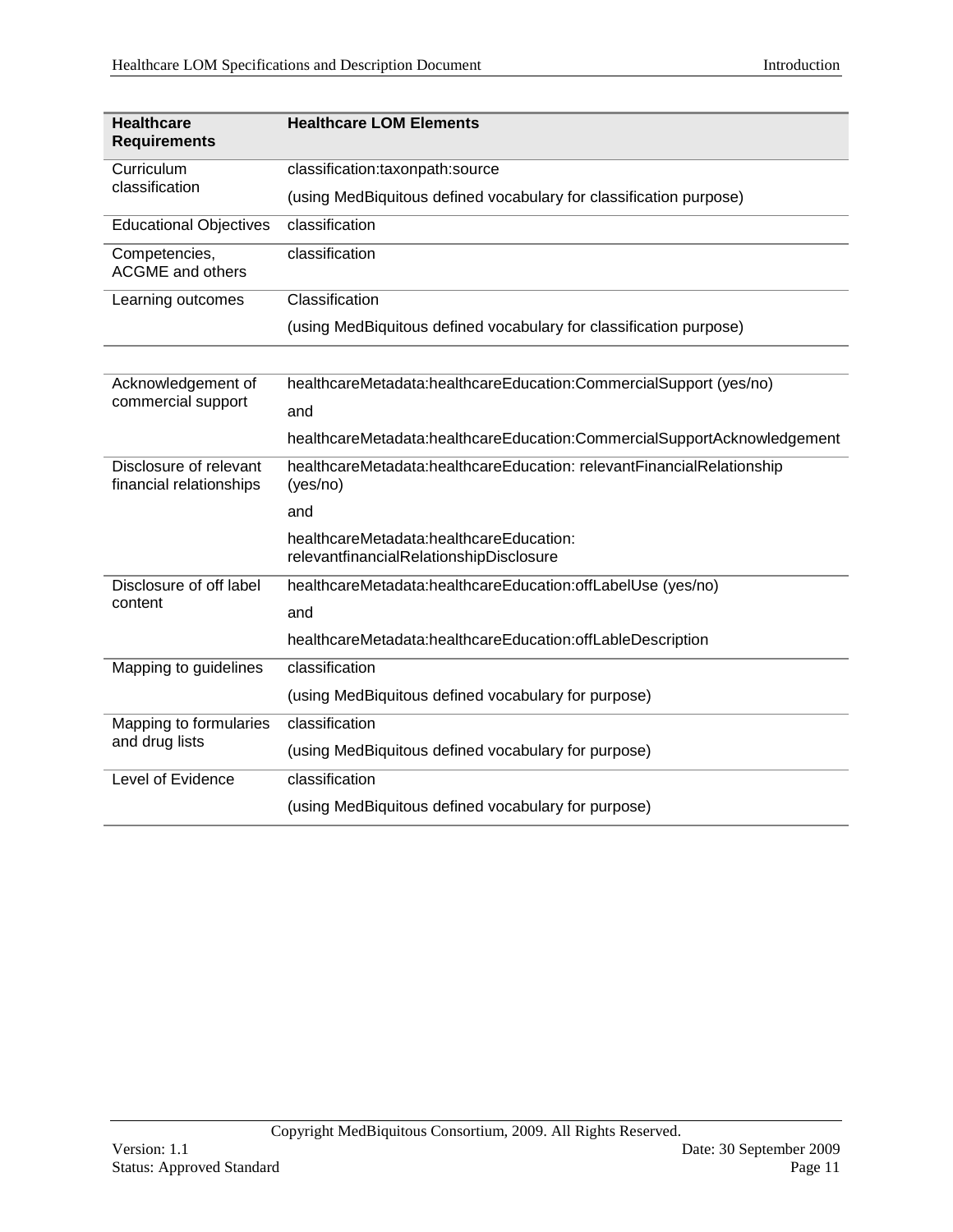| Resource Types<br>educational:learningResourceType<br>Animation<br>(using MedBiquitous defined vocabulary)<br>Audio<br>Case Study<br>Collaborative<br>Forum<br>Game<br>Image<br>Reference<br>Tutorial<br>Video<br><b>Virtual Patient</b><br>Image descriptors<br>healthcareMetadata:healthcareAsset<br>Annotated<br>Clinical history<br>Magnification<br>Orientation<br>Medical image<br>Specimen type<br>File height<br>File width | <b>Healthcare</b><br><b>Requirements</b> | <b>Healthcare LOM Elements</b> |
|-------------------------------------------------------------------------------------------------------------------------------------------------------------------------------------------------------------------------------------------------------------------------------------------------------------------------------------------------------------------------------------------------------------------------------------|------------------------------------------|--------------------------------|
|                                                                                                                                                                                                                                                                                                                                                                                                                                     |                                          |                                |
|                                                                                                                                                                                                                                                                                                                                                                                                                                     |                                          |                                |
|                                                                                                                                                                                                                                                                                                                                                                                                                                     |                                          |                                |
|                                                                                                                                                                                                                                                                                                                                                                                                                                     |                                          |                                |
|                                                                                                                                                                                                                                                                                                                                                                                                                                     |                                          |                                |
|                                                                                                                                                                                                                                                                                                                                                                                                                                     |                                          |                                |
|                                                                                                                                                                                                                                                                                                                                                                                                                                     |                                          |                                |
|                                                                                                                                                                                                                                                                                                                                                                                                                                     |                                          |                                |
|                                                                                                                                                                                                                                                                                                                                                                                                                                     |                                          |                                |
|                                                                                                                                                                                                                                                                                                                                                                                                                                     |                                          |                                |
|                                                                                                                                                                                                                                                                                                                                                                                                                                     |                                          |                                |
|                                                                                                                                                                                                                                                                                                                                                                                                                                     |                                          |                                |
|                                                                                                                                                                                                                                                                                                                                                                                                                                     |                                          |                                |
|                                                                                                                                                                                                                                                                                                                                                                                                                                     |                                          |                                |
|                                                                                                                                                                                                                                                                                                                                                                                                                                     |                                          |                                |
|                                                                                                                                                                                                                                                                                                                                                                                                                                     |                                          |                                |
|                                                                                                                                                                                                                                                                                                                                                                                                                                     |                                          |                                |
|                                                                                                                                                                                                                                                                                                                                                                                                                                     |                                          |                                |
|                                                                                                                                                                                                                                                                                                                                                                                                                                     |                                          |                                |
|                                                                                                                                                                                                                                                                                                                                                                                                                                     |                                          |                                |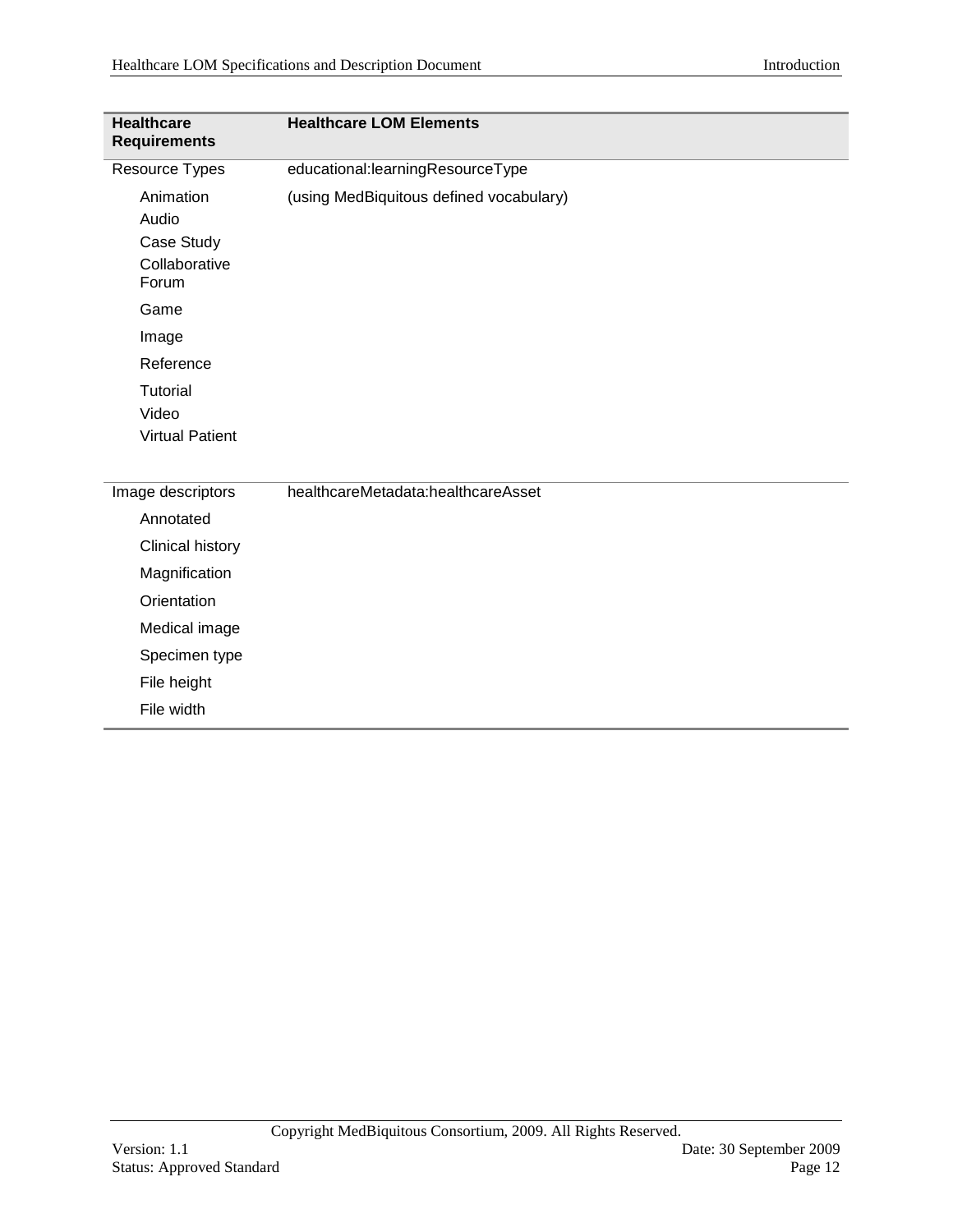# <span id="page-12-2"></span><span id="page-12-0"></span>**Healthcare LOM**

This section describes the customizations made to the LOM standard, including the files provided in Healthcare LOM, extensions, custom vocabularies, and additional requirements of the Healthcare LOM standard.

## <span id="page-12-1"></span>*Schema Definition Files*

The Healthcare LOM specification is defined technically by XML Schema Definition files, also called XSDs. Many of the XSDs used in Healthcare LOM are from the IEEE XML binding for the LOM standard, one of the component standards of SCORM. To facilitate implementation of LOM and adherence to pre-existing descriptions of the LOM schema, the LOM standard separates definitions of datatypes, elements, and vocabularies into different XSDs. Healthcare LOM incorporates additional XSDs to customize LOM for healthcare. The healthcarelom.xsd file imports the other XSDs that describe the lom datatypes, elements, vocabularies, and healthcare extensions.

The XSD files for Healthcare LOM are a part of this standard. The files are not included in the printed version of this standard but are available on the Internet at: <http://ns.medbiq.org/lom/extend/v1/>

XML namespaces serve as labels that distinguish elements contained in the XSDs. Healthcare extensions to LOM use a MedBiquitous namespace.

The following diagram shows how healthcarelom.xsd unifies LOM files and healthcare extensions.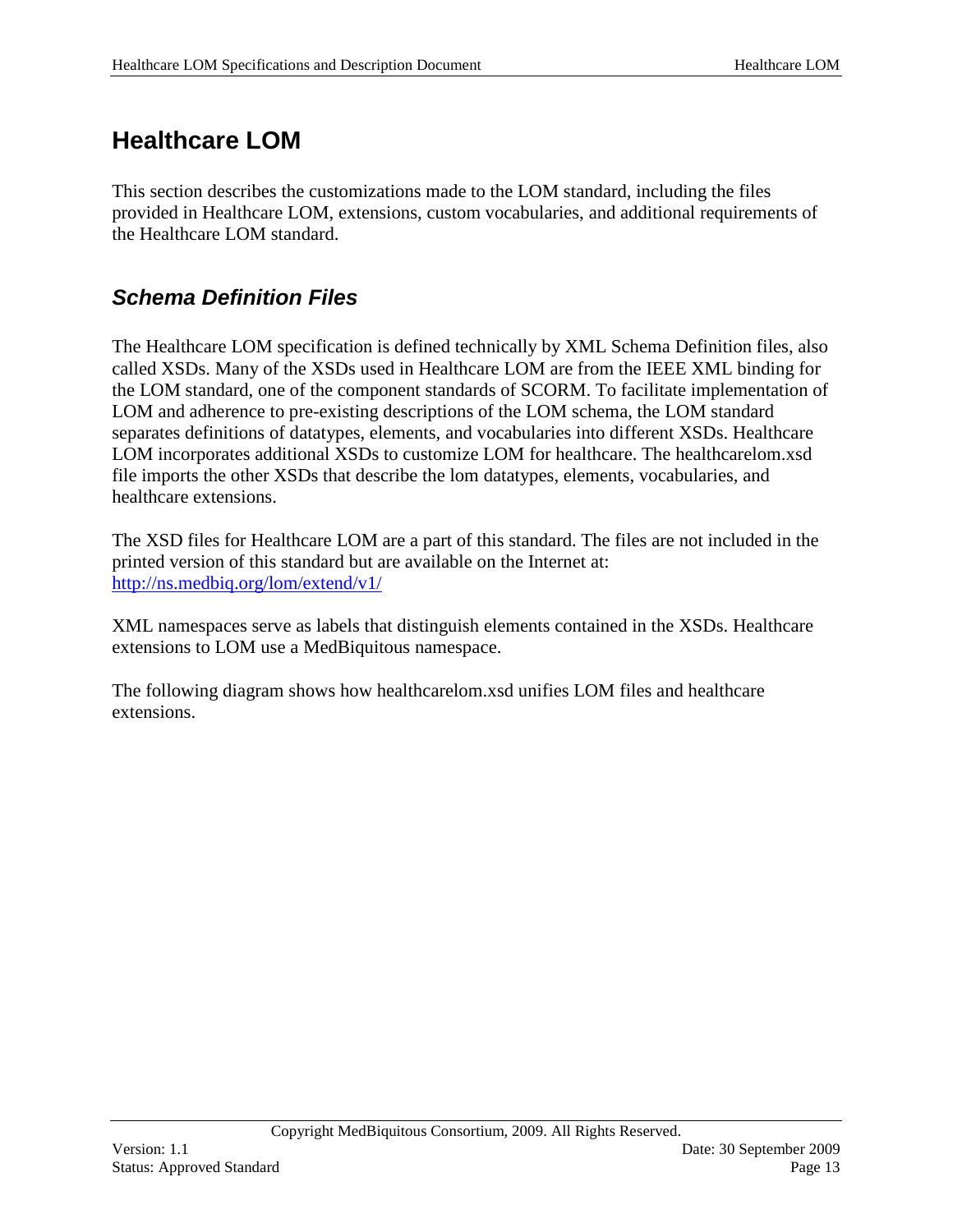

*Healthcare LOM XML Schemas and Namespaces*

Healthcare LOM files are described in the following table.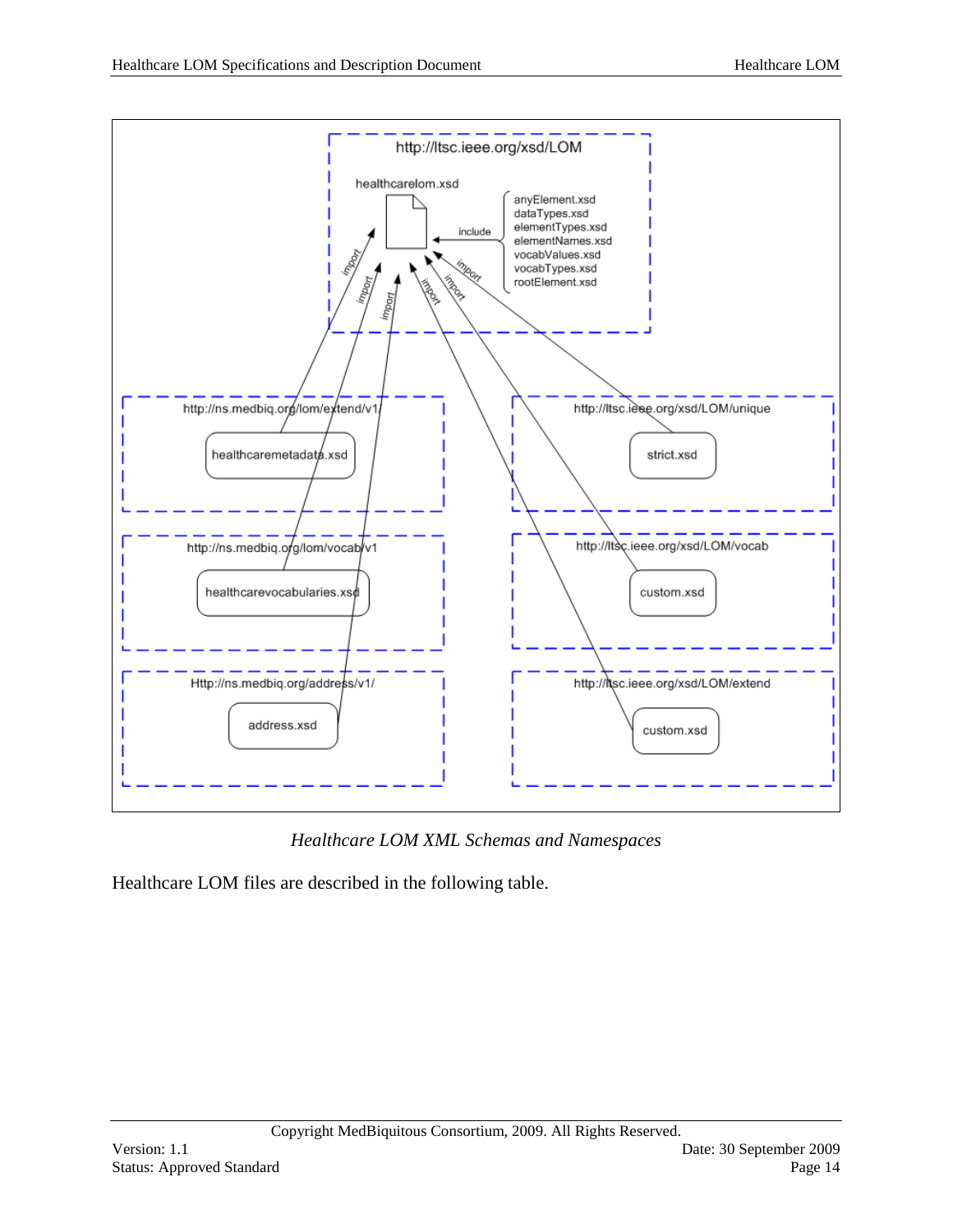| <b>Healthcare LOM Files</b> |  |  |
|-----------------------------|--|--|
|-----------------------------|--|--|

| File name         | Description                                                                                                                            | Namespace                           | Dependencies                              |
|-------------------|----------------------------------------------------------------------------------------------------------------------------------------|-------------------------------------|-------------------------------------------|
| healthcarelom.xsd | The unifying schema file<br>that provides a consistent<br>structure for information<br>describing healthcare and<br>medical education. | http://ltsc.ieee.org/xsd/LOM        | Imports:                                  |
|                   |                                                                                                                                        |                                     | unique/strict.xsd                         |
|                   |                                                                                                                                        |                                     | vocab/custom.xsd                          |
|                   |                                                                                                                                        |                                     | extend/custom.xsd                         |
|                   |                                                                                                                                        |                                     | healthcare/<br>healthcaremetadata.xsd     |
|                   |                                                                                                                                        |                                     | healthcare/<br>healthcarevocabularies.xsd |
|                   |                                                                                                                                        |                                     | Includes:                                 |
|                   |                                                                                                                                        |                                     | common/anyElement.xsd                     |
|                   |                                                                                                                                        |                                     | common/dataTypes.xsd                      |
|                   |                                                                                                                                        |                                     | common/elementNames.xsd                   |
|                   |                                                                                                                                        |                                     | common/elementTypes.xsd                   |
|                   |                                                                                                                                        |                                     | common/rootElement                        |
|                   |                                                                                                                                        |                                     | common/vocabValues.xsd                    |
|                   |                                                                                                                                        |                                     | common/vocabTypes.xsd                     |
| unique/strict.xsd | Supports validating the<br>uniqueness of LOM<br>elements within their<br>container elements.                                           | http://ltsc.ieee.org/xsd/LOM/unique |                                           |
| vocab/custom.xsd  | Joins custom vocabulary<br>values with LOM<br>vocabulary values to<br>enable use of custom                                             | http://ltsc.ieee.org/xsd/LOM/vocab  | <u>Imports:</u>                           |
|                   |                                                                                                                                        |                                     | healthcarelom.xsd                         |
|                   |                                                                                                                                        |                                     | healthcare/                               |
|                   | vocabularies.                                                                                                                          |                                     | healthcarevocabularies.xsd                |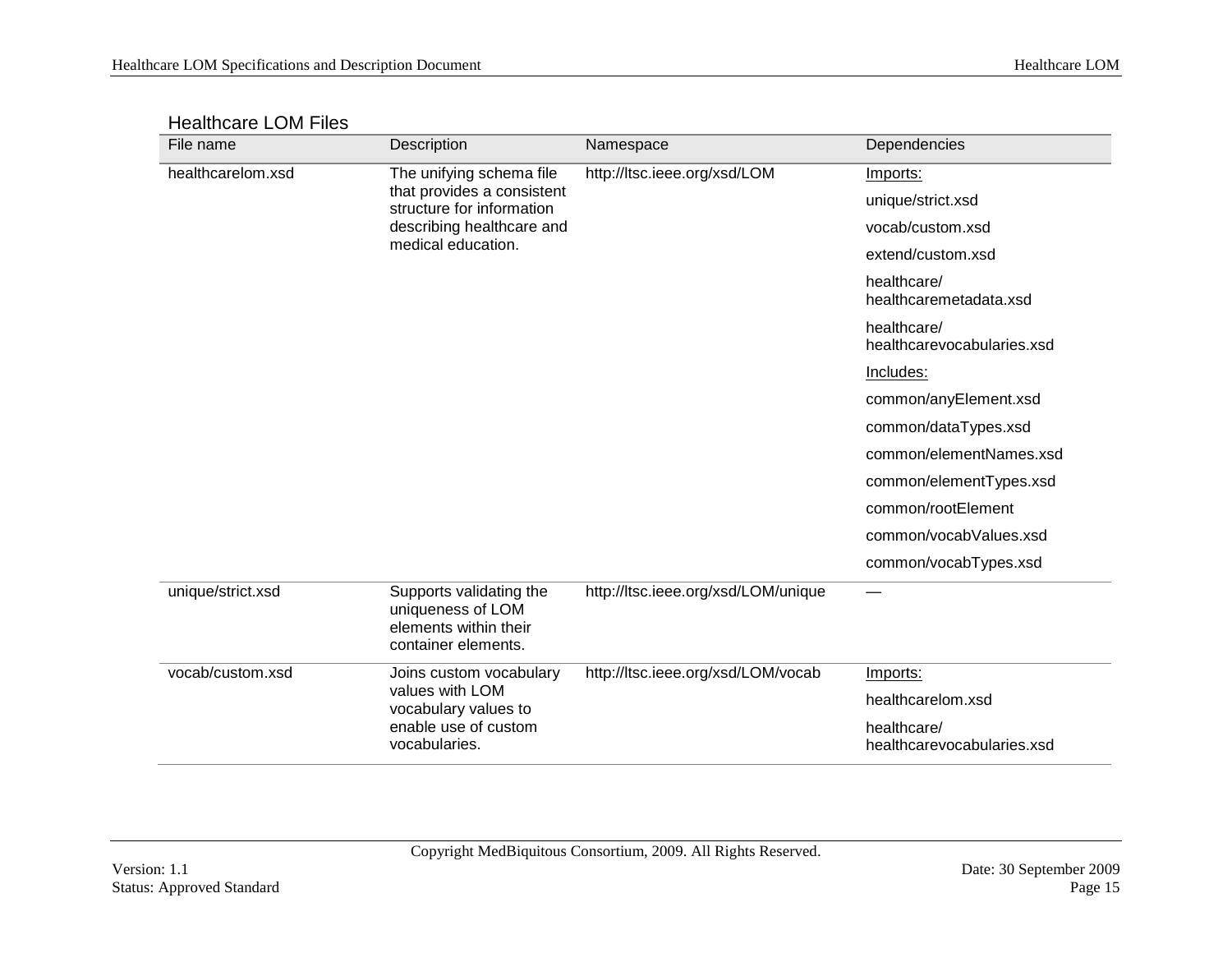| File name                  | Description                                                                                                         | Namespace                           | Dependencies                      |
|----------------------------|---------------------------------------------------------------------------------------------------------------------|-------------------------------------|-----------------------------------|
| extend/custom.xsd          | Enables addition of                                                                                                 | http://ltsc.ieee.org/xsd/LOM/extend | Imports:                          |
|                            | custom elements to LOM.                                                                                             |                                     | healthcarelom.xsd                 |
|                            |                                                                                                                     |                                     |                                   |
| healthcaremetadata.xsd     | Provides a consistent<br>structure for descriptive<br>information unique to<br>healthcare and medical<br>education. | http://ns.medbiq.org/lom/extend/v1/ | Imports:                          |
|                            |                                                                                                                     |                                     | healthcarelom.xsd                 |
| healthcarevocabularies.xsd | Provides a set of custom<br>vocabularies specific to<br>healthcare education.                                       | http://ns.medbiq.org/lom/vocab/v1/  |                                   |
| anyElement.xsd             | Enables addition of<br>custom elements to LOM.                                                                      | http://ltsc.ieee.org/xsd/LOM        |                                   |
| dataTypes.xsd              | Defines datatypes used<br>in defining several LOM<br>elements.                                                      | http://ltsc.ieee.org/xsd/LOM        | Imports:                          |
|                            |                                                                                                                     |                                     | unique/strict.xsd                 |
|                            |                                                                                                                     |                                     | extend/custom.xsd                 |
| elementTypes.xsd           | Defines the content<br>model and datatype of<br><b>Healthcare LOM</b><br>elements.                                  | http://ltsc.ieee.org/xsd/LOM        | Imports:                          |
|                            |                                                                                                                     |                                     | extend/custom.xsd                 |
|                            |                                                                                                                     |                                     | unique/strict.xsd                 |
|                            |                                                                                                                     |                                     | healthcare/healthcaremetadata.xsd |
| elementNames.xsd           | Declares each of the<br>LOM elements except for<br>lom.                                                             | http://ltsc.ieee.org/xsd/LOM        |                                   |
| rootElement.xsd            | Declares the lom<br>element, which is the root<br>element.                                                          | http://ltsc.ieee.org/xsd/LOM        |                                   |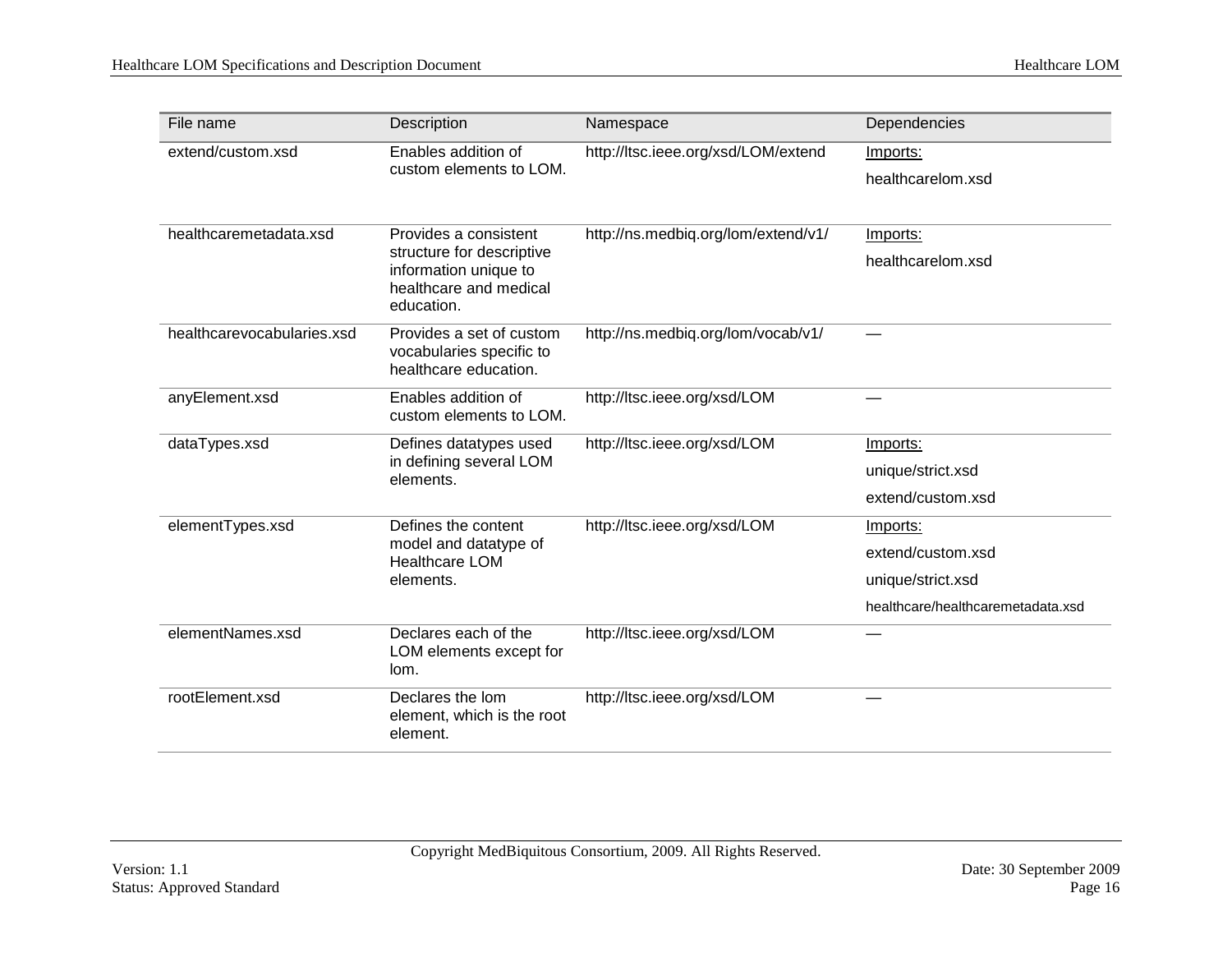| File name      | Description                                                                                                              | Namespace                        | Dependencies      |
|----------------|--------------------------------------------------------------------------------------------------------------------------|----------------------------------|-------------------|
| vocabTypes.xsd | Defines datatypes for<br>those LOM elements<br>whose values are taken<br>from a defined<br>vocabulary.                   | http://ltsc.ieee.org/xsd/LOM/    | Imports:          |
|                |                                                                                                                          |                                  | extend/custom.xsd |
|                |                                                                                                                          |                                  | vocab/custom.xsd  |
|                |                                                                                                                          |                                  | unique/strict.xsd |
| vocabValues    | Defines vocabularies for<br>those LOM elements that<br>require a defined<br>vocabulary.                                  | http://ltsc.ieee.org/xsd/LOM     |                   |
| address.xsd    | Defines address fields for<br>activity locations. This<br>schema is part of the<br>MedBiquitous<br>Professional Profile. | http://ns.medbiq.org/address/v1/ |                   |

Healthcare LOM schema files are available for download from:<http://ns.medbiq.org/lom/extend/v1/>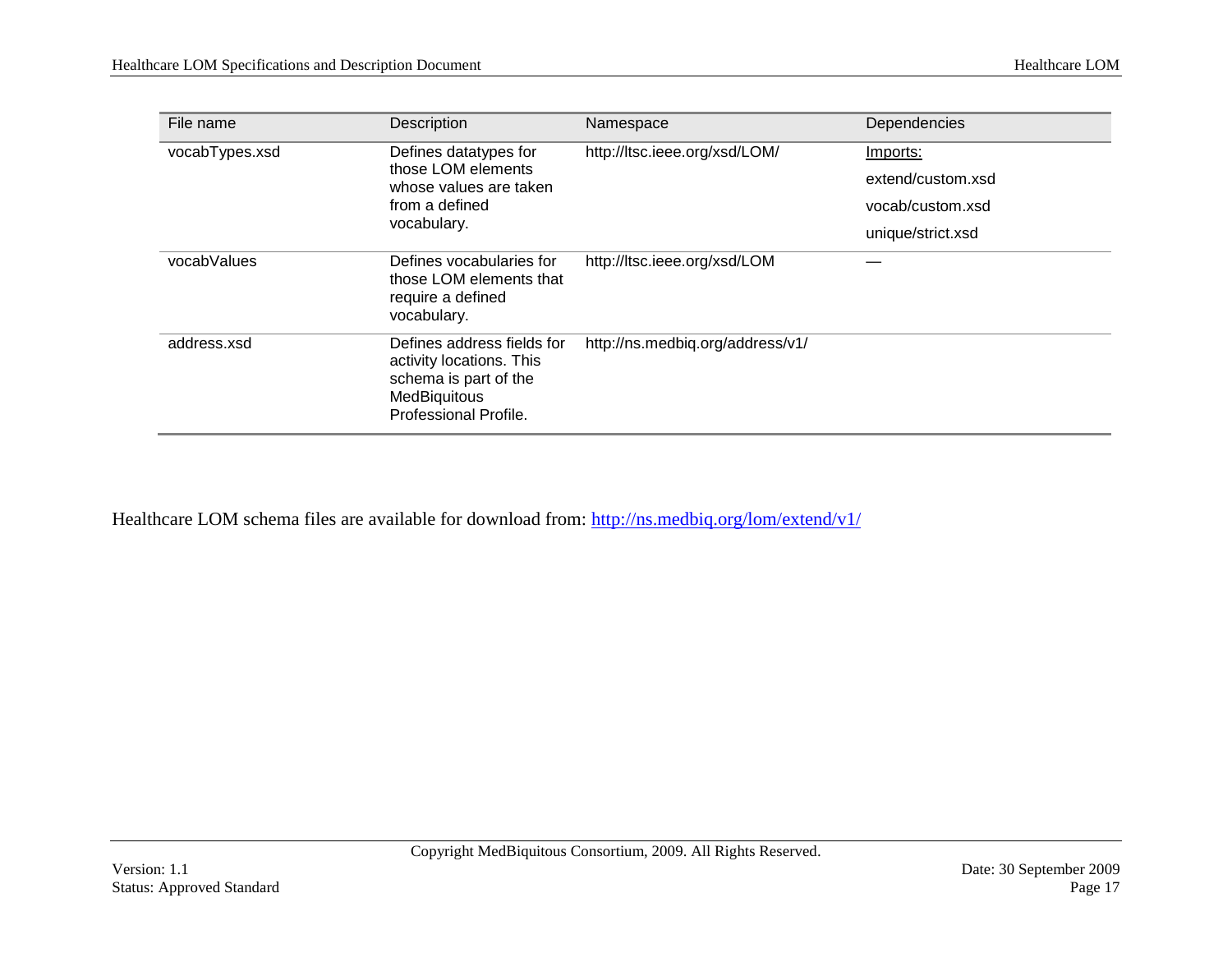### <span id="page-17-0"></span>*Metadata Extensions*

The following sections explain the grammar for the healthcaremetadata schema, which holds extensions to the LOM metadata schema. Values in bold under XML Tags column indicate that the element has subelements.

Datatypes not otherwise defined in the document, such as date, refer to datatypes defined within the XML 1.0 technical specification. For information on these datatypes, see the W3C Extensible Markup Language (XML) 1.0 (Fourth Edition).

All the elements having subelements will be defined in separate sections. All elements without subelements will be defined within the appropriate element sections that use them.

### <span id="page-17-1"></span>**1 healthcareMetadata**

healthcareMetadata is the root element. It contains metadata specific to healthcare education. healthcareMetadata must occur once if Healthcare LOM is being used.

healthcareMetadata has the subelements healthcareEducation, which describes healthcare metadata for educational offerings, and healthcareAsset, which describes healthcare specific metadata for images, multimedia files, and other types of assets. The uniqueElementName attribute ensures that only one instance of healthcareMetadata occurs in a Healthcare LOM document.



#### Example:

```
<healthcareMetadata>
   <healthcareEducation>
      ...
   </healthcareEducation>
   <healthcareAsset>
      ...
   </healthcareAsset>
</healthcareMetadata>
```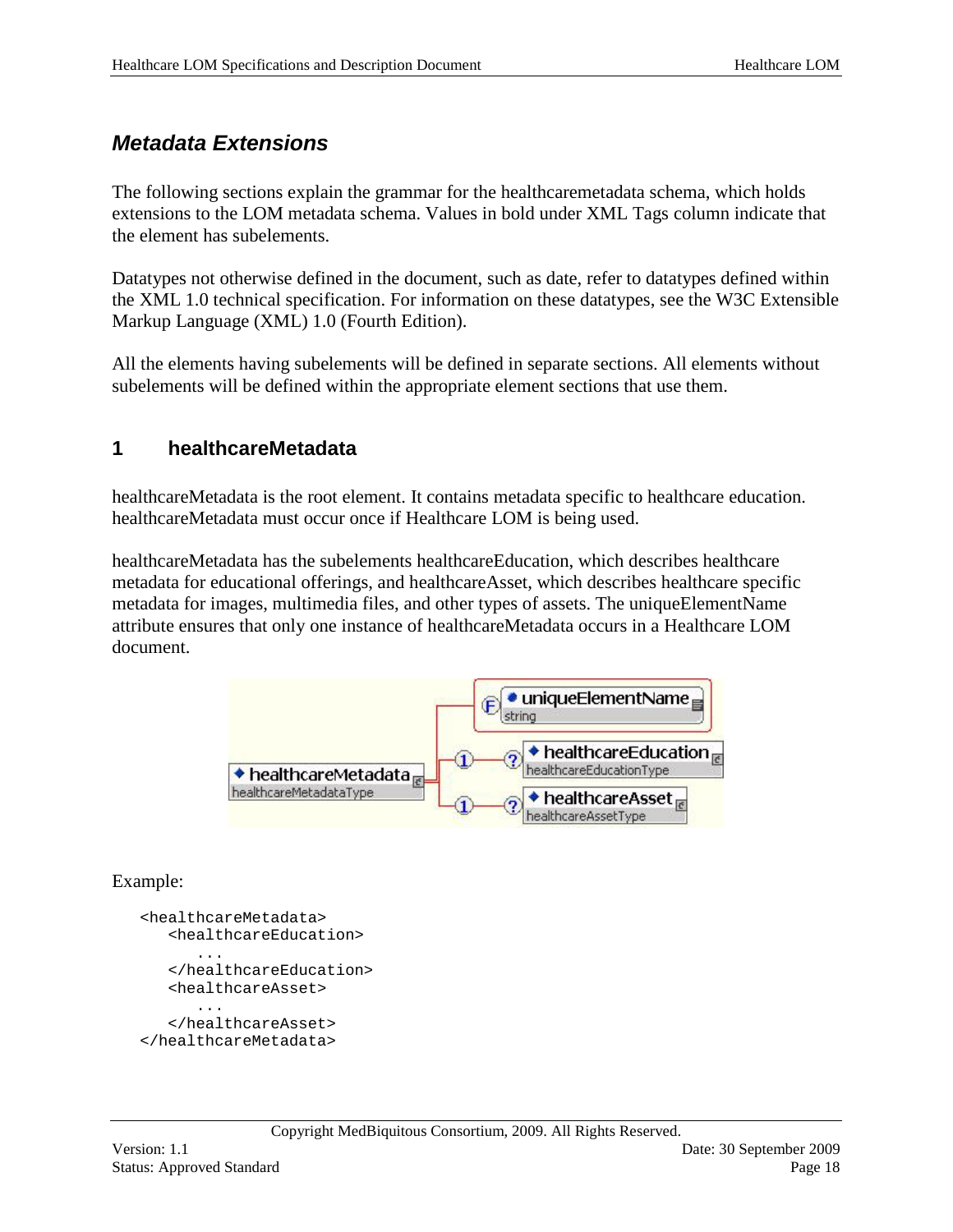### <span id="page-18-0"></span>**2 healthcareEducation**

healthcareEducation is the subelement of healthcareMetadata that contains healthcare specific metadata for educational offerings. healthcareEducation is optional within a healthcareMetadata record.



healthcareEducation has several subelements.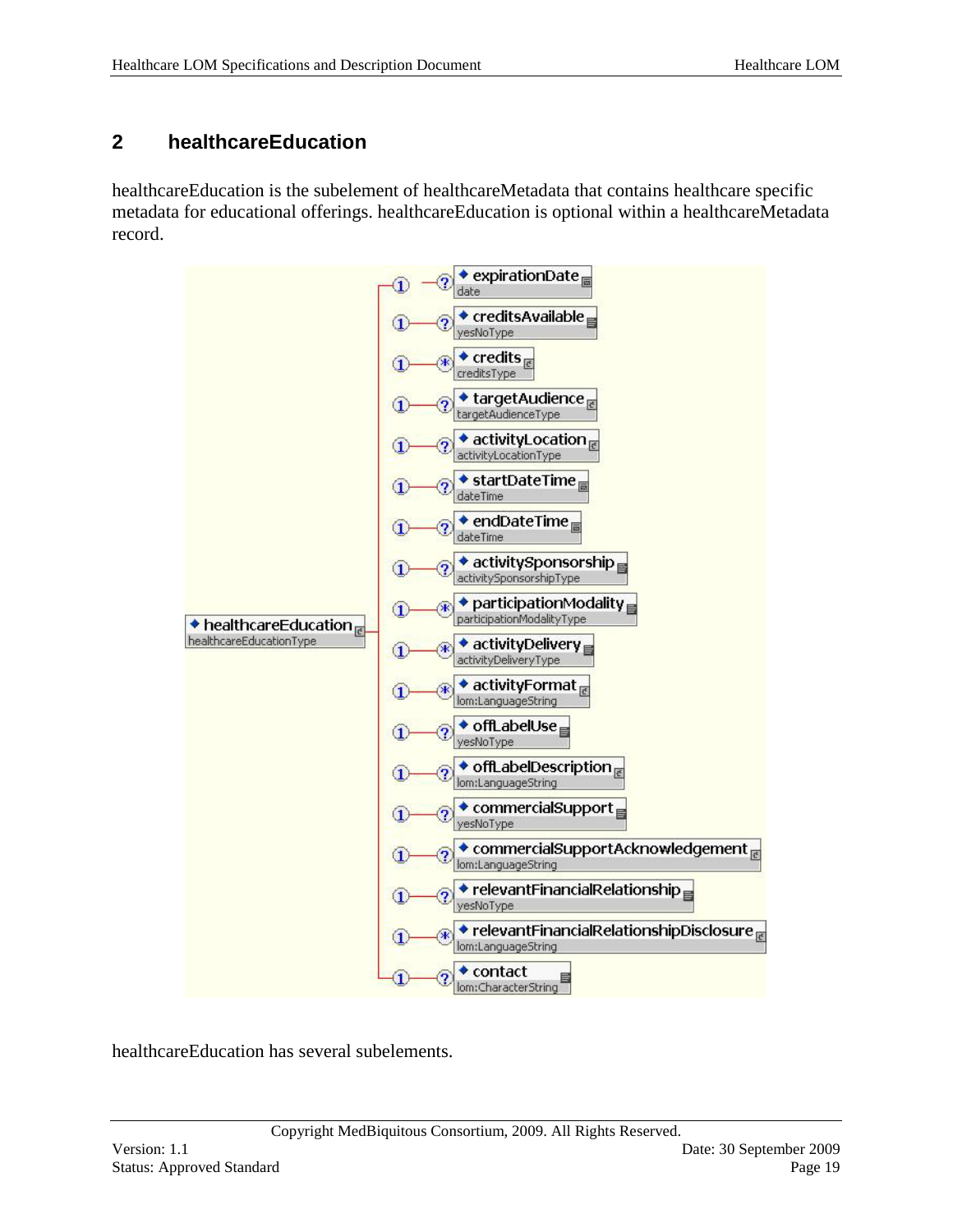| <b>HealthcareEducation Information</b> |  |
|----------------------------------------|--|
|----------------------------------------|--|

| Element             | Description                                                                                                                                                     | Required | Multiplicity | Datatype   |
|---------------------|-----------------------------------------------------------------------------------------------------------------------------------------------------------------|----------|--------------|------------|
| healthcareEducation | healthcareEducation is the subelement of<br>healthcareMetadata and defines healthcare<br>specific metadata for educational offerings.                           | Optional | 0 or 1       | Container  |
| expirationDate      | expirationDate indicates the date after which<br>this educational offering is no longer<br>considered valid.                                                    | Optional | 0 or 1       | Date       |
| creditsAvailable    | credits Available indicates whether or not<br>credits are offered for the educational offering.<br>Valid values are yes and no.                                 | Optional | 0 or 1       | Restricted |
| credits             | credits defines the credits that may be awarded<br>for this educational offering. For more<br>information, see section credits.                                 | Optional | 0 or more    | Container  |
| targetAudience      | targetAudience contains subelements that<br>describe the target audience for this<br>educational offering. For more information, see<br>section targetAudience. | Optional | 0 or 1       | Container  |
| activityLocation    | activity Location indicates the geographical<br>location in which an in person activity takes<br>place. For more information, see section<br>activityLocation.  | Optional | 0 or 1       | Container  |
| startDateTime       | startDateTime indicates the date and time that<br>a live activity begins.                                                                                       | Optional | 0 or 1       | Date time  |
| endDateTime         | endDateTime indicates the date and time that<br>a live activity ends.                                                                                           | Optional | $0$ or 1     | Date time  |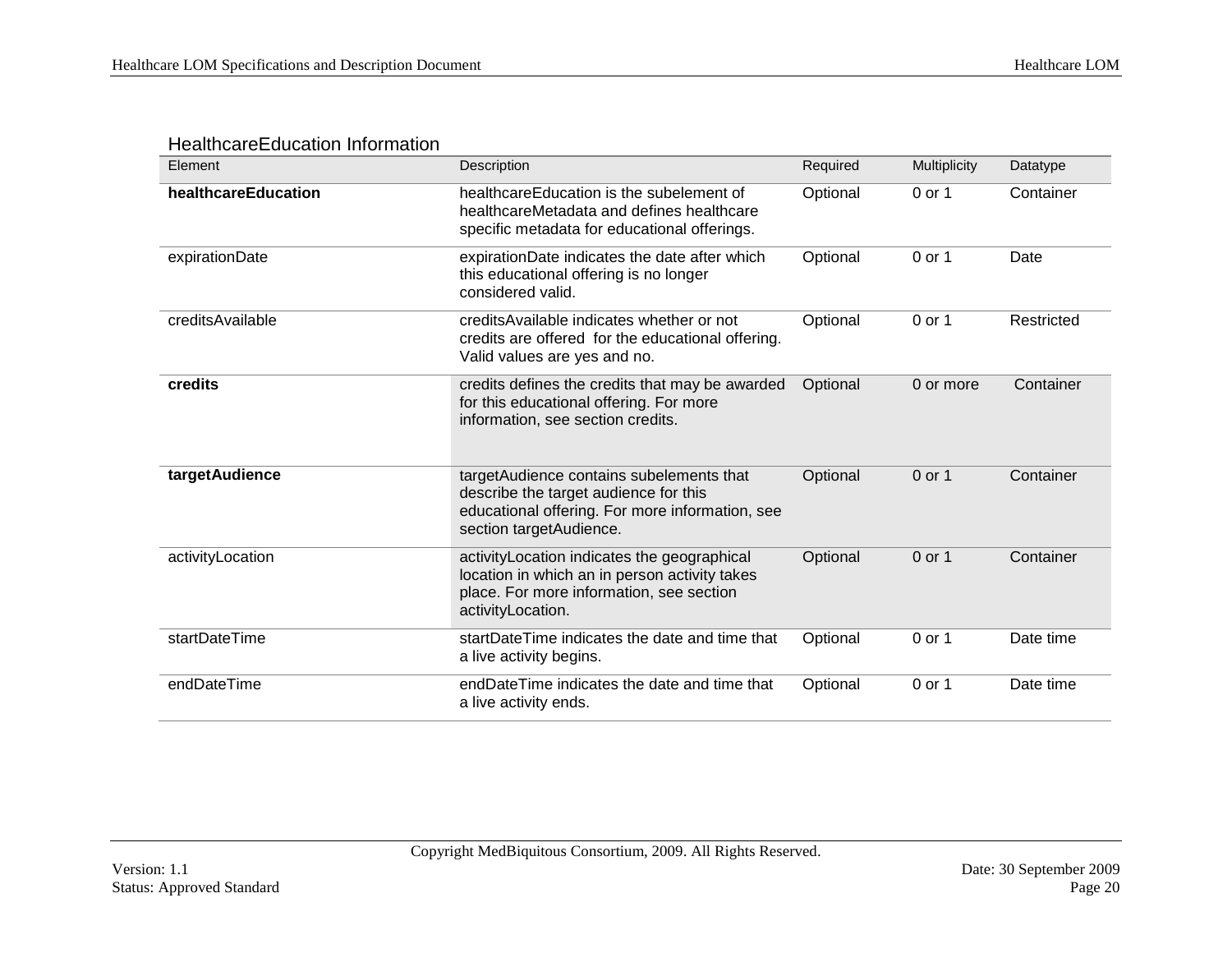| Element                          | Description                                                                                                                                                                                                                                                                                                                                                                        | Required | Multiplicity | Datatype                                                                                           |
|----------------------------------|------------------------------------------------------------------------------------------------------------------------------------------------------------------------------------------------------------------------------------------------------------------------------------------------------------------------------------------------------------------------------------|----------|--------------|----------------------------------------------------------------------------------------------------|
| activitySponsorship              | activitySponsorship indicates the accredited<br>provider's role in planning and presenting the<br>activity. Valid values are direct and joint. Direct<br>indicates that the accredited provider planned<br>and presented the activity directly. Joint<br>indicates that the accredited provider planned<br>and presented the activity together with a non-<br>accredited provider. | Optional | 0 or 1       | Restricted                                                                                         |
| participationModality            | participationModality defines the learner's<br>mode of participation, dictated by the activity<br>medium. Valid values are<br>conference/workshop, technology based, on<br>the job, print.                                                                                                                                                                                         | Optional | 0 or more    | Restricted                                                                                         |
| activityDelivery                 | activityDelivery indicates the temporal nature of<br>the activity. Valid values are live and not live.                                                                                                                                                                                                                                                                             | Optional | 0 or more    | Restricted                                                                                         |
| activityFormat                   | activityFormat describes the type of learning<br>activity described.                                                                                                                                                                                                                                                                                                               | Optional | 0 or more    | Language<br>String (see<br>section<br>Language<br>String<br>datatype for<br>more inform-<br>ation) |
| commercialSupport                | commercialSupport indicates the existence of<br>any commercial support, from a manufacturer<br>of a commercial product. Valid values are yes<br>and no.                                                                                                                                                                                                                            | Optional | $0$ or 1     | Restricted                                                                                         |
| commercialSupportAcknowledgement | commercialSupportAcknowledgement<br>describes the commercial support provided<br>from a manufacturer of a commercial product.                                                                                                                                                                                                                                                      | Optional | 0 or 1       | Language<br>String (see<br>section<br>Language<br>String<br>datatype for<br>more inform-<br>ation) |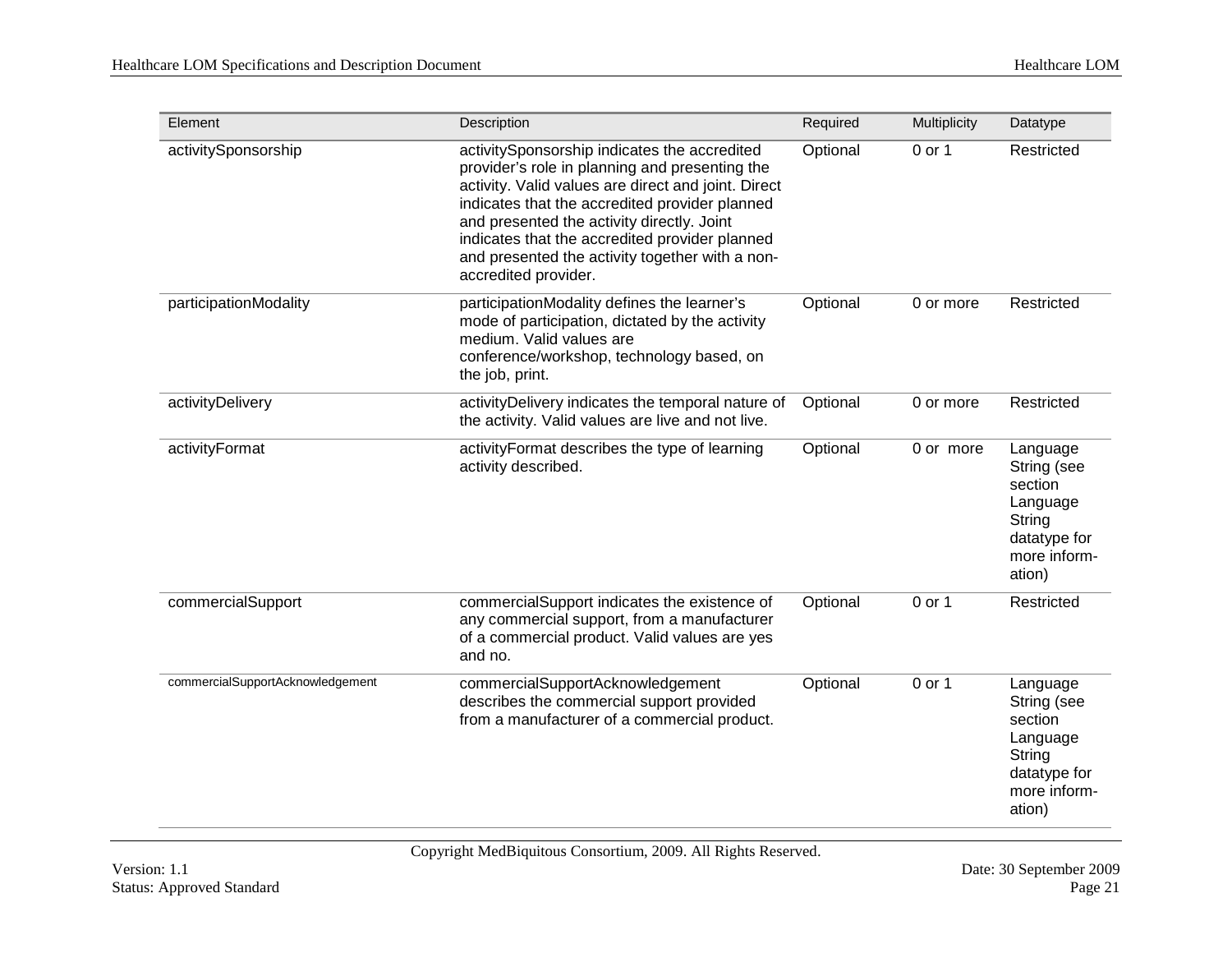| Element                                 | Description                                                                                                                                                                                                                                                                                                                    | Required | Multiplicity | Datatype                                                                                             |
|-----------------------------------------|--------------------------------------------------------------------------------------------------------------------------------------------------------------------------------------------------------------------------------------------------------------------------------------------------------------------------------|----------|--------------|------------------------------------------------------------------------------------------------------|
| offLabelUse                             | offLabelUse indicates whether or not this<br>educational offering references off label usage<br>of a drug. Valid values are yes and no.                                                                                                                                                                                        | Optional | 0 or 1       | Restricted                                                                                           |
| offLabelDescription                     | offLabelDescription describes any off label<br>drug use referenced in this educational<br>offering.                                                                                                                                                                                                                            | Optional | 0 or 1       | Language<br>String (see<br>section<br>Language<br>String<br>datatype for<br>more inform-<br>ation)   |
| relevantFinancialRelationship           | relevantFinancialRelationship indicates the<br>existence of any relevant financial interest or<br>other relationship of a faculty member or other<br>person in a position to influence the activity<br>content with the manufacturer of any<br>commercial product referenced in this activity.<br>Valid values are yes and no. | Optional | 0 or 1       | Restricted                                                                                           |
| relevantFinancialRelationshipDisclosure | relevantFinancialRelationshipDisclosure<br>describes any relevant financial interest or<br>other relationship of a faculty member or other<br>person in a position to influence the activity<br>content with the manufacturer of any<br>commercial product referenced in this activity.                                        | Optional | 0 or more    | Language<br>String (see<br>section<br>Language<br>String<br>datatype for<br>more inform-<br>ation)   |
| contact                                 | Contact identifies the person or organization<br>that serves as the main point of contact for<br>questions about the learning content.                                                                                                                                                                                         | Optional | 0 or 1       | Character<br>String (see<br>section<br>Character<br>String<br>datatype for<br>more inform-<br>ation) |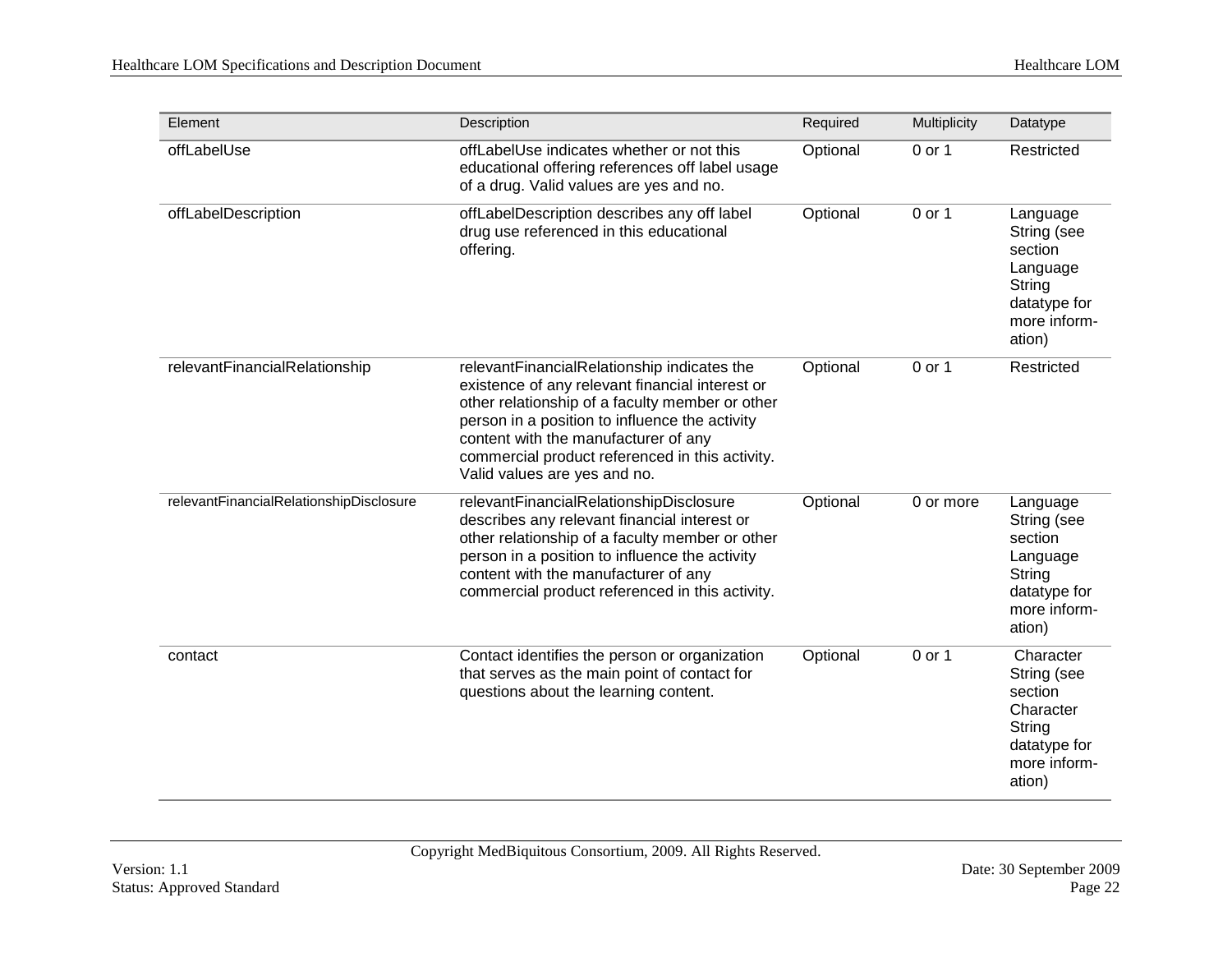#### Example:

```
<healthcareEducation>
         <expirationDate>2005-08-01</expirationDate>
         <hx:creditsAvailable>yes</hx:creditsAvailable>
         <credits>
          ...
         </credits>
         <targetAudience>
            <profession>
               <string language = "en">health educator</string>
            </profession>
         </targetAudience>
         <hx:activitySponsorship>direct</hx:activitySponsorship>
         <hx:participationModality>
            technology based
         </hx:participationModality>
         <hx:activityDelivery>not live</hx:activityDelivery>
         <hx:activityFormat>
            <string language="en">course</string>
         </hx:activityFormat>
         <commercialSupport>yes</commercialSupport>
         <commercialSupportAcknowledgement>
            <string language = "en">MedBiquitous gratefully acknowledges a 
grant from the XYZ Foundation to provide funding for this course.</string>
         </commercialSupportAcknowledgement>
         <relevantFinancialRelationship>
            no
         </relevantFinancialRelationship>
         <contact>Edgar Allan Poe, eapoe@medbiq.org</contact>
      </healthcareEducation>
```
### <span id="page-22-0"></span>**3 credits**

credits is the subelement of healthcareEducation that describes the continuing education credits that may be awarded for this educational offering. Note that if an activity is certified to provide more than one type of continuing education credit (i.e. CME and CNE), the credits element should be repeated for each type of credit that may be awarded.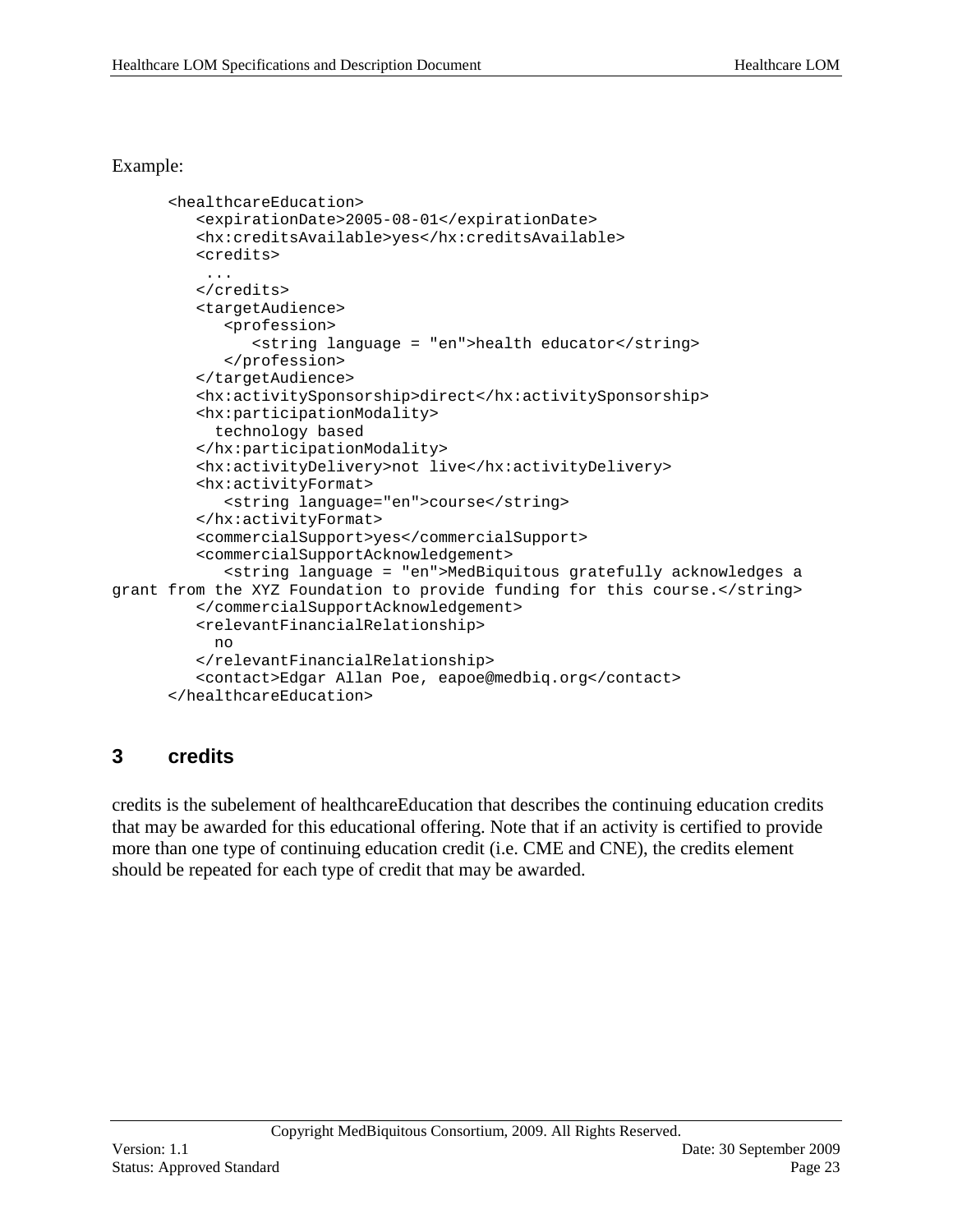

For a glossary of acronyms used to describe credit, see Appendix 1.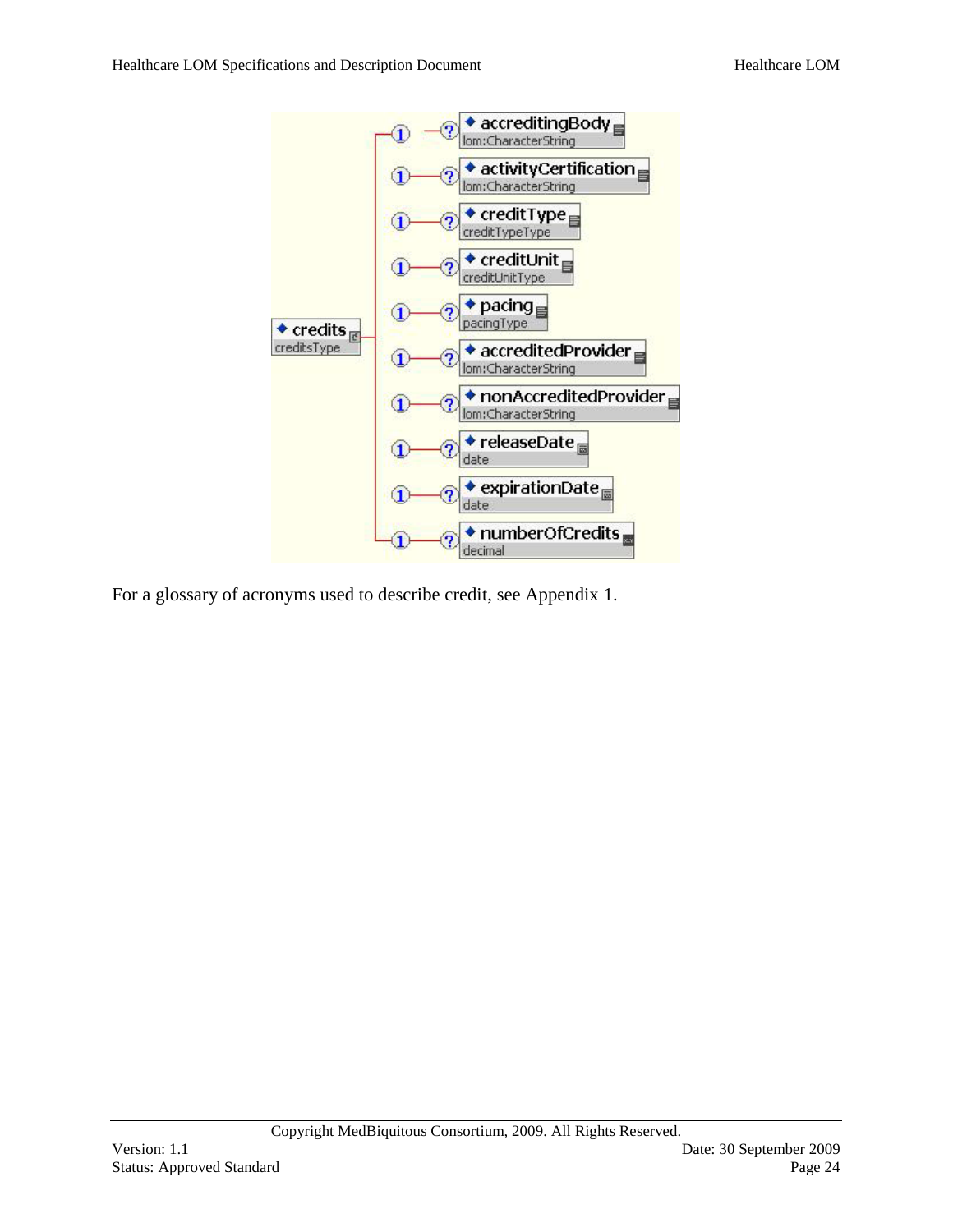| <b>Element</b>  | <b>Description</b>                                                                                                                                                                                                                                                                                                                                                                                                                                                                   | <b>Required</b> | <b>Multiplicity</b> | <b>Datatype</b>                                                                                      |
|-----------------|--------------------------------------------------------------------------------------------------------------------------------------------------------------------------------------------------------------------------------------------------------------------------------------------------------------------------------------------------------------------------------------------------------------------------------------------------------------------------------------|-----------------|---------------------|------------------------------------------------------------------------------------------------------|
| credits         | credits is the subelement<br>of healthcareEducation<br>that describes continuing<br>education credits that<br>may be awarded for this<br>activity.                                                                                                                                                                                                                                                                                                                                   | Optional        | 0 or more           | Container                                                                                            |
| accreditingBody | accreditingBody<br>identifies the<br>organization that sets the<br>quality standards for<br>continuing education and<br>is the source of the<br>accreditation process for<br>the provider of this<br>educational activity.<br>Recommended values<br>for accreditingBody<br>include: ACCME, AACN,<br>ACPE, ANCC, AANA,<br>AANP, AAPA, CCME,<br>ASHA, AAA, FCLB<br>PACE, AGD PACE,<br>CDR, CECBEMS,<br>AOTA, COPE, APA,<br>ARRT RCEEM. AARC,<br>ACSM, BOC, EBAC,<br>RCPath, and IACET. | Optional        | 0 or 1              | Character<br>String (see<br>section<br>Character<br>String<br>datatype for<br>more inform-<br>ation) |

### Credits Information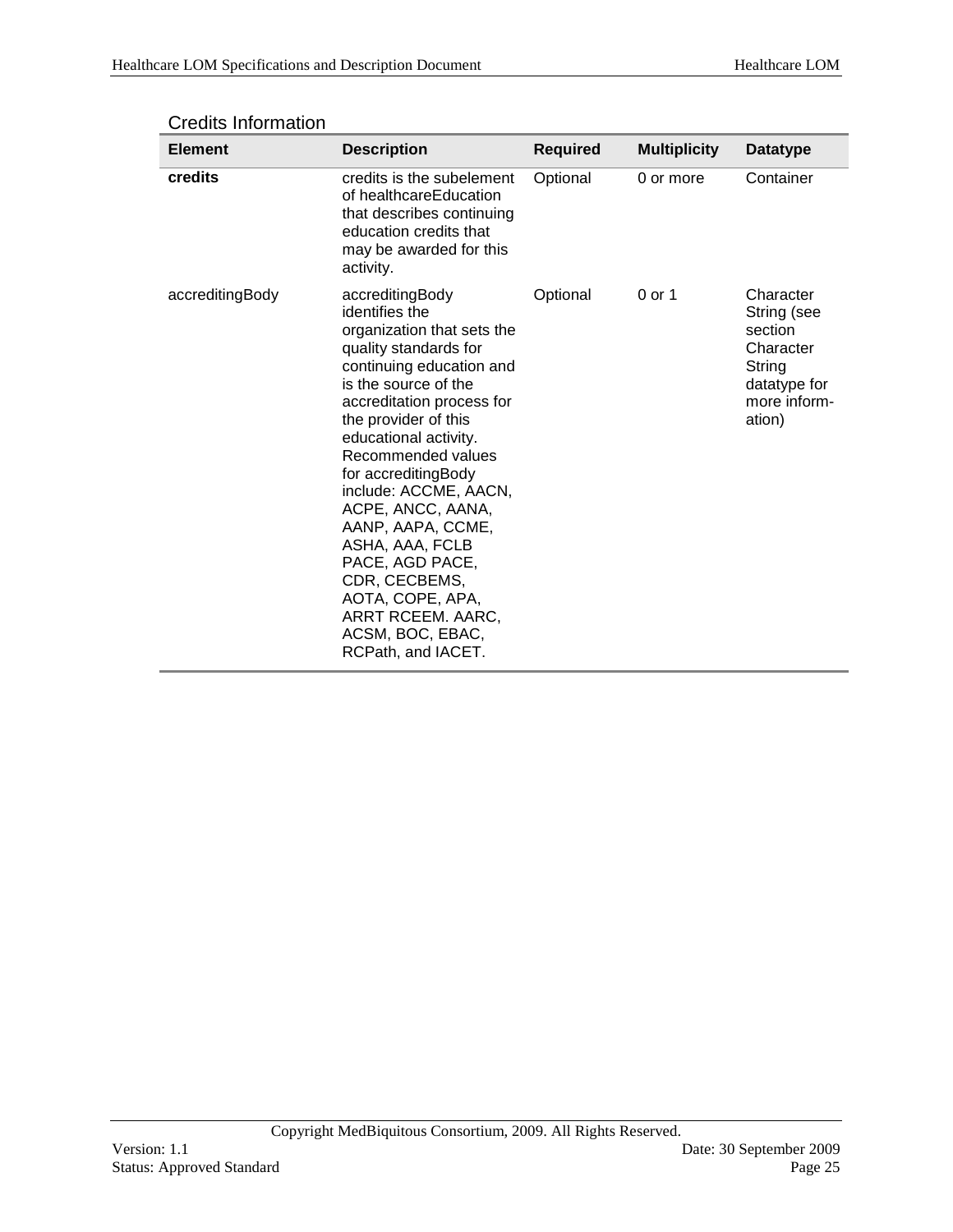| <b>Element</b>        | <b>Description</b>                                                                                                                                                                                                                                                                                                                                                                                                                                                                                                                                                                                                                    | <b>Required</b> | <b>Multiplicity</b> | <b>Datatype</b>                                                                                      |
|-----------------------|---------------------------------------------------------------------------------------------------------------------------------------------------------------------------------------------------------------------------------------------------------------------------------------------------------------------------------------------------------------------------------------------------------------------------------------------------------------------------------------------------------------------------------------------------------------------------------------------------------------------------------------|-----------------|---------------------|------------------------------------------------------------------------------------------------------|
| activityCertification | activityCertification<br>identifies the category of<br>credit awarded for the<br>activity by the accredited<br>medical education<br>organization.<br>Recommended values<br>include: AAFP<br>Prescribed, AAFP<br>Elective, AAP, AAP<br>Prep, ACEP, ACOG,<br>AMA PRA Category 1,<br>AMA PRA Category 2,<br>AOA, APA Category 1,<br><b>CECBEMS First</b><br>Responder, CECBEMS<br>Basic, CECBEMS<br>Advanced, CECBEMS<br>Operational, CECBEMS<br>Educator, CECBEMS<br>Administrator, CPHQ,<br><b>EBAC CE Credit Hours,</b><br>NCHEC Category 1,<br>NCHEC Category 2,<br>Synergy CERPS A,<br>Synergy CERPS B,<br>Synergy CERPS C,<br>RCP. | Optional        | $0$ or $1$          | Character<br>String (see<br>section<br>Character<br>String<br>datatype for<br>more inform-<br>ation) |
| creditType            | creditType indicates<br>which type of credit is<br>awarded for this<br>educational activity.<br>Valid values are: CME,<br>CE, CNE, CPE, and<br>CHES, CPD.                                                                                                                                                                                                                                                                                                                                                                                                                                                                             | Optional        | 0 or 1              | Restricted                                                                                           |
| creditUnit            | creditUnit indicates the<br>unit of credit for this<br>credit definition. Valid<br>values are: CECH, CEH,<br>CEU, Cognate, Contact<br>Hour, Credit, Hour, Unit,<br>Credit Hour, and Point.                                                                                                                                                                                                                                                                                                                                                                                                                                            | Optional        | 0 or 1              | Restricted                                                                                           |
| pacing                | pacing indicates who<br>controls the pacing of the<br>activity. Valid values are<br>learner paced and<br>provider paced.                                                                                                                                                                                                                                                                                                                                                                                                                                                                                                              | Optional        | 0 or 1              | Restricted                                                                                           |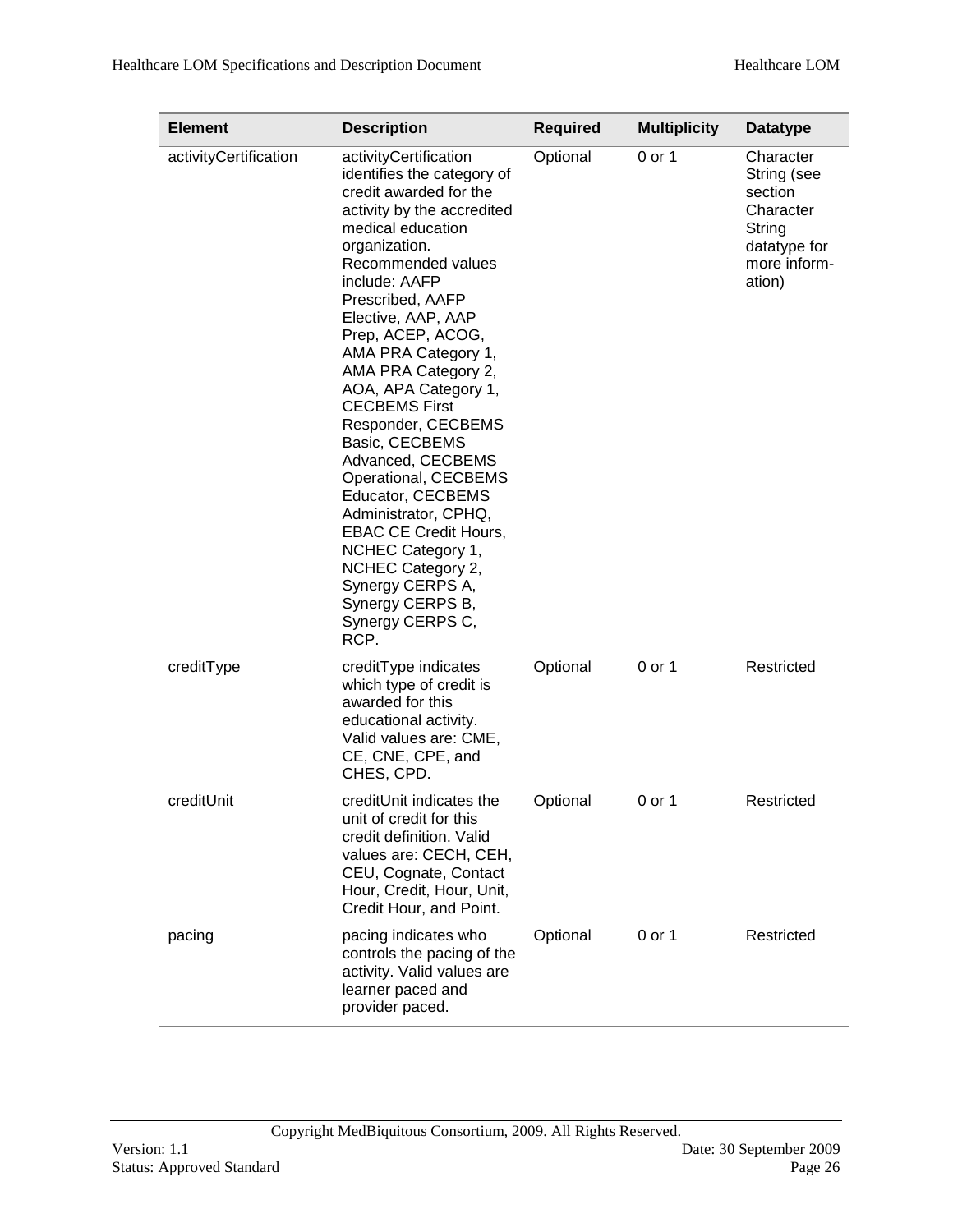| <b>Element</b>        | <b>Description</b>                                                                                                                                                                             | <b>Required</b> | <b>Multiplicity</b> | <b>Datatype</b>                                                                                      |
|-----------------------|------------------------------------------------------------------------------------------------------------------------------------------------------------------------------------------------|-----------------|---------------------|------------------------------------------------------------------------------------------------------|
| accreditedProvider    | accreditedProvider<br>defines the entity serving<br>as the accredited<br>provider for this activity.                                                                                           | Optional        | $0$ or 1            | Character<br>String (see<br>section<br>Character<br>String<br>datatype for<br>more inform-<br>ation) |
| nonAccreditedProvider | nonAccreditedProvider<br>defines an educational<br>provider for this activity<br>that is not the accredited<br>provider. Jointly<br>sponsored activities<br>have a non-accredited<br>provider. | Optional        | 0 or more           | Character<br>String (see<br>section<br>Character<br>String<br>datatype for<br>more inform-<br>ation) |
| releaseDate           | releaseDate identifies<br>the date this activity<br>becomes available for<br>credit.                                                                                                           | Optional        | 0 or 1              | Date                                                                                                 |
| expirationDate        | expirationDate identifies<br>the date that the activity<br>ceases to be available<br>for credit.                                                                                               | Optional        | 0 or 1              | Date                                                                                                 |
| numberOfCredits       | numberOfCredits<br>identifies the number of<br>continuing education<br>credits associated with<br>this learning activity.                                                                      | Optional        | 0 or 1              | Decimal                                                                                              |

Example:

```
<hx:credits>
  <hx:accreditingBody>ACCME</hx:accreditingBody>
  <hx:activityCertification>
   AAFP Prescibed
  </hx:activityCertification>
  <hx:creditType>CME</hx:creditType>
  <hx:creditUnit>Credits</hx:creditUnit>
  <hx:pacing>learner paced</hx:pacing>
  <hx:accreditedProvider>
   American Academy of Family Physicians
   </hx:accreditedProvider>
  <hx:releaseDate>2006-04-30</hx:releaseDate>
  <hx:expirationDate>2007-04-30</hx:expirationDate>
   <hx:numberOfCredits>1.5</hx:numberOfCredits>
</hx:credits>
```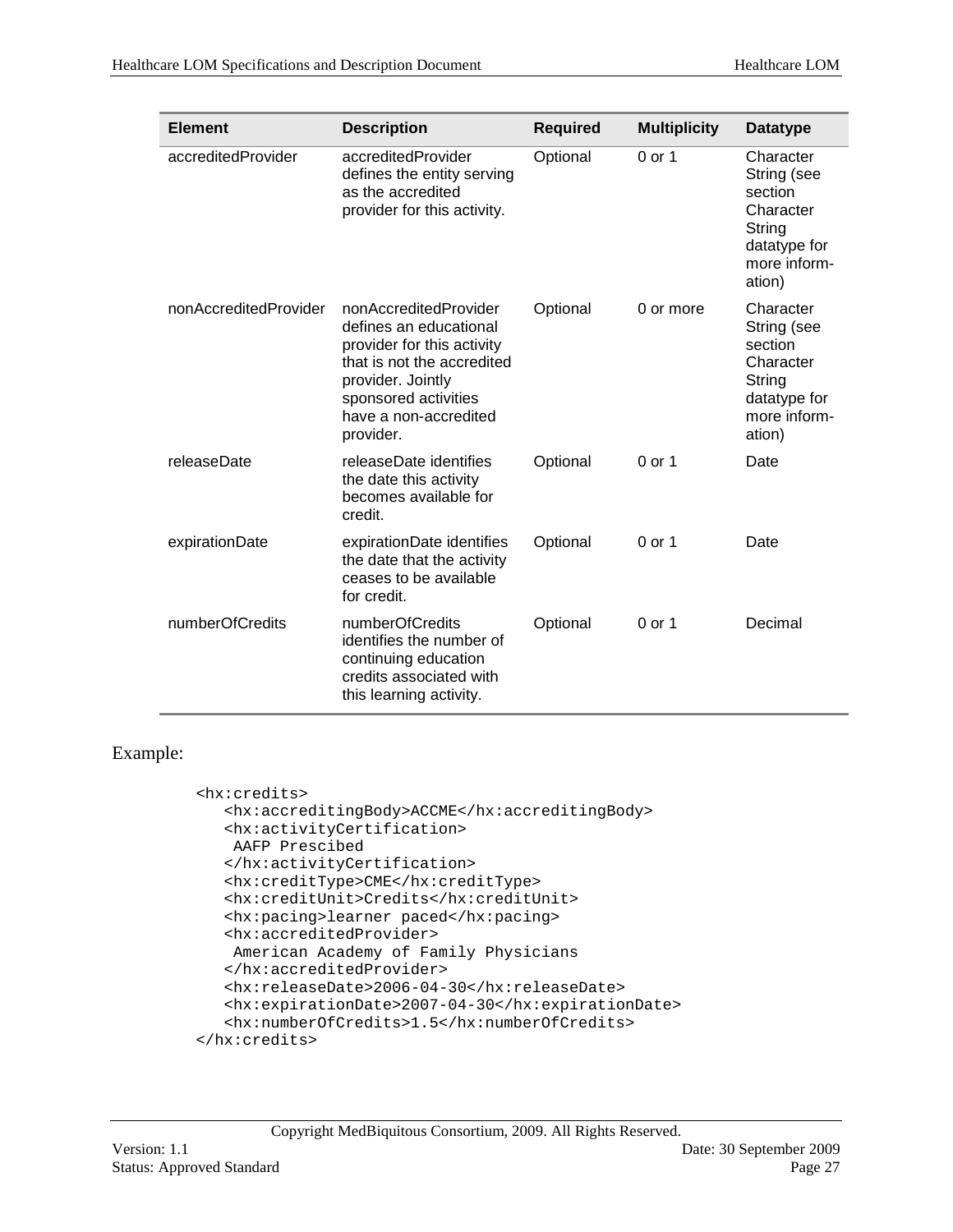### <span id="page-27-0"></span>**4 targetAudience**

targetAudience is the subelement of healthcareEducation that provides more information on the individuals for whom this learning content is intended.



targetAudience Information

| <b>Element</b>   | <b>Description</b>                                                                                                                                                                                                                                                              | <b>Required</b> | <b>Multiplicity</b> | <b>Datatype</b>                                                                          |
|------------------|---------------------------------------------------------------------------------------------------------------------------------------------------------------------------------------------------------------------------------------------------------------------------------|-----------------|---------------------|------------------------------------------------------------------------------------------|
| targetAudience   | targetAudience is the<br>subelement of<br>healthcareEducation that<br>provides more information<br>on the learners for which<br>this educational offering is<br>intended.                                                                                                       | Optional        | 0 or 1              | Container                                                                                |
| audienceCategory | audienceCategory is a<br>subelement of<br>targetAudience that<br>describes the intended<br>audience for the<br>educational offering in<br>broad terms. Valid values<br>are: general, patient,<br>caregiver, professional.                                                       | Optional        | 0 or more           | Restricted                                                                               |
| profession       | profession is the<br>subelement of<br>targetAudience that<br>describes the health<br>profession for which this<br>educational offering is<br>intended. For example,<br>physician, registered<br>nurse, etc. See Appendix<br>2 for a hierarchical list of<br>recommended values. | Optional        | 0 or more           | LanguageString<br>(see section<br>LanguageString<br>datatype for<br>more<br>information) |
| specialty        | specialty is the<br>subelement of<br>targetAudience that<br>describes healthcare<br>specialties within a<br>profession that compose<br>part of the target audience                                                                                                              | Optional        | 0 or more           | LanguageString<br>(see section<br>LanguageString<br>datatype for<br>more<br>information) |

Copyright MedBiquitous Consortium, 2009. All Rights Reserved.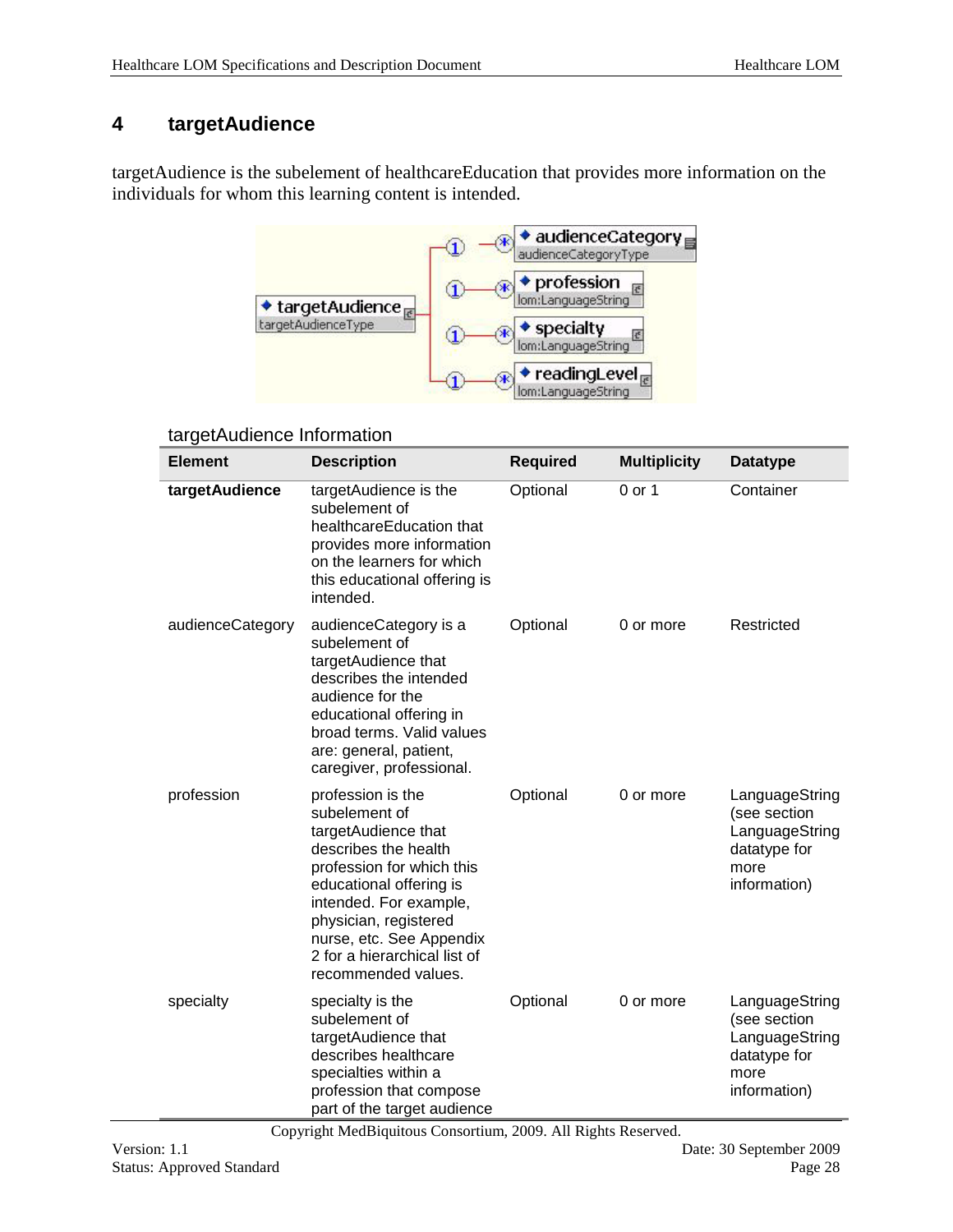| <b>Element</b> | <b>Description</b>                                                                                                                                                                                                                                                                                                                                                                                                | <b>Required</b> | <b>Multiplicity</b> | <b>Datatype</b>                                                                          |
|----------------|-------------------------------------------------------------------------------------------------------------------------------------------------------------------------------------------------------------------------------------------------------------------------------------------------------------------------------------------------------------------------------------------------------------------|-----------------|---------------------|------------------------------------------------------------------------------------------|
|                | for this educational<br>offering. For example,<br>cardiology. See Appendix<br>2 for a list of<br>recommended values.                                                                                                                                                                                                                                                                                              |                 |                     |                                                                                          |
| readingLevel   | readingLevel is the<br>subelement of<br>targetAudience that<br>describes the<br>primary/secondary school<br>grade reflecting the<br>reading level of the target<br>audience. This is normally<br>used for non-professional<br>education. Recommended<br>values are: grade 1, grade<br>2, grade 3, grade 4, grade<br>5, grade 6, grade 7, grade<br>8, grade 9, grade 10,<br>grade 11, grade 12,<br>above grade 12. | Optional        | 0 or 1              | LanguageString<br>(see section<br>LanguageString<br>datatype for<br>more<br>information) |

Example:

```
<targetAudience>
  <audienceCategory>professional</audienceCategory>
  <profession>
      <string language = "en">physician</string>
  </profession>
  <specialty>
     <string language = "en">cardiology</string>
  </specialty>
  <readingLevel>
      <string language = "en">above grade 12</string>
  </readingLevel>
</targetAudience>
```
### <span id="page-28-0"></span>**5 activityLocation**

activityLocation is the subelement of healthcareEducation that provides detailed information on the location of an in-person learning activity.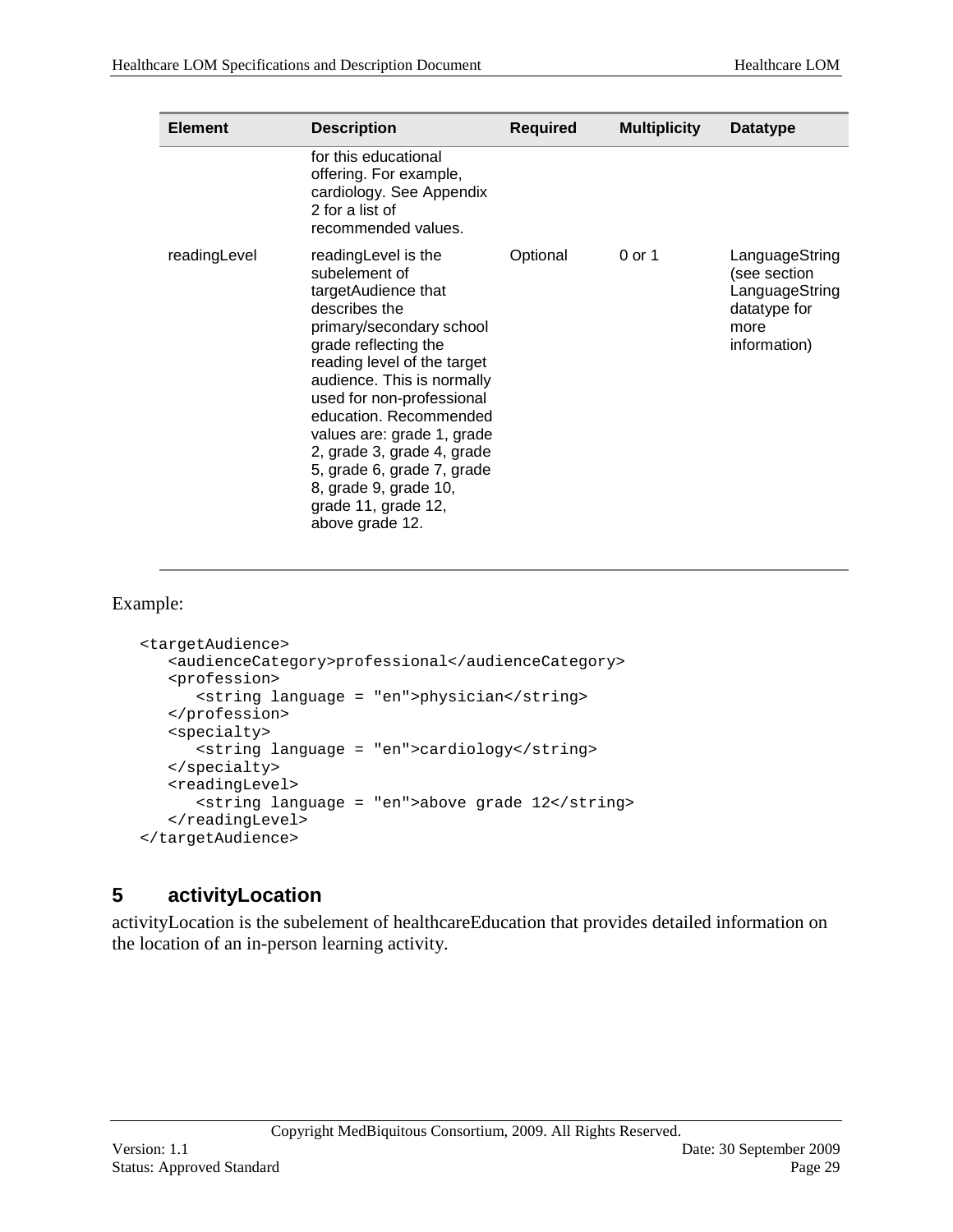

#### activityLocation information

| <b>Element</b>   | <b>Description</b>                                                                                                                                                                                                                                                                                       | <b>Required</b> | <b>Multiplicity</b> | Datatype  |
|------------------|----------------------------------------------------------------------------------------------------------------------------------------------------------------------------------------------------------------------------------------------------------------------------------------------------------|-----------------|---------------------|-----------|
| activityLocation | activity Location indicates<br>the geographical location<br>in which an in person<br>activity takes place.                                                                                                                                                                                               | Optional        | 0 or 1              | Container |
|                  | activityLocation extends<br>the AddressType datatype<br>within the MedBiquitous<br>Professional Profile, For<br>information on the<br>attributes and<br>subelements associated<br>with an address, please<br>see MedBiquitous<br><b>Address Specifications</b><br>and Description<br>Document, ver. 1.0. |                 |                     |           |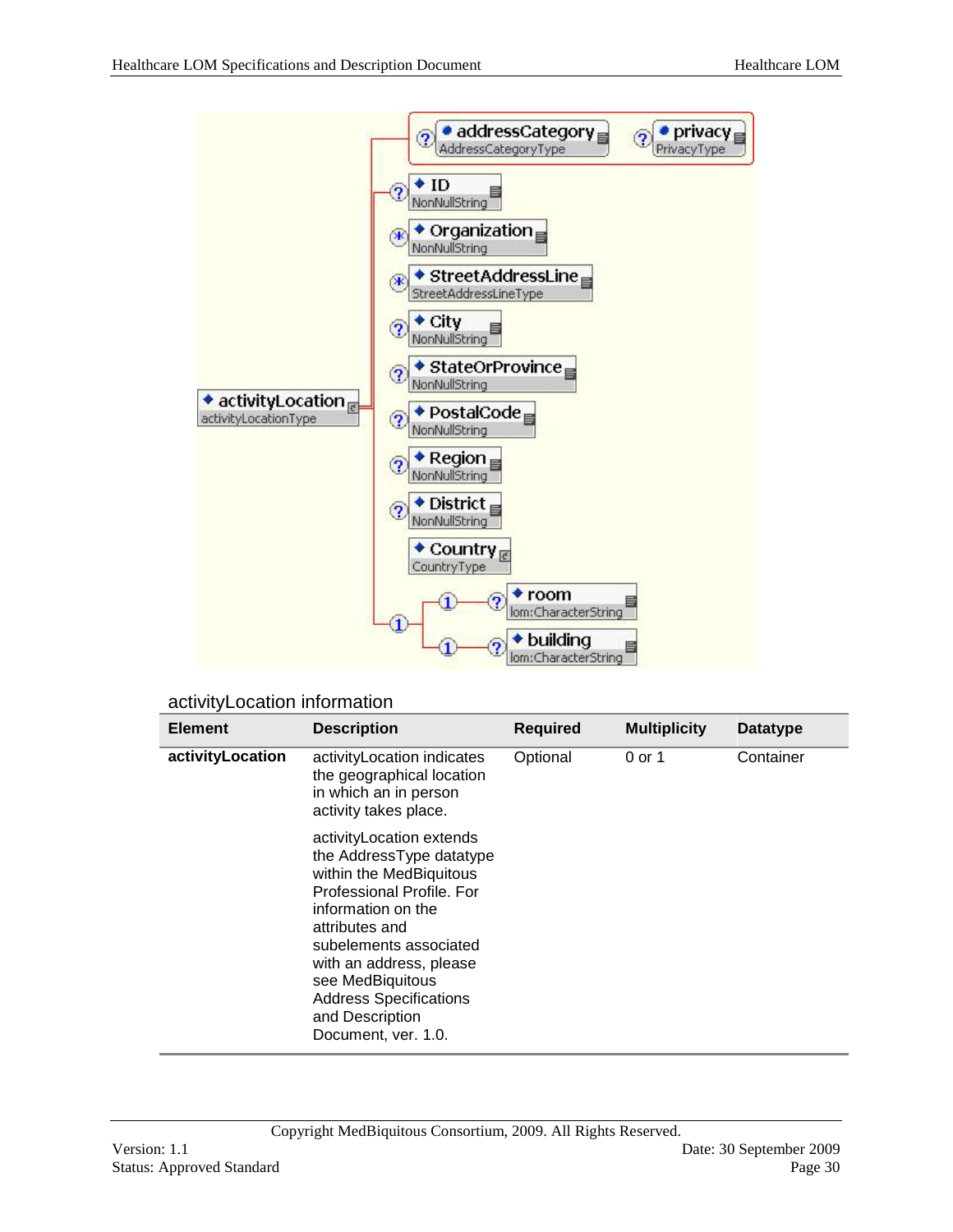| <b>Element</b> | <b>Description</b>                                                                                                  | <b>Required</b> | <b>Multiplicity</b> | <b>Datatype</b>                                                                                      |
|----------------|---------------------------------------------------------------------------------------------------------------------|-----------------|---------------------|------------------------------------------------------------------------------------------------------|
| room           | Room is a subelement of<br>activityLocation. It defines<br>the room in which an<br>activity takes place.            | Optional        | 1                   | Character<br>String (see<br>section<br>Character<br>String<br>datatype for<br>more inform-<br>ation) |
| building       | Building is a subelement<br>of activityLocation. It<br>defines the building in<br>which an activity takes<br>place. | Optional        | 1                   | Character<br>String (see<br>section<br>Character<br>String<br>datatype for<br>more inform-<br>ation) |

#### Example:

```
<healthcareMetadata>
      <healthcareEducation>
         <activityLocation>
            <a:Organization>Portland VA Medical Center</a:Organization>
            <a:StreetAddressLine>3710 SW US Veterans Hospital 
Road</a:StreetAddressLine>
            <a:City>Portland</a:City>
            <a:StateOrProvince>Oregon</a:StateOrProvince>
            <a:PostalCode>97201</a:PostalCode>
            <a:Country>
               <a:CountryCode>US</a:CountryCode>
            </a:Country>
            <room>Schaffer Auditorium</room>
            <building>Building 101</building>
         </activityLocation>
      </healthcareEducation>
   </healthcareMetadata>
```
### <span id="page-30-0"></span>**6 healthcareAsset**

healthcareAsset is the subelement of healthcareMetadata that contains healthcare specific metadata for images, text, multimedia files, and other files that contribute to the creation of an educational offering. healthcareAsset is optional.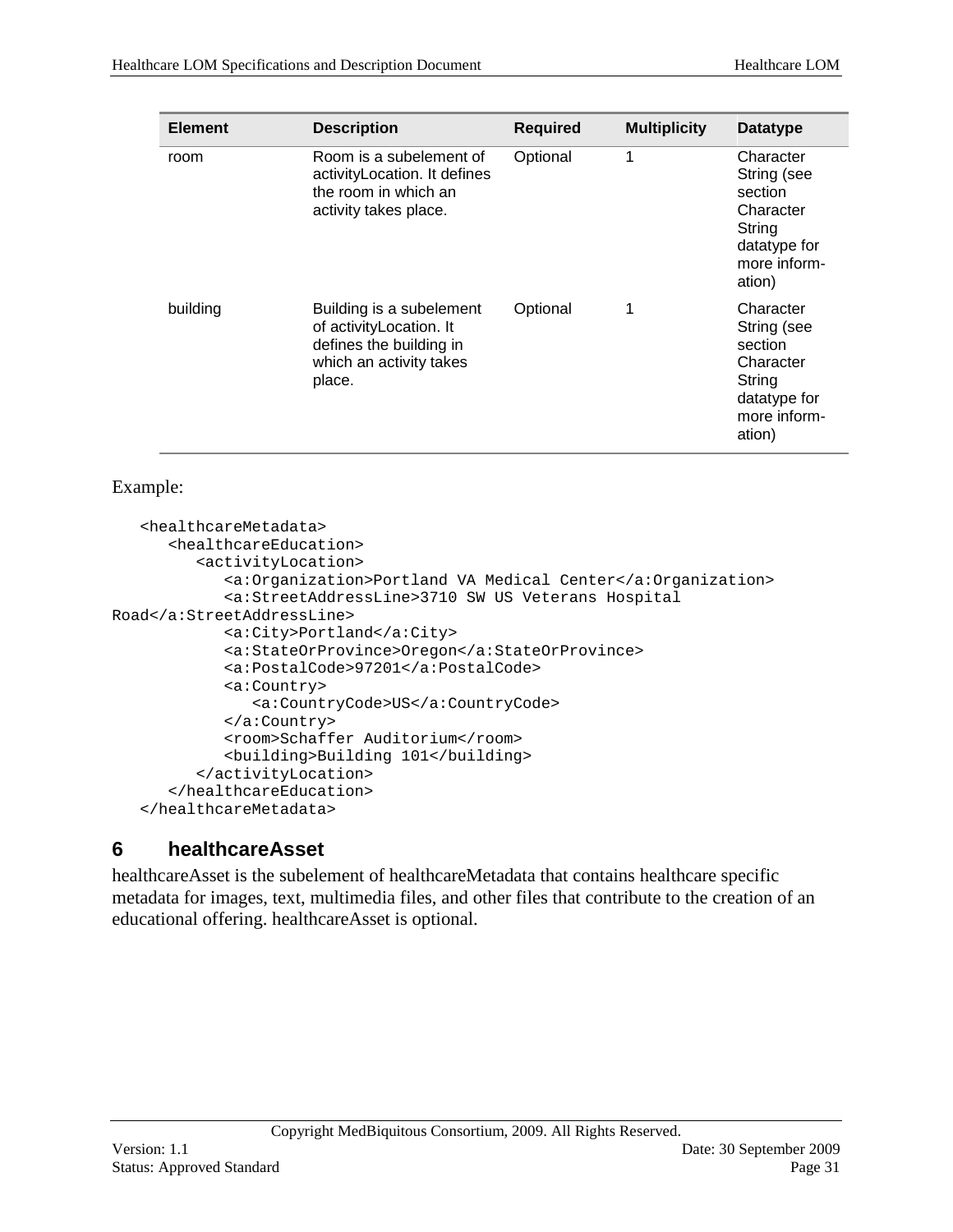

#### healthcareAsset Information

| <b>Element</b>  | <b>Description</b>                                                                                                                                                                                      | <b>Required</b> | <b>Multiplicity</b> | <b>Datatype</b>                                                                          |
|-----------------|---------------------------------------------------------------------------------------------------------------------------------------------------------------------------------------------------------|-----------------|---------------------|------------------------------------------------------------------------------------------|
| healthcareAsset | healthcareAsset is the<br>subelement of<br>healthcareMetadata that<br>provides more<br>information about images<br>and other files that<br>contribute to the creation<br>of an educational<br>offering. | Optional        | 0 or 1              | Container                                                                                |
| annotated       | annotated is a<br>subelement of<br>healthcareAsset that<br>indicates whether or not<br>this resource features an<br>annotated or labeled<br>image. Valid values are:<br>yes, no.                        | Optional        | 0 or 1              | Restricted                                                                               |
| clinicalHistory | clinicalHistory is a<br>subelement of<br>healthcareAsset that<br>describes the clinical<br>history of the patient or<br>subject described in this<br>resource.                                          | Optional        | 0 or 1              | LanguageString<br>(see section<br>LanguageString<br>datatype for<br>more<br>information) |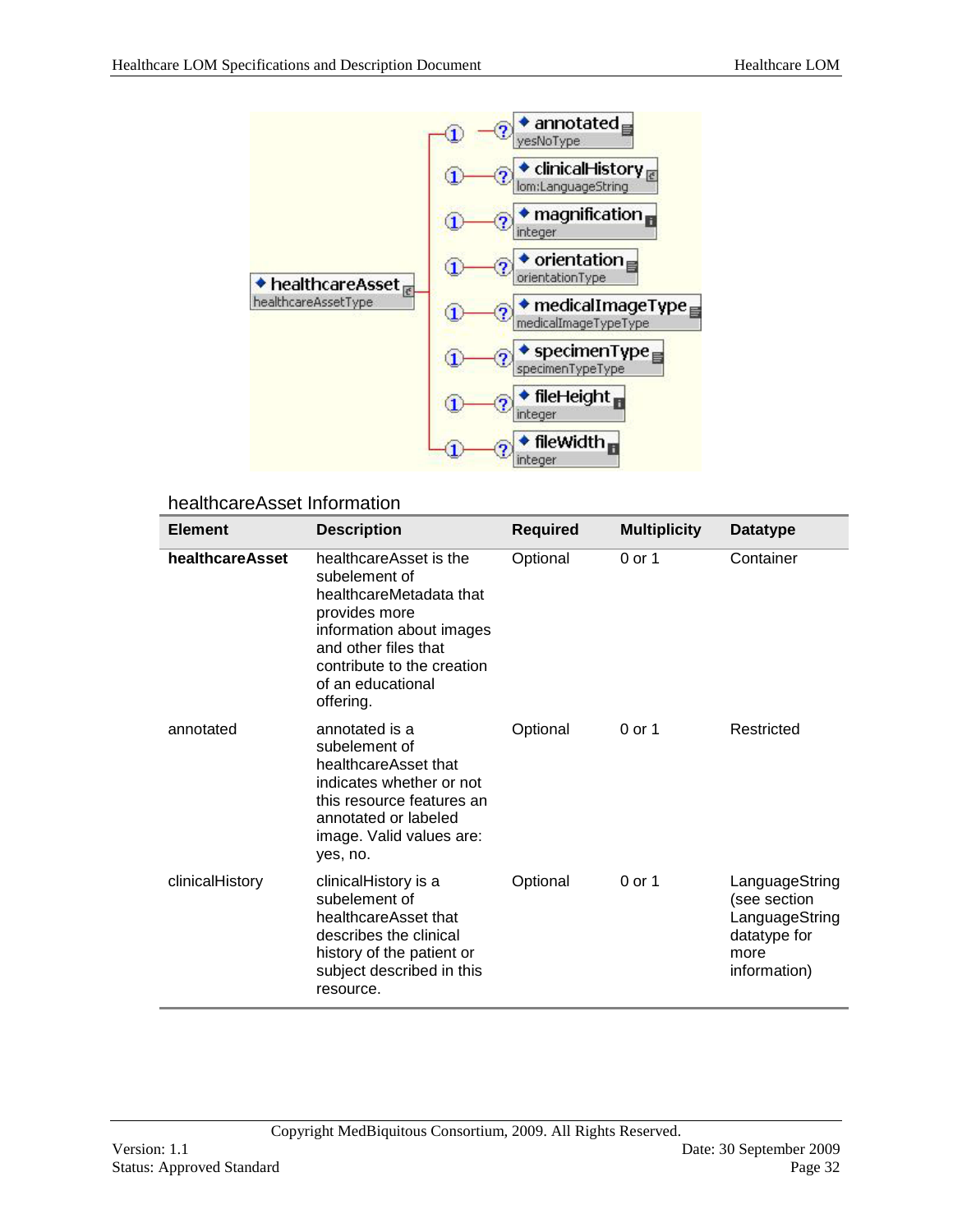| <b>Element</b>   | <b>Description</b>                                                                                                                                                                                                                                                                                                                                                                                             | <b>Required</b> | <b>Multiplicity</b> | <b>Datatype</b> |
|------------------|----------------------------------------------------------------------------------------------------------------------------------------------------------------------------------------------------------------------------------------------------------------------------------------------------------------------------------------------------------------------------------------------------------------|-----------------|---------------------|-----------------|
| magnification    | magnification is a<br>subelelement of<br>healthcareAsset that<br>describes the<br>magnification of<br>microscopic image(s)<br>found in this resource.<br>For example, 100.                                                                                                                                                                                                                                     | Optional        | 0 or 1              | Integer         |
| orientation      | orientation is a<br>subelelement of<br>healthcareAsset that<br>describes the orientation<br>of image(s) found in this<br>resource. Valid values<br>are: axial, coronal,<br>horizontal, longitudinal,<br>sagittal, transverse.                                                                                                                                                                                  | Optional        | 0 or 1              | Restricted      |
| medicalImageType | medicalImageType is a<br>subelelement of<br>healthcareAsset that<br>describes the type of<br>image, radiological or<br>otherwise, Featured in<br>this resource. Valid<br>values are: angiogram,<br>computed axial<br>tomography scan,<br>electrocardiogram,<br>endoscopic image,<br>magnetic resonance<br>image, mammogram,<br>micrograph, nuclear<br>medicine scan,<br>photograph, radiograph,<br>ultrasound. | Optional        | 0 or 1              | Restricted      |
| specimenType     | specimenType is a<br>subelelement of<br>healthcareAsset that<br>describes the type of<br>specimen featured in this<br>resource. Valid values<br>are: cell, organ, organ<br>system, organelle, tissue.                                                                                                                                                                                                          | Optional        | 0 or 1              | Restricted      |
| fileHeight       | fileHeight is the<br>subelement of<br>healthcareAsset that<br>describes the height of<br>the image in pixels.                                                                                                                                                                                                                                                                                                  | Optional        | 0 or 1              | Integer         |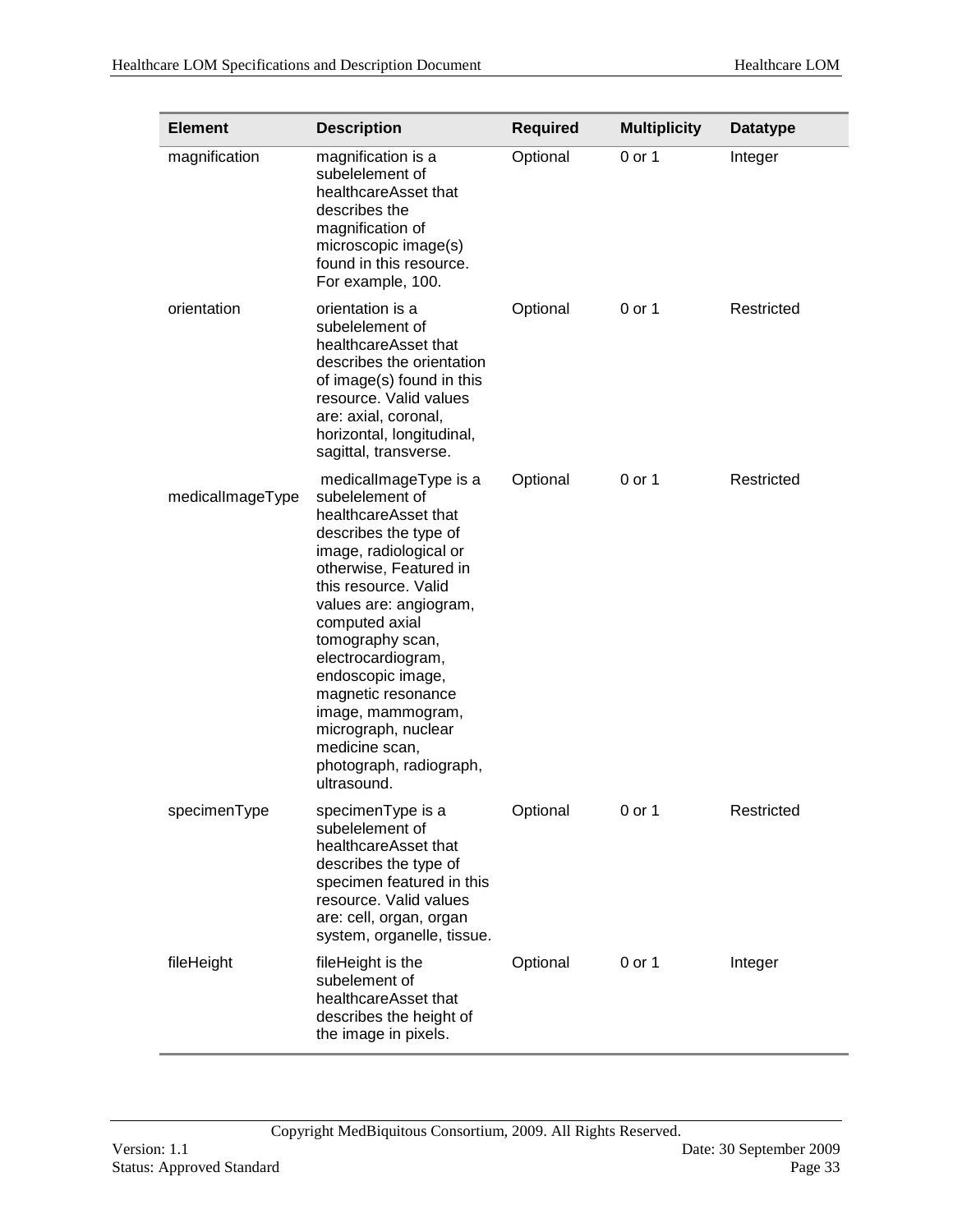| <b>Element</b> | <b>Description</b>                                                                                          | <b>Required</b> | <b>Multiplicity</b> | Datatype |
|----------------|-------------------------------------------------------------------------------------------------------------|-----------------|---------------------|----------|
| fileWidth      | fileWidth is the<br>subelement of<br>healthcareAsset that<br>describes the width of the<br>image in pixels. | Optional        | 0 or 1              | Integer  |

#### Example:

```
<healthcareMetadata>
      <healthcareAsset>
         <annotated>no</annotated>
         <clinicalHistory>
            <string language="en">50 year old female with Cryptococcal 
Pneumonia</string>
         </clinicalHistory>
         <medicalImageType> radiograph</medicalImageType>
         <specimenType>organ</specimenType>
         <fileHeight>500</fileHeight>
         <fileWidth>600</fileWidth>
      </healthcareAsset>
   </healthcareMetadata>
```
### <span id="page-33-0"></span>**7 LanguageString Datatype**

Many of the elements in Healthcare LOM use the LanguageString datatype from the IEEE LOM standard. LanguageString provides a way for LOM document creators to specify a value for an element in multiple languages. For example, document creators can specify a single keyword term in both French and English. Within the healthcare extensions, the faculty disclosure description can be encoded multiple languages, too. This functionality is important for those creating educational resources for a multilingual population.

Elements using the LanguageString datatype have the subelement of string, which is described in the following table.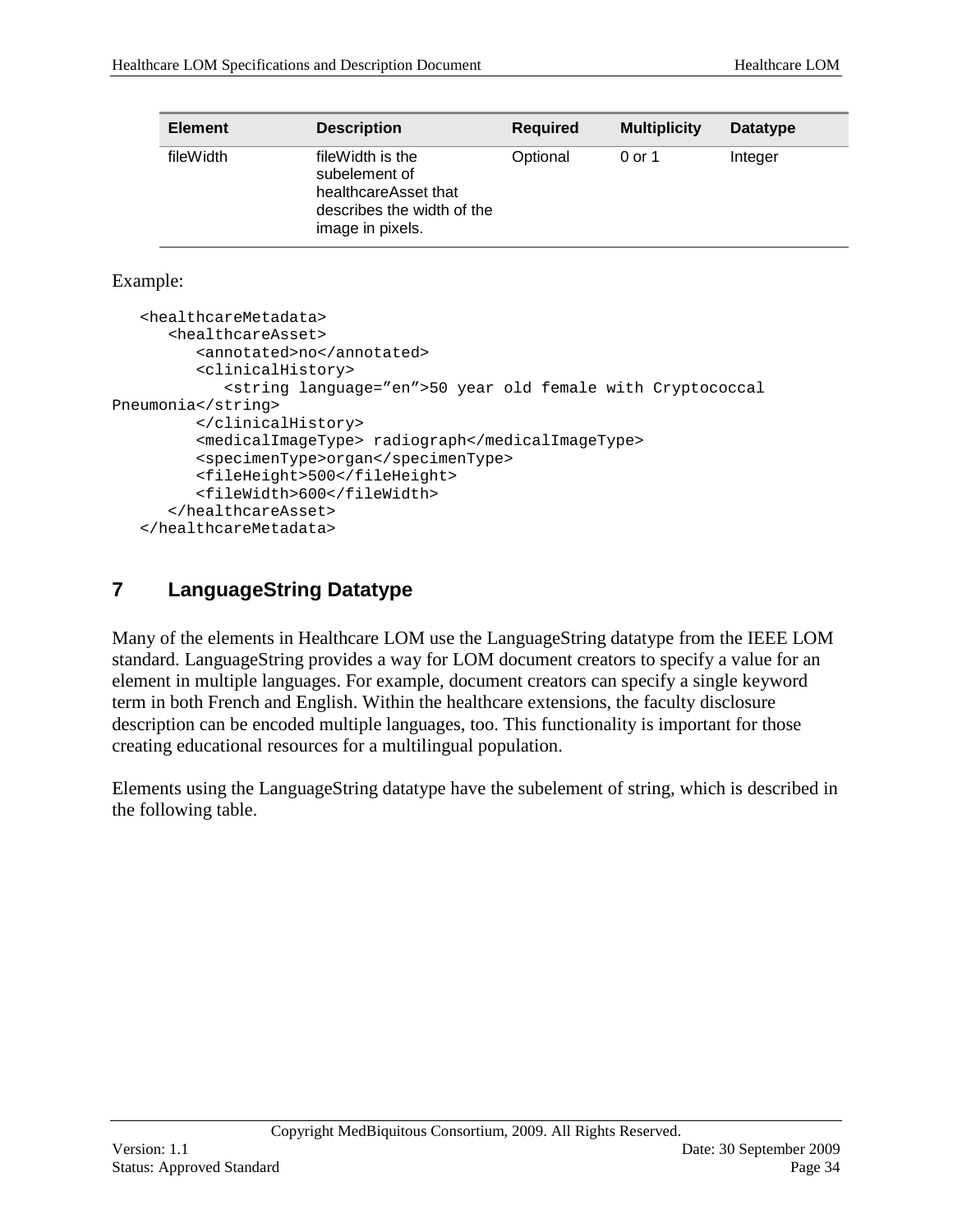| <b>Element</b> | <b>Description</b>                                                                                                                                                                                                                                                                                                                                                      | <b>Required</b> | <b>Multiplicity</b> | <b>Datatype</b> |
|----------------|-------------------------------------------------------------------------------------------------------------------------------------------------------------------------------------------------------------------------------------------------------------------------------------------------------------------------------------------------------------------------|-----------------|---------------------|-----------------|
| string         | string is the subelement of<br>any element using the<br>LanguageString datatype.<br>It provides a word or<br>phrase in a human<br>language. If the string<br>element is repeated within<br>a particular element, each<br>value should be<br>semantically equivalent,<br>such as a translation or<br>alternative description.                                            | Optional        | 0 or more           | CharacterString |
|                | String has the following<br>attribute:                                                                                                                                                                                                                                                                                                                                  |                 |                     |                 |
|                | language<br>language specifies the<br>human language of the<br>text string. If the language<br>attribute is not present,<br>the language will be<br>determined by the value<br>of the language element<br>within the LOM<br>metaMetadata container.<br>Valid values are codes<br>from the ISO-10646-1<br>standard. For example, en<br>for English and fr for<br>French. |                 |                     |                 |

In the following example, the word physician is expressed in three languages:

```
<targetAudience>
   <profession>
      <string language = "en">physician</string>
      <string language = "fr">médecin</string>
      <string language = "sp">médico</string>
   </profession>
</targetAudience>
```
### <span id="page-34-0"></span>**8 Character String Datatype**

Many of the elements and attributes in Healthcare LOM use the CharacterString data type from the IEEE LOM standard. CharacterString indicates that the data value for the element or attribute is a character string but is NOT a word or phrase in a human language. For example, a name would be encoded using the CharacterString data type.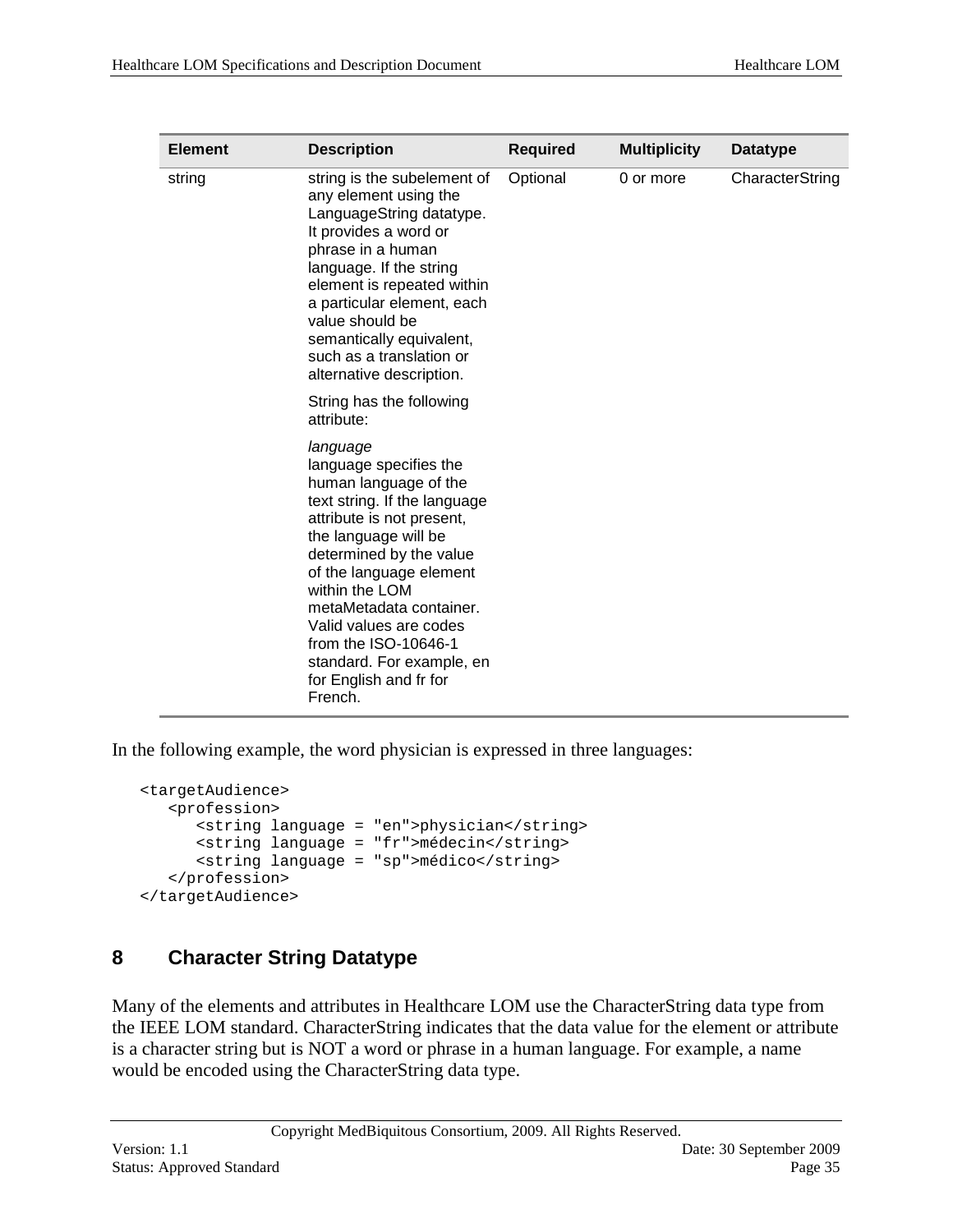The characters represented by this data type are from the ISO/IEC 10646-1:2000 standard. This ISO standard, also known as UCS, attempts to include all characters used in all written languages in the world.

CharacterString uses the XML string data type.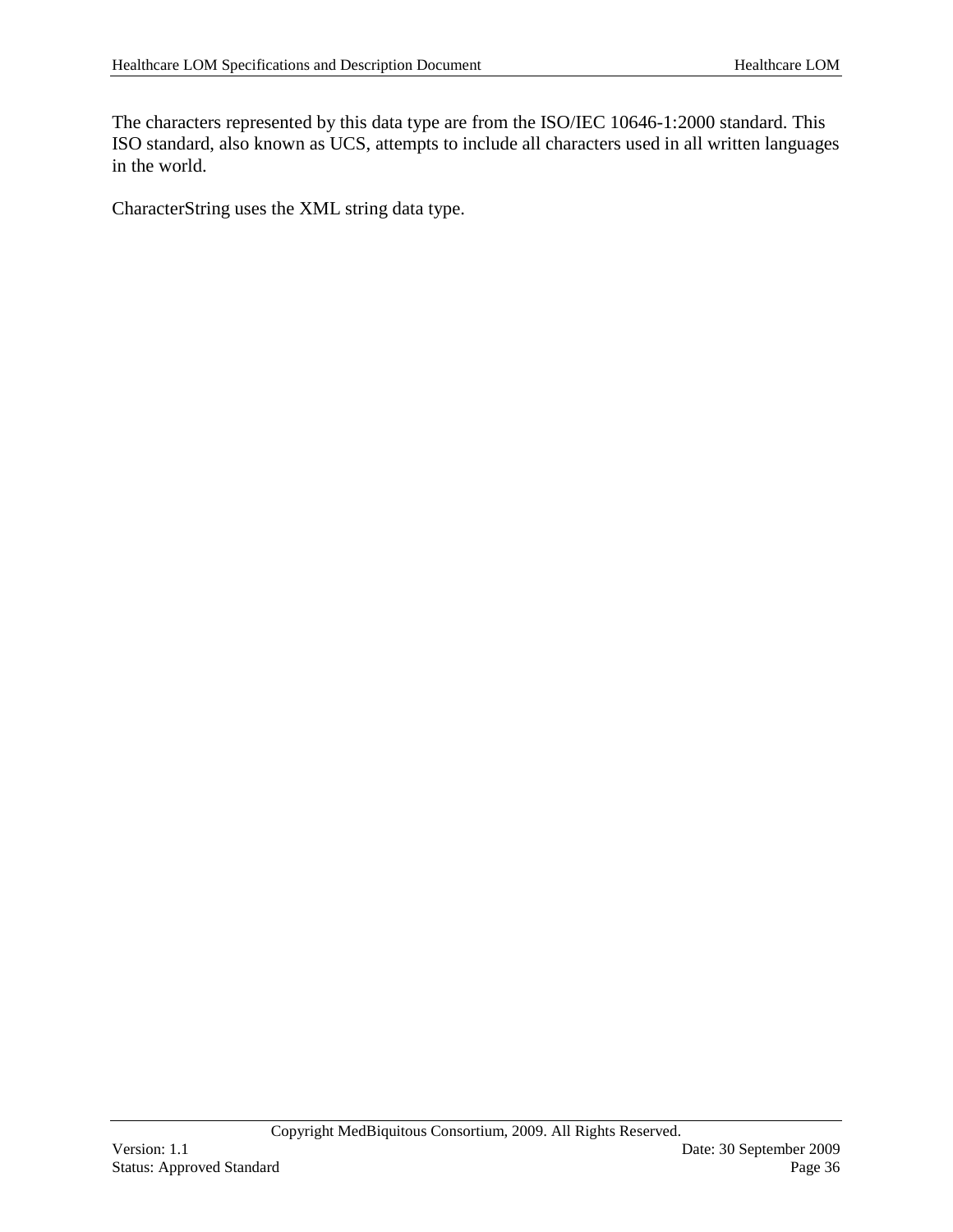### <span id="page-36-0"></span>*Custom Attributes*

Healthcare LOM provides attribute extensions to some LOM elements to facilitate the use of LOM in healthcare and to promote interoperability with non-healthcare systems when possible.

### **Using Clinical Terminologies to Indicate Keyword**

Medical terminologies such as MeSH, SNOMED, and UMLS provide a structure for describing healthcare topics and can facilitate indexing, cataloging and discovery of healthcare learning content. This indexing/cataloging can in turn facilitate integration of content with clinical systems and workflow.

LOM provides the keyword element to describe the important concepts or topics related to learning content. To use the keyword element with terms from medical terminologies, Healthcare LOM adds attribute extension. The syntax of the keyword element with healthcare-specific attribute extensions follows.

| <b>Element</b> | <b>Description</b>                                                                                                                                                     | <b>Required</b> | <b>Multiplicity</b> | <b>Datatype</b>                                                                          |
|----------------|------------------------------------------------------------------------------------------------------------------------------------------------------------------------|-----------------|---------------------|------------------------------------------------------------------------------------------|
| keyword        | keyword is the<br>subelement of general. Its<br>subelements provide<br>common keywords<br>(important concepts or<br>topics) that describe the<br>educational offering. | Optional        | $0$ or 1            | LanguageString<br>(see section<br>LanguageString<br>datatype for<br>more<br>information) |
|                | <b>Healthcare LOM adds</b><br>the following attributes<br>to keyword:                                                                                                  |                 |                     |                                                                                          |
|                | source<br>source specifies the<br>terminology or vocabulary<br>from which the keyword is<br>taken. For example,<br>UMLS, SNOMED, or<br>MeSH.                           |                 |                     |                                                                                          |
|                | ld<br>id defines the unique<br>identifier associated with<br>this term in the structured<br>terminology or vocabulary.<br>For example, D009203.                        |                 |                     |                                                                                          |

Example:

```
<keyword hx:source = ″MeSH″ hx:id = ″D009203″>
   <string language = ″en″>myocardial infarction</string>
</keyword>
```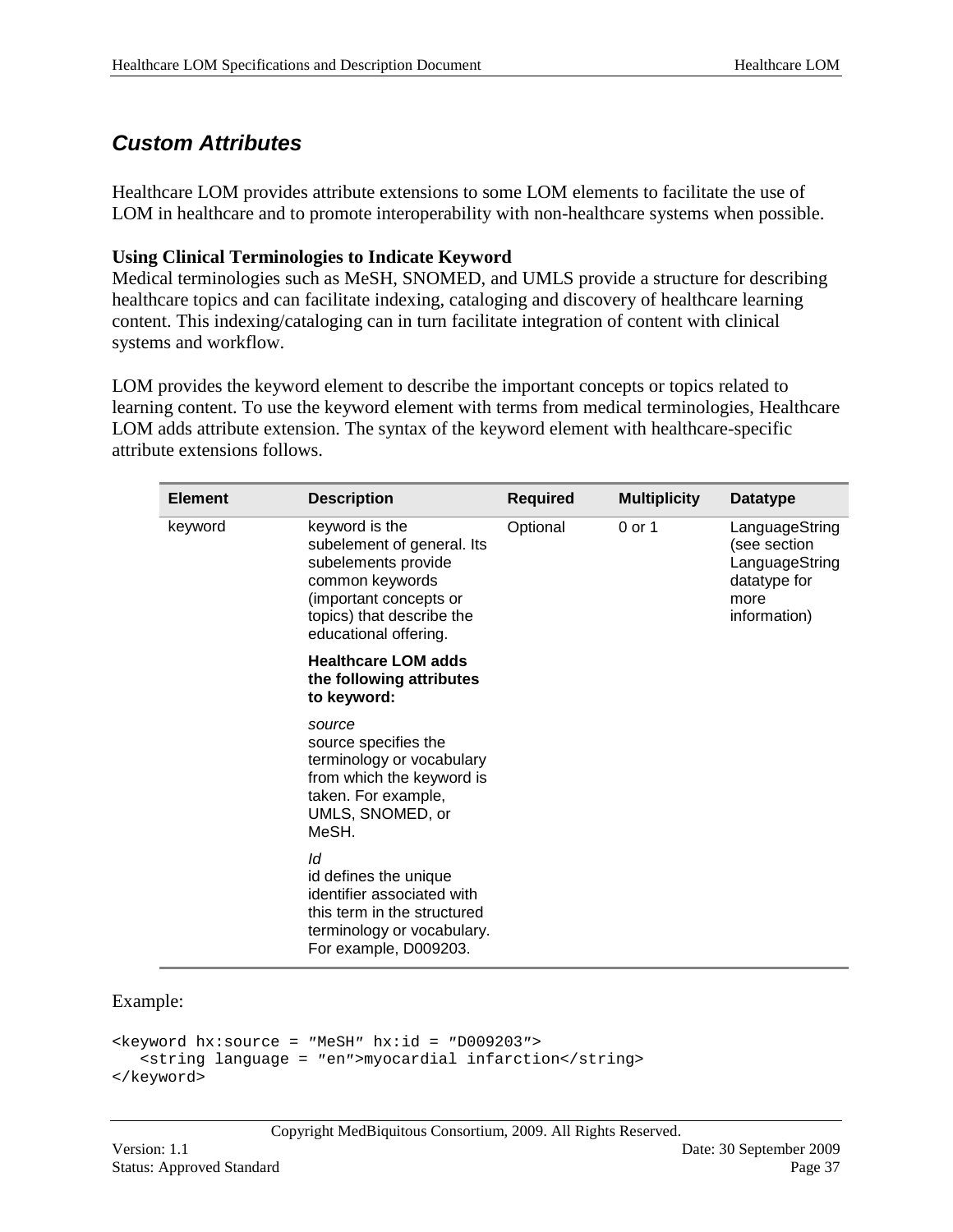## <span id="page-37-0"></span>*Custom Vocabularies*

Healthcare LOM custom vocabularies supplement the LOM vocabularies to provide values useful for healthcare education. The table that follows describes the LOM elements for which custom vocabularies have been created, the LOM provided values for those elements, the Healthcare LOM vocabularies that serve as supplements, and the hierarchical path to the LOM element. **Values from both the LOM vocabularies or the Healthcare LOM vocabularies are considered valid values for these elements.**

| Element | Description                                                                      |                                                                                                                                                                                                                                                                                              |                                                         |                                                                             |
|---------|----------------------------------------------------------------------------------|----------------------------------------------------------------------------------------------------------------------------------------------------------------------------------------------------------------------------------------------------------------------------------------------|---------------------------------------------------------|-----------------------------------------------------------------------------|
|         |                                                                                  | <b>LOM</b><br>Vocabulary                                                                                                                                                                                                                                                                     | <b>Healthcare LOM</b><br>Vocabulary                     | Path                                                                        |
| source  | An<br>indication of<br>the source<br>or owner of<br>the<br>vocabulary<br>values. | LOM <sub>v1.0</sub>                                                                                                                                                                                                                                                                          | HEALTHCARE_LOMv1                                        | Occurs with value<br>within any element<br>that has a defined<br>vocabulary |
| role    | Defines the<br>type of<br>contribution<br>made by a<br>contributor.              | Author<br>publisher<br>unknown<br>initiator<br>terminator<br>validator<br>editor<br>graphical<br>designer<br>technical<br>implementer<br>content<br>provider<br>technical<br>validator<br>educational<br>validator<br>script writer<br>instructional<br>designer<br>subject<br>matter expert | other<br>reviewer<br>programmer<br>producer<br>director | lifecycle:contribute:role                                                   |

 $C$ ustom Vocabularie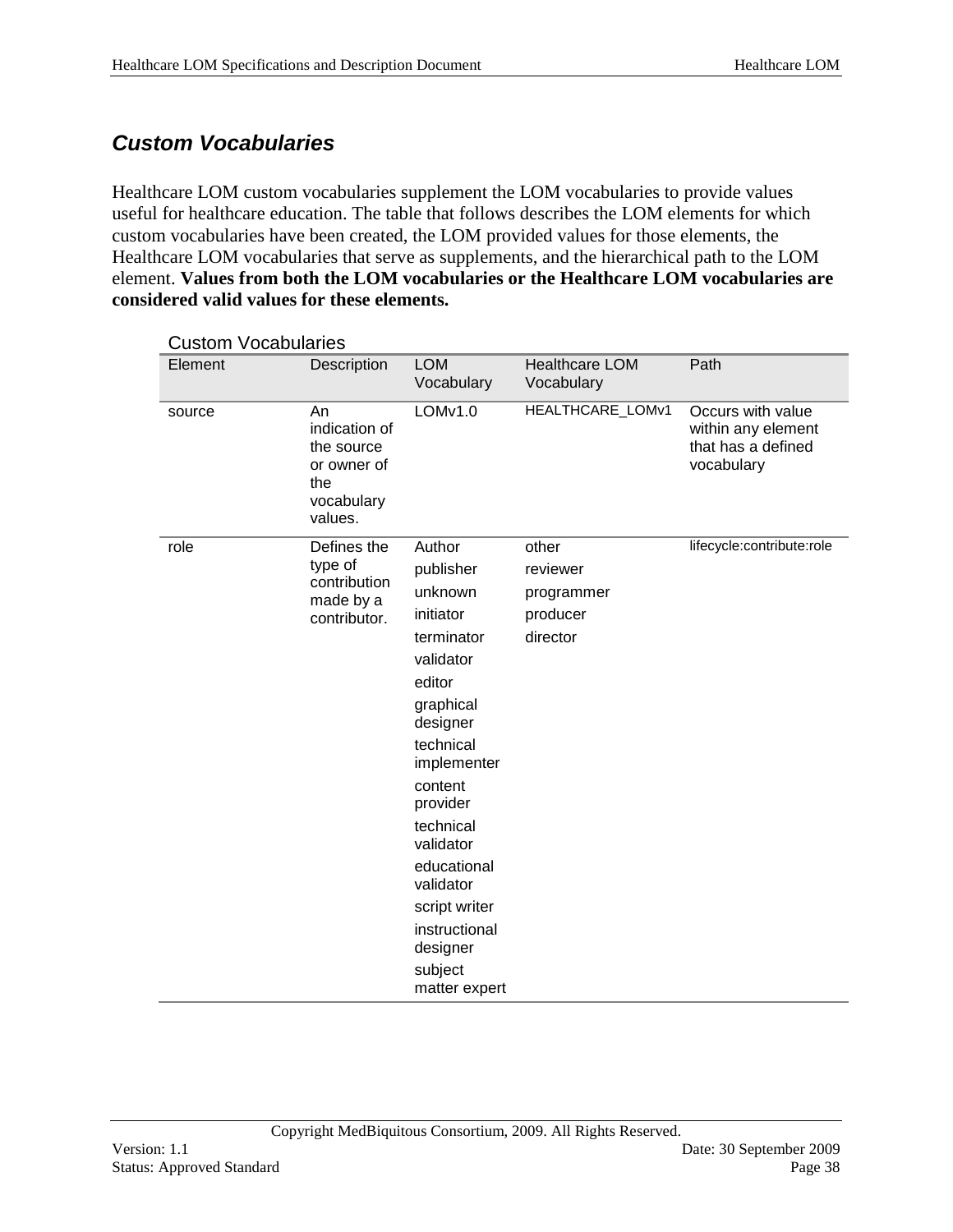| Element              | Description                                                                                | <b>LOM</b><br>Vocabulary                                                                                                                                                                          | <b>Healthcare LOM</b><br>Vocabulary                                                                                                                                                                                                                                           | Path                                 |
|----------------------|--------------------------------------------------------------------------------------------|---------------------------------------------------------------------------------------------------------------------------------------------------------------------------------------------------|-------------------------------------------------------------------------------------------------------------------------------------------------------------------------------------------------------------------------------------------------------------------------------|--------------------------------------|
| learningResourceType | Defines the<br>type of<br>educational<br>content.                                          | Exercise<br>simulation<br>questionnaire<br>diagram<br>figure<br>graph<br>index<br>slide<br>table<br>narrative text<br>exam<br>experiment<br>problem<br>statement<br>self<br>assessment<br>lecture | animation<br>audio<br>collaborative forum<br>game<br>case study<br>image<br>reference<br>tutorial<br>video<br>virtual patient                                                                                                                                                 | educational:<br>learningResourceType |
| context              | The<br>educational<br>environment<br>for which<br>the learning<br>activity is<br>intended. | School<br>higher<br>education<br>training<br>other                                                                                                                                                | patient education<br>caregiver education<br>primary education<br>secondary education<br>vocational training<br>undergraduate<br>education<br>undergraduate<br>professional<br>education<br>graduate<br>professional<br>education<br>continuing<br>professional<br>development | educational:context                  |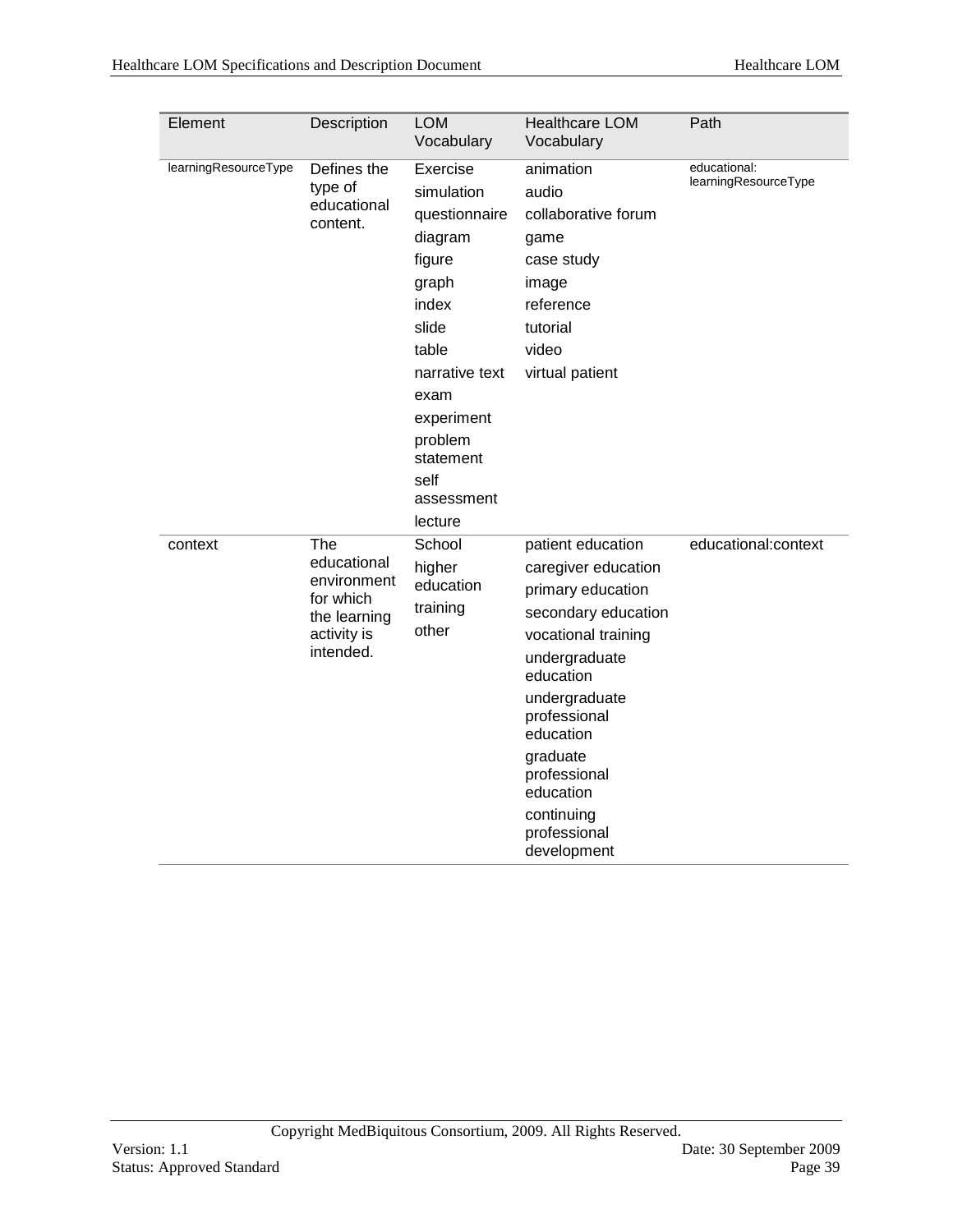| Element | Description                                                          | <b>LOM</b><br>Vocabulary                                                                                                                                                      | <b>Healthcare LOM</b><br>Vocabulary                                      | Path                   |
|---------|----------------------------------------------------------------------|-------------------------------------------------------------------------------------------------------------------------------------------------------------------------------|--------------------------------------------------------------------------|------------------------|
| purpose | Defines a<br>purpose for<br>classifying<br>the learning<br>activity. | <b>Discipline</b><br>idea<br>prerequisite<br>educational<br>objective<br>accessibility<br>restrictions<br>educational<br>level<br>skill level<br>security level<br>competency | clinical guideline<br>drug list<br>level of evidence<br>learning outcome | classification:purpose |

## <span id="page-39-0"></span>*Custom Elements*

Healthcare LOM allows organizations to add new elements to those described in this document and in the IEEE LOM documentation. This allows organizations to further customize Healthcare LOM for their specific needs.

New elements can be added in the following ways.

### <span id="page-39-1"></span>**Adding Elements to Existing LOM Categories**

Healthcare LOM allows extensions to general, lifecycle, metaMetadata, technical; educational, rights, relation, annotation, classification, and any of their sub-elements that are also container elements. For more information on adding new elements to existing LOM category elements and their sub-elements, see IEEE Standard for Learning Technology—Extensible Markup Language (XML) Schema Definition Language Binding for Learning Object Metadata (IEEE 1484.12.3).

### <span id="page-39-2"></span>**Adding Elements to a New Category**

Healthcare LOM defines a sub-element of lom called customElements. The customElements container may contain any new elements or new categories of elements as long as those elements are qualified by an XML namespace. Healthcare LOM does not permit extensions to healthcareMetadata or its subelements, so any new elements specific to healthcare should be placed in the customElements container.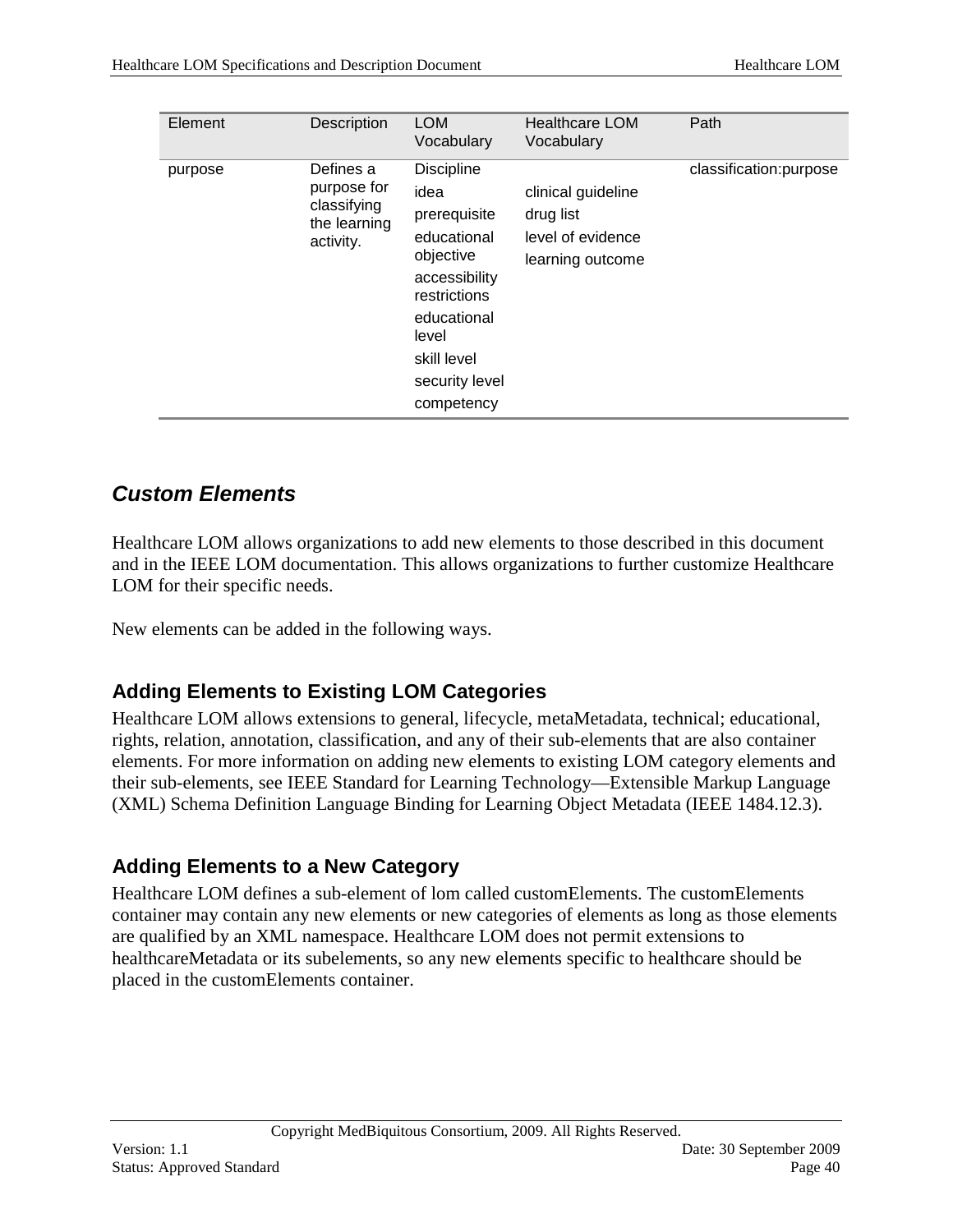#### Example:

```
<lom xmlns="http://ltsc.ieee.org/xsd/LOM" 
xmlns:xsi="http://www.w3.org/2001/XMLSchema-instance" 
xmlns:hx="http://ns.medbiq.org/lom/extend/v1/" 
xmlns:new="http://your.organization.org/lom/extend/v1/" 
xsi:schemaLocation="http://ltsc.ieee.org/xsd/LOM healthcarelom.xsd">
   <general>
      ...
   </general>
   ...
   <hx:customElements>
      <new:curriculumPlacement>
         <new:curriculumRequirementSatisfied>
            Pain Management
         </new:curriculumRequirementSatisfied>
         <new:medicalSchoolYear>1</new:medicalSchoolYear>
      </new:curriculumPlacement>
   </hx:customElements>
```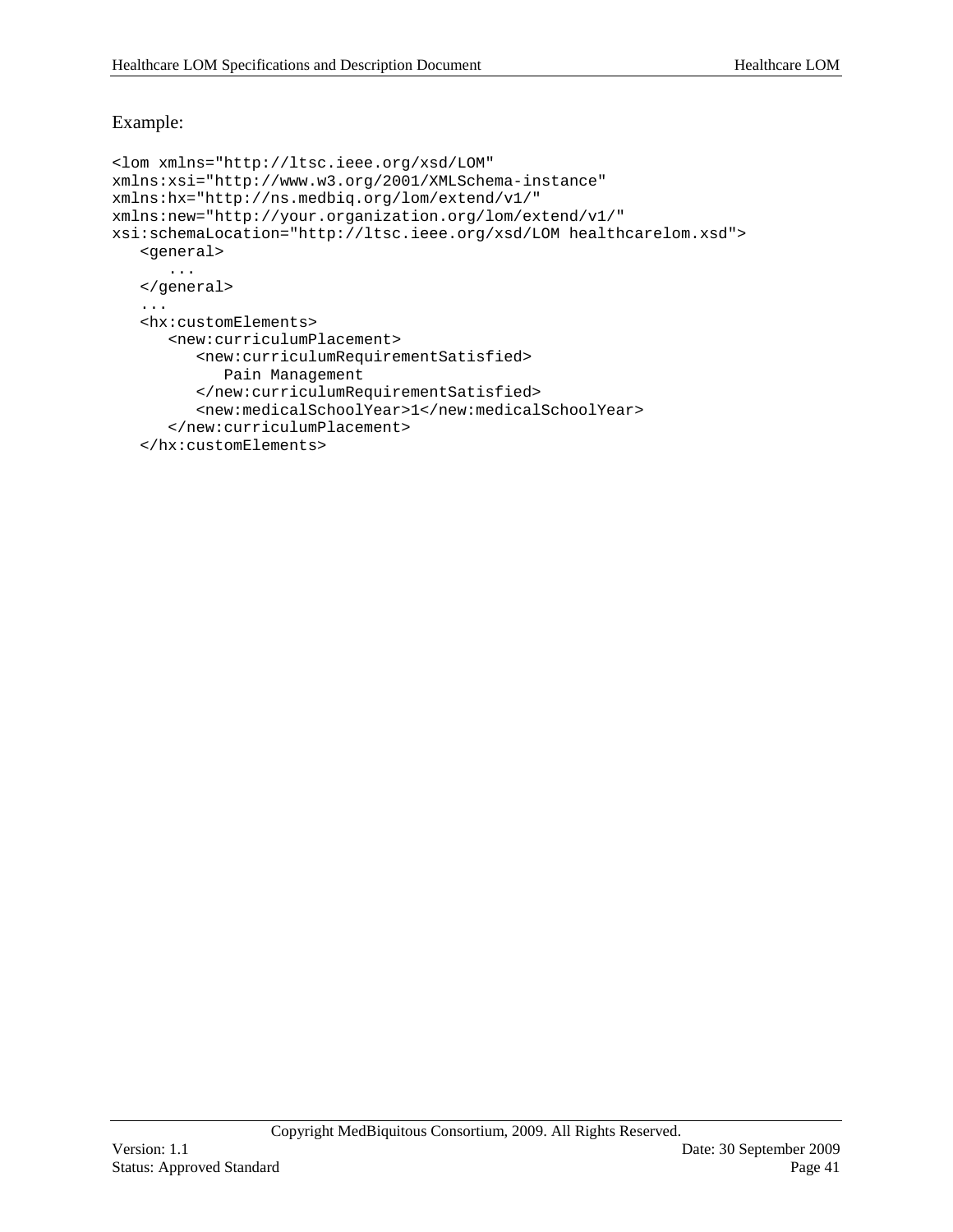## <span id="page-41-0"></span>*Conformance*

To be a conformant instance of Healthcare LOM, an XML document:

- Shall validate against the Healthcare LOM (ANSI /MEDBIO LO.10.1-200x) XML schema available at<http://ns.medbiq.org/lom/extend/v1/healthcarelom.zip>
- Shall be a conforming XML instance of LOM as defined by IEEE Standard for Learning Technology--Extensible Markup Language (XML) Schema Definition Language Binding for Learning Object Metadata (IEEE 1484.12.3)
- Shall conform to the Additional Requirements stated in this document
- May include elements not defined in this document or in the IEEE Standard for Learning Technology--Extensible Markup Language (XML) Schema Definition Language Binding for Learning Object Metadata (IEEE 1484.12.3) by using the customElements container defined in the section Custom Elements.

## <span id="page-41-1"></span>*Additional Requirements*

The metadata document must indicate that it is conformant with the LOM version 1.0, SCORM Content Aggregation Model version 1.3 (if applicable), and Healthcare LOM version 1 standards. To indicate this conformance, include the following XML code in the metaMetadata section of the metadata record:

```
<metadataSchema>LOMv1.0</metadataSchema>
<metadataSchema>SCORM_CAM_v1.3</metadataSchema>
<metadataSchema>HEALTHCARE_LOMv1</metadataSchema>
```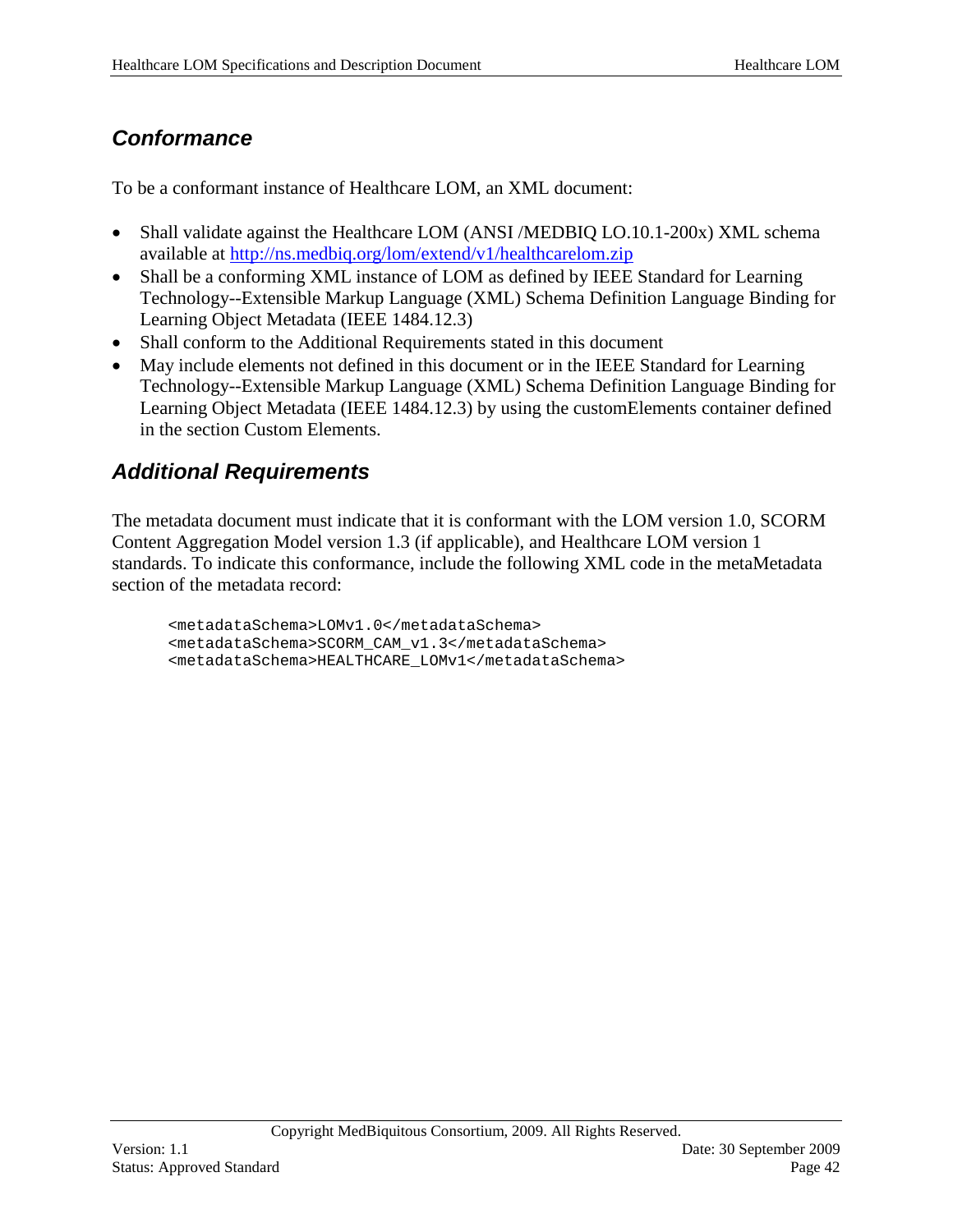# <span id="page-42-0"></span>**References**

IEEE Standard for Learning Object Metadata, 1484.12.1-2002, <http://ieeexplore.ieee.org/servlet/opac?punumber=8032>

IEEE Standard for Learning Technology-Extensible Markup Language (XML) Schema Definition Language Binding for Learning Object Metadata, 1484.12.3-2005, <http://ieeexplore.ieee.org/servlet/opac?punumber=10263>

MedBiquitous Address Specifications and Description Document v1.0, [http://www.medbiq.org/working\\_groups/professional\\_profile/AddressSpecification.pdf](http://www.medbiq.org/working_groups/professional_profile/AddressSpecification.pdf)

MedBiquitous XML Schema Design Guidelines v1.3, [http://www.medbiq.org/technology/tech\\_architecture/xmldesignguidelines.pdf](http://www.medbiq.org/technology/tech_architecture/xmldesignguidelines.pdf)

W3C Extensible Markup Language (XML) 1.0 (Fourth Edition),<http://www.w3.org/TR/xml>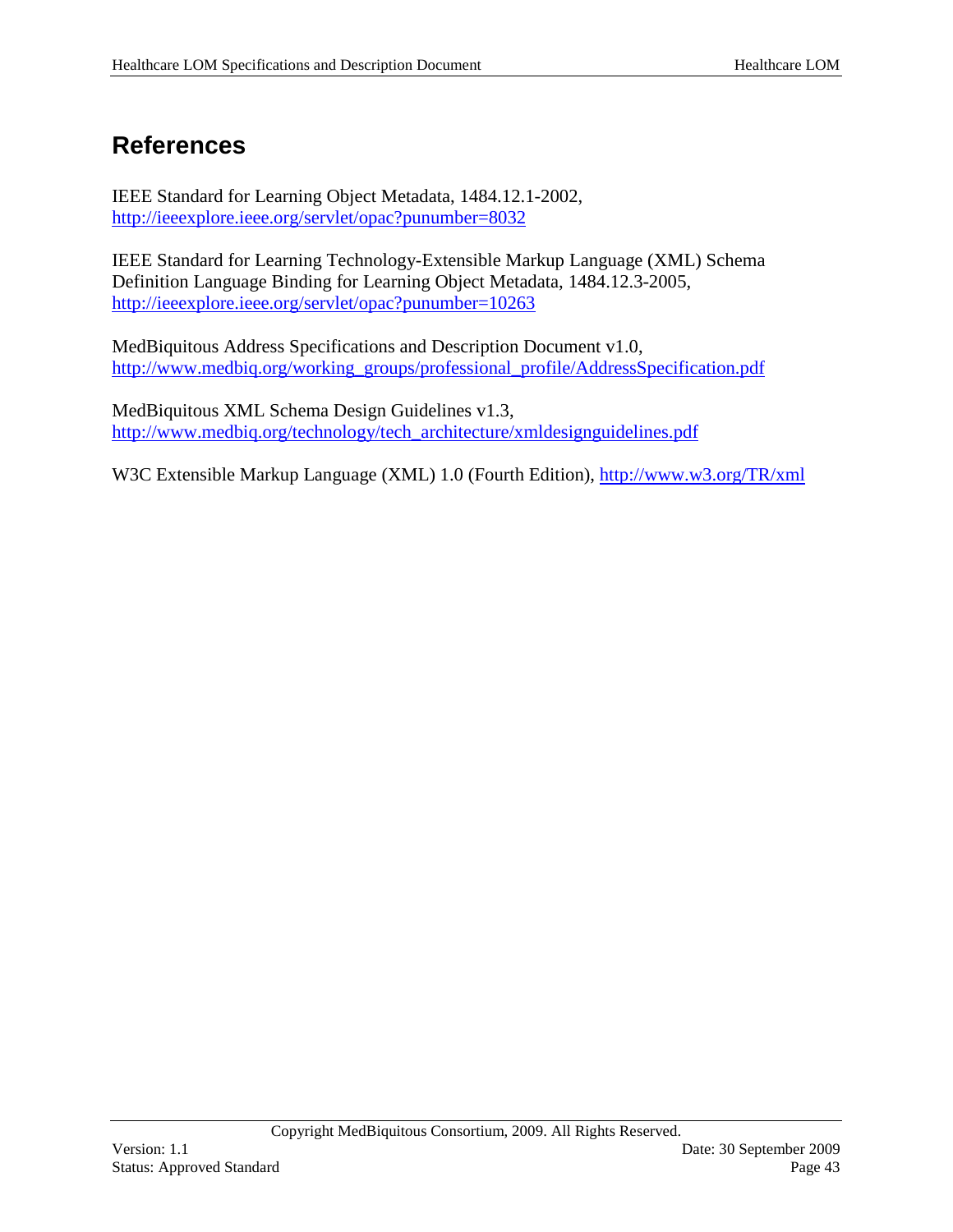# <span id="page-43-0"></span>**Appendix 1: Credit Related Acronyms**

| American Academy of Audiology<br><b>AACN</b><br>American Association of Critical-Care Nurses<br>AAFP<br>American Academy of Family Physicians<br><b>AANA</b><br>American Association of Nurse Anesthetists<br>AANP<br>American Academy of Nurse Practitioners<br>AAP<br>American Academy of Pediatrics<br>AAPA<br>American Academy of Physician Assistants<br>AARC<br>American Association for Respiratory Care<br><b>ACCME</b><br>Accreditation Council of Continuing Medical Education<br><b>ACEP</b><br>American College of Emergency Physicians<br><b>ACOG</b><br>American College of Obstetrics and Gynecology<br><b>ACPE</b><br><b>Accreditation Council for Pharmacy Education</b><br><b>ACSM</b><br>American College of Sports Medicine<br><b>ADA CERP</b><br>American Dental Association Continuing Education Recognition Program<br><b>AGD PACE</b><br>Academy of General Dentistry Program Approval for Continuing Education<br>AMA PRA<br>American Medical Association Physician Recognition Award<br><b>ANCC</b><br>American Nurses Credentialing Center<br><b>AOA</b><br>American Osteopathic Association<br><b>AOTA</b><br>American Occupational Therapy Association<br><b>APA</b><br>American Psychological Association<br><b>ARRT</b><br>American Registry of Radiologic Technologists Recognized Continuing<br><b>Education Evaluation Mechanism</b><br><b>RCEEM</b><br><b>ASHA</b><br>American Speech-Language-Hearing Association<br><b>BOC</b><br>Board of Certification (for athletic trainers)<br><b>CCME</b><br>Council on Continuing Medical Education (for osteopathic professionals)<br>Commission on Dietetic Registration<br><b>CDR</b><br>Continuing Education Coordinating Board for Emergency Medical Services<br><b>CECBEMS</b><br><b>CE</b><br><b>Continuing Education</b><br><b>CECH</b><br><b>Continuing Education Contact Hour</b><br><b>CEH</b><br><b>Continuing Education Hours</b><br><b>CERP</b><br>Continuing Education Recognition Point (for critical-care nurses)<br><b>CEU</b><br><b>Continuing Education Units</b><br><b>CHES</b><br><b>Certified Health Education Specialists</b> | <b>Credit-related Acronyms</b> |  |
|-----------------------------------------------------------------------------------------------------------------------------------------------------------------------------------------------------------------------------------------------------------------------------------------------------------------------------------------------------------------------------------------------------------------------------------------------------------------------------------------------------------------------------------------------------------------------------------------------------------------------------------------------------------------------------------------------------------------------------------------------------------------------------------------------------------------------------------------------------------------------------------------------------------------------------------------------------------------------------------------------------------------------------------------------------------------------------------------------------------------------------------------------------------------------------------------------------------------------------------------------------------------------------------------------------------------------------------------------------------------------------------------------------------------------------------------------------------------------------------------------------------------------------------------------------------------------------------------------------------------------------------------------------------------------------------------------------------------------------------------------------------------------------------------------------------------------------------------------------------------------------------------------------------------------------------------------------------------------------------------------------------------------------------------------------------------------------------------------------------------------------------|--------------------------------|--|
|                                                                                                                                                                                                                                                                                                                                                                                                                                                                                                                                                                                                                                                                                                                                                                                                                                                                                                                                                                                                                                                                                                                                                                                                                                                                                                                                                                                                                                                                                                                                                                                                                                                                                                                                                                                                                                                                                                                                                                                                                                                                                                                                   | AAA                            |  |
|                                                                                                                                                                                                                                                                                                                                                                                                                                                                                                                                                                                                                                                                                                                                                                                                                                                                                                                                                                                                                                                                                                                                                                                                                                                                                                                                                                                                                                                                                                                                                                                                                                                                                                                                                                                                                                                                                                                                                                                                                                                                                                                                   |                                |  |
|                                                                                                                                                                                                                                                                                                                                                                                                                                                                                                                                                                                                                                                                                                                                                                                                                                                                                                                                                                                                                                                                                                                                                                                                                                                                                                                                                                                                                                                                                                                                                                                                                                                                                                                                                                                                                                                                                                                                                                                                                                                                                                                                   |                                |  |
|                                                                                                                                                                                                                                                                                                                                                                                                                                                                                                                                                                                                                                                                                                                                                                                                                                                                                                                                                                                                                                                                                                                                                                                                                                                                                                                                                                                                                                                                                                                                                                                                                                                                                                                                                                                                                                                                                                                                                                                                                                                                                                                                   |                                |  |
|                                                                                                                                                                                                                                                                                                                                                                                                                                                                                                                                                                                                                                                                                                                                                                                                                                                                                                                                                                                                                                                                                                                                                                                                                                                                                                                                                                                                                                                                                                                                                                                                                                                                                                                                                                                                                                                                                                                                                                                                                                                                                                                                   |                                |  |
|                                                                                                                                                                                                                                                                                                                                                                                                                                                                                                                                                                                                                                                                                                                                                                                                                                                                                                                                                                                                                                                                                                                                                                                                                                                                                                                                                                                                                                                                                                                                                                                                                                                                                                                                                                                                                                                                                                                                                                                                                                                                                                                                   |                                |  |
|                                                                                                                                                                                                                                                                                                                                                                                                                                                                                                                                                                                                                                                                                                                                                                                                                                                                                                                                                                                                                                                                                                                                                                                                                                                                                                                                                                                                                                                                                                                                                                                                                                                                                                                                                                                                                                                                                                                                                                                                                                                                                                                                   |                                |  |
|                                                                                                                                                                                                                                                                                                                                                                                                                                                                                                                                                                                                                                                                                                                                                                                                                                                                                                                                                                                                                                                                                                                                                                                                                                                                                                                                                                                                                                                                                                                                                                                                                                                                                                                                                                                                                                                                                                                                                                                                                                                                                                                                   |                                |  |
|                                                                                                                                                                                                                                                                                                                                                                                                                                                                                                                                                                                                                                                                                                                                                                                                                                                                                                                                                                                                                                                                                                                                                                                                                                                                                                                                                                                                                                                                                                                                                                                                                                                                                                                                                                                                                                                                                                                                                                                                                                                                                                                                   |                                |  |
|                                                                                                                                                                                                                                                                                                                                                                                                                                                                                                                                                                                                                                                                                                                                                                                                                                                                                                                                                                                                                                                                                                                                                                                                                                                                                                                                                                                                                                                                                                                                                                                                                                                                                                                                                                                                                                                                                                                                                                                                                                                                                                                                   |                                |  |
|                                                                                                                                                                                                                                                                                                                                                                                                                                                                                                                                                                                                                                                                                                                                                                                                                                                                                                                                                                                                                                                                                                                                                                                                                                                                                                                                                                                                                                                                                                                                                                                                                                                                                                                                                                                                                                                                                                                                                                                                                                                                                                                                   |                                |  |
|                                                                                                                                                                                                                                                                                                                                                                                                                                                                                                                                                                                                                                                                                                                                                                                                                                                                                                                                                                                                                                                                                                                                                                                                                                                                                                                                                                                                                                                                                                                                                                                                                                                                                                                                                                                                                                                                                                                                                                                                                                                                                                                                   |                                |  |
|                                                                                                                                                                                                                                                                                                                                                                                                                                                                                                                                                                                                                                                                                                                                                                                                                                                                                                                                                                                                                                                                                                                                                                                                                                                                                                                                                                                                                                                                                                                                                                                                                                                                                                                                                                                                                                                                                                                                                                                                                                                                                                                                   |                                |  |
|                                                                                                                                                                                                                                                                                                                                                                                                                                                                                                                                                                                                                                                                                                                                                                                                                                                                                                                                                                                                                                                                                                                                                                                                                                                                                                                                                                                                                                                                                                                                                                                                                                                                                                                                                                                                                                                                                                                                                                                                                                                                                                                                   |                                |  |
|                                                                                                                                                                                                                                                                                                                                                                                                                                                                                                                                                                                                                                                                                                                                                                                                                                                                                                                                                                                                                                                                                                                                                                                                                                                                                                                                                                                                                                                                                                                                                                                                                                                                                                                                                                                                                                                                                                                                                                                                                                                                                                                                   |                                |  |
|                                                                                                                                                                                                                                                                                                                                                                                                                                                                                                                                                                                                                                                                                                                                                                                                                                                                                                                                                                                                                                                                                                                                                                                                                                                                                                                                                                                                                                                                                                                                                                                                                                                                                                                                                                                                                                                                                                                                                                                                                                                                                                                                   |                                |  |
|                                                                                                                                                                                                                                                                                                                                                                                                                                                                                                                                                                                                                                                                                                                                                                                                                                                                                                                                                                                                                                                                                                                                                                                                                                                                                                                                                                                                                                                                                                                                                                                                                                                                                                                                                                                                                                                                                                                                                                                                                                                                                                                                   |                                |  |
|                                                                                                                                                                                                                                                                                                                                                                                                                                                                                                                                                                                                                                                                                                                                                                                                                                                                                                                                                                                                                                                                                                                                                                                                                                                                                                                                                                                                                                                                                                                                                                                                                                                                                                                                                                                                                                                                                                                                                                                                                                                                                                                                   |                                |  |
|                                                                                                                                                                                                                                                                                                                                                                                                                                                                                                                                                                                                                                                                                                                                                                                                                                                                                                                                                                                                                                                                                                                                                                                                                                                                                                                                                                                                                                                                                                                                                                                                                                                                                                                                                                                                                                                                                                                                                                                                                                                                                                                                   |                                |  |
|                                                                                                                                                                                                                                                                                                                                                                                                                                                                                                                                                                                                                                                                                                                                                                                                                                                                                                                                                                                                                                                                                                                                                                                                                                                                                                                                                                                                                                                                                                                                                                                                                                                                                                                                                                                                                                                                                                                                                                                                                                                                                                                                   |                                |  |
|                                                                                                                                                                                                                                                                                                                                                                                                                                                                                                                                                                                                                                                                                                                                                                                                                                                                                                                                                                                                                                                                                                                                                                                                                                                                                                                                                                                                                                                                                                                                                                                                                                                                                                                                                                                                                                                                                                                                                                                                                                                                                                                                   |                                |  |
|                                                                                                                                                                                                                                                                                                                                                                                                                                                                                                                                                                                                                                                                                                                                                                                                                                                                                                                                                                                                                                                                                                                                                                                                                                                                                                                                                                                                                                                                                                                                                                                                                                                                                                                                                                                                                                                                                                                                                                                                                                                                                                                                   |                                |  |
|                                                                                                                                                                                                                                                                                                                                                                                                                                                                                                                                                                                                                                                                                                                                                                                                                                                                                                                                                                                                                                                                                                                                                                                                                                                                                                                                                                                                                                                                                                                                                                                                                                                                                                                                                                                                                                                                                                                                                                                                                                                                                                                                   |                                |  |
|                                                                                                                                                                                                                                                                                                                                                                                                                                                                                                                                                                                                                                                                                                                                                                                                                                                                                                                                                                                                                                                                                                                                                                                                                                                                                                                                                                                                                                                                                                                                                                                                                                                                                                                                                                                                                                                                                                                                                                                                                                                                                                                                   |                                |  |
|                                                                                                                                                                                                                                                                                                                                                                                                                                                                                                                                                                                                                                                                                                                                                                                                                                                                                                                                                                                                                                                                                                                                                                                                                                                                                                                                                                                                                                                                                                                                                                                                                                                                                                                                                                                                                                                                                                                                                                                                                                                                                                                                   |                                |  |
|                                                                                                                                                                                                                                                                                                                                                                                                                                                                                                                                                                                                                                                                                                                                                                                                                                                                                                                                                                                                                                                                                                                                                                                                                                                                                                                                                                                                                                                                                                                                                                                                                                                                                                                                                                                                                                                                                                                                                                                                                                                                                                                                   |                                |  |
|                                                                                                                                                                                                                                                                                                                                                                                                                                                                                                                                                                                                                                                                                                                                                                                                                                                                                                                                                                                                                                                                                                                                                                                                                                                                                                                                                                                                                                                                                                                                                                                                                                                                                                                                                                                                                                                                                                                                                                                                                                                                                                                                   |                                |  |
|                                                                                                                                                                                                                                                                                                                                                                                                                                                                                                                                                                                                                                                                                                                                                                                                                                                                                                                                                                                                                                                                                                                                                                                                                                                                                                                                                                                                                                                                                                                                                                                                                                                                                                                                                                                                                                                                                                                                                                                                                                                                                                                                   |                                |  |
|                                                                                                                                                                                                                                                                                                                                                                                                                                                                                                                                                                                                                                                                                                                                                                                                                                                                                                                                                                                                                                                                                                                                                                                                                                                                                                                                                                                                                                                                                                                                                                                                                                                                                                                                                                                                                                                                                                                                                                                                                                                                                                                                   |                                |  |
|                                                                                                                                                                                                                                                                                                                                                                                                                                                                                                                                                                                                                                                                                                                                                                                                                                                                                                                                                                                                                                                                                                                                                                                                                                                                                                                                                                                                                                                                                                                                                                                                                                                                                                                                                                                                                                                                                                                                                                                                                                                                                                                                   |                                |  |
|                                                                                                                                                                                                                                                                                                                                                                                                                                                                                                                                                                                                                                                                                                                                                                                                                                                                                                                                                                                                                                                                                                                                                                                                                                                                                                                                                                                                                                                                                                                                                                                                                                                                                                                                                                                                                                                                                                                                                                                                                                                                                                                                   |                                |  |
|                                                                                                                                                                                                                                                                                                                                                                                                                                                                                                                                                                                                                                                                                                                                                                                                                                                                                                                                                                                                                                                                                                                                                                                                                                                                                                                                                                                                                                                                                                                                                                                                                                                                                                                                                                                                                                                                                                                                                                                                                                                                                                                                   |                                |  |

Copyright MedBiquitous Consortium, 2009. All Rights Reserved.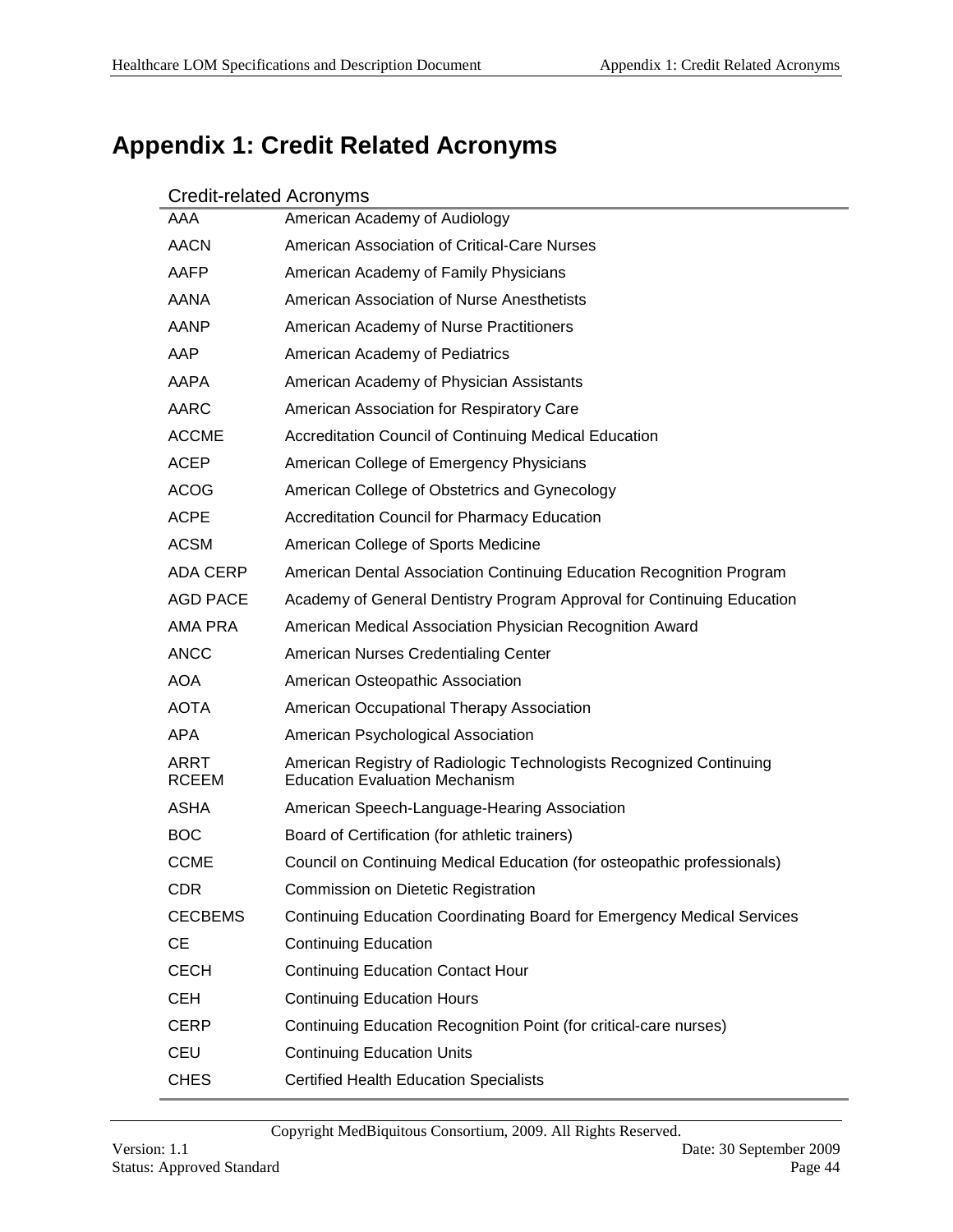| <b>CME</b>       | <b>Continuing Medical Education</b>                                                       |
|------------------|-------------------------------------------------------------------------------------------|
| <b>CNE</b>       | Continuing Nursing Education                                                              |
| COPE             | Council on Optometric Practitioner Education                                              |
| <b>CPE</b>       | Continuing Pharmacy Education                                                             |
| <b>CPHQ</b>      | Certified Professional in Healthcare Quality                                              |
| EBAC             | European Board of Accreditation in Cardiology                                             |
| <b>FCLB PACE</b> | Federation of Chiropractic Licensing Boards Providers of Approved Continuing<br>Education |
| <b>IACET</b>     | International Association for Continuing Education and Training                           |
| <b>NCHEC</b>     | National Commission for Health Education Credentialing                                    |
| <b>RCPath</b>    | Royal College of Pathologists                                                             |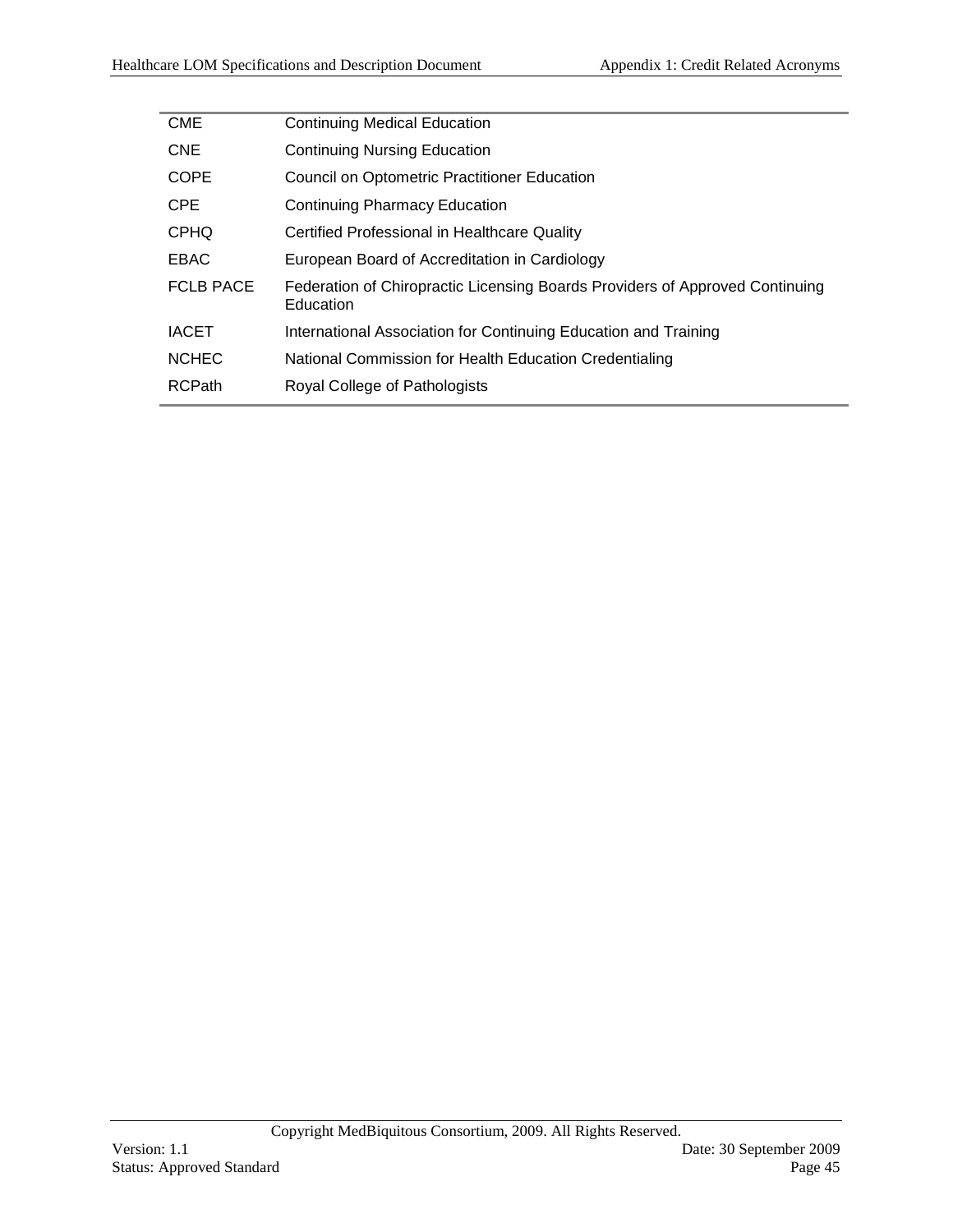## <span id="page-45-0"></span>**Appendix 2: Health Professions and Specialties**

Following are recommended terms for health professions and health specialties that should capture the needs of most health professions educators. They are intended to provide guidance for those organizations seeking to describe the professional audience for an educational offering in a consistent manner. The list of professionals is adapted from a list created by the US Health Resources and Services Administration. The list of health specialties is adapted from specialties and internal medicine/pediatric subspecialties as recognized by the Accreditation Council on Graduate Medical Education and the American Board of Medical Specialties. These lists may not be adequate to meet the needs of hospitals and large healthcare organizations requiring a highly detailed hierarchical list of professions. More detailed lists of healthcare professionals have been defined by HL7, SNOMED, the US Health Resources and Services Administration, the US Office of Program Management, and the National Center of Educational Statistics (Classification of Instructional Programs).

| <b>Health Professions</b>  |                                          |
|----------------------------|------------------------------------------|
| allied health professional |                                          |
|                            | chiropractor                             |
|                            | dietician                                |
|                            | emergency medical services professional  |
|                            | laboratory professional                  |
|                            | medical assistant                        |
|                            | medical examiner / coroner               |
|                            | medical imaging professional             |
|                            | mental health counselor                  |
|                            | occupational therapist                   |
|                            | optician                                 |
|                            | optometrist                              |
|                            | physical therapist                       |
|                            | physician assistant                      |
|                            | podiatrist                               |
|                            | psychologist                             |
|                            | rehabilitation professional              |
|                            | respiratory therapy professional         |
|                            | social worker                            |
|                            | speech, language, audiology professional |

Either higher or lower level terms in the hierarchy may be used when describing health professions.

Copyright MedBiquitous Consortium, 2009. All Rights Reserved.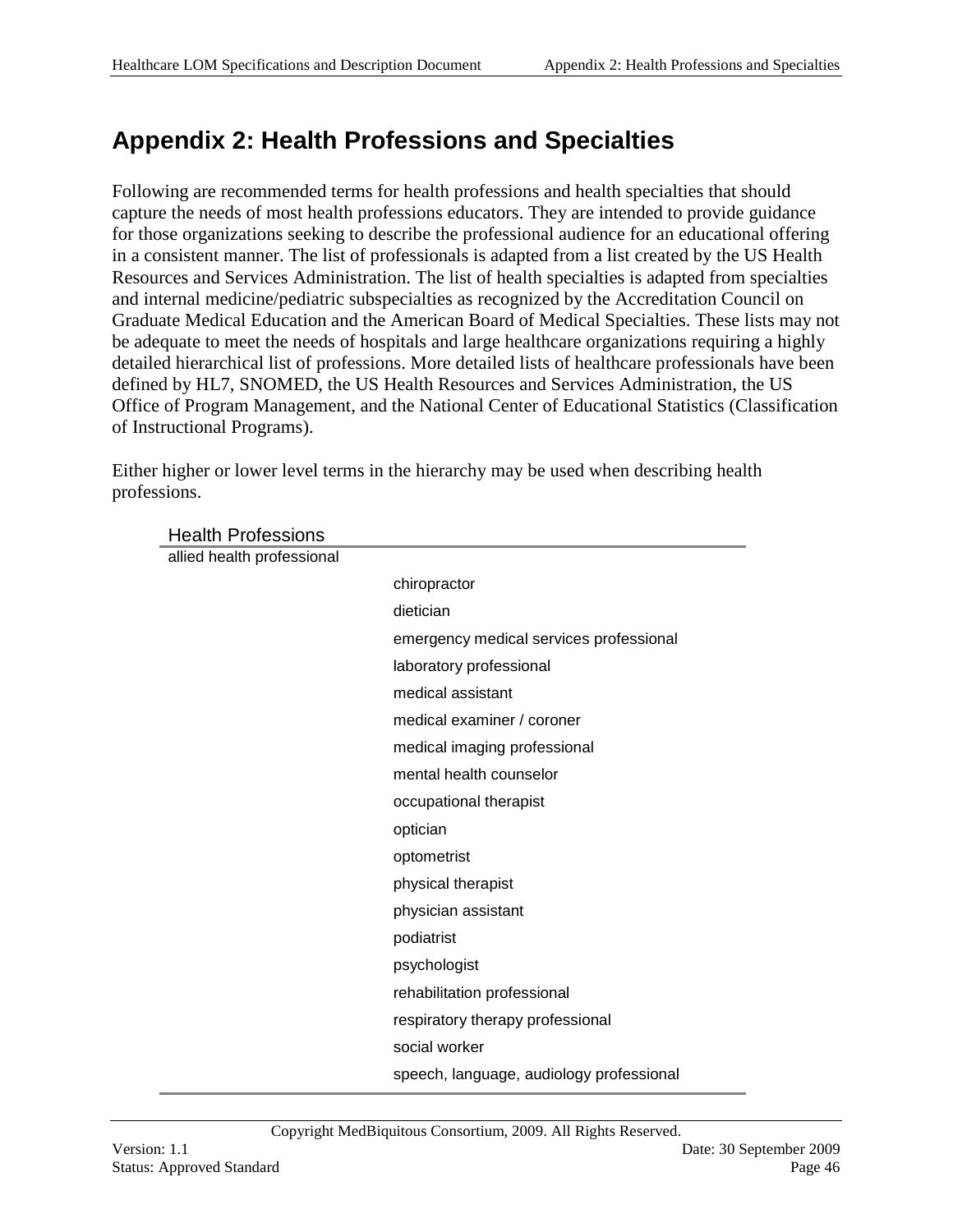| Health Professions (continued)            |                                             |
|-------------------------------------------|---------------------------------------------|
| allied health professional<br>(continued) | substance abuse counselor                   |
| dental professional                       |                                             |
|                                           | dentist                                     |
| medical professional                      |                                             |
|                                           | physician                                   |
| nursing professional                      |                                             |
|                                           | advanced practice nurse                     |
|                                           | licensed practical nurse                    |
|                                           | registered nurse                            |
| pharmacy professional                     |                                             |
|                                           | pharmacist                                  |
| public health professional                |                                             |
|                                           | environmental health professional           |
|                                           | epidemiologist                              |
|                                           | health educator                             |
|                                           | occupational health and safety professional |
| veterinary professional                   |                                             |
|                                           | veterinarian                                |
|                                           |                                             |

#### Health Professions (continued)

### **Health Specialties**

- adolescent medicine
- allergy/immunology
- anesthesiology
- cardiology
- colon and rectal surgery
- critical care medicine
- dermatology
- developmental-behavioral
- emergency medicine
- endocrinology
- family practice
- gastroenterology
- geriatric medicine
- hematology and oncology
- infectious disease
- internal medicine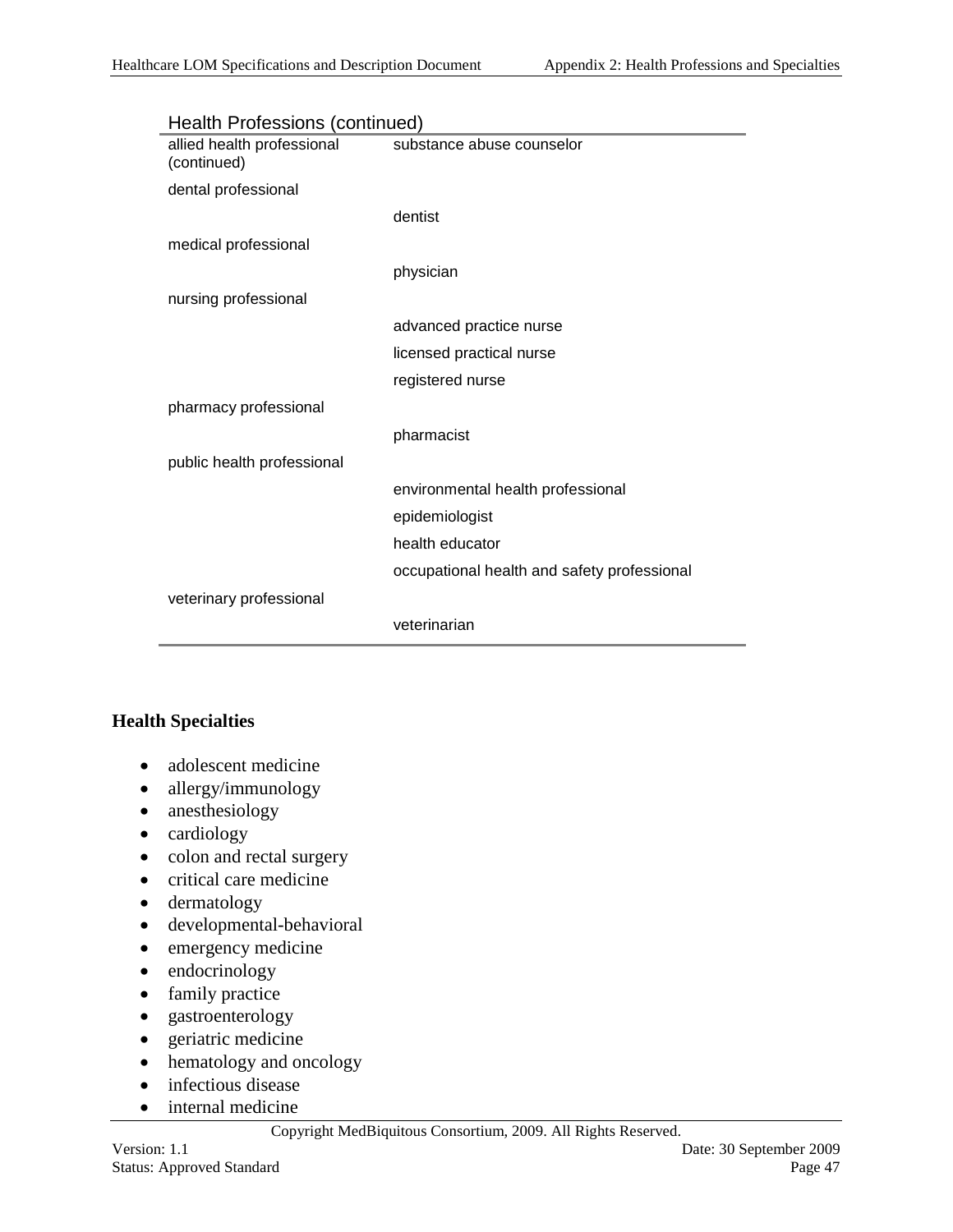- medical genetics
- neonatal-perinatal medicine
- nephrology
- neurological surgery
- neurology
- nuclear medicine
- obstetrics and gynecology
- ophthalmology
- orthopaedic surgery
- otolaryngology
- pathology-anatomic and clinical
- pediatrics
- physical medicine and rehabilitation
- plastic surgery
- preventive medicine
- psychiatry
- pulmonology
- radiation oncology
- radiology-diagnostic
- rheumatology
- sports medicine
- surgery-general
- thoracic surgery
- urology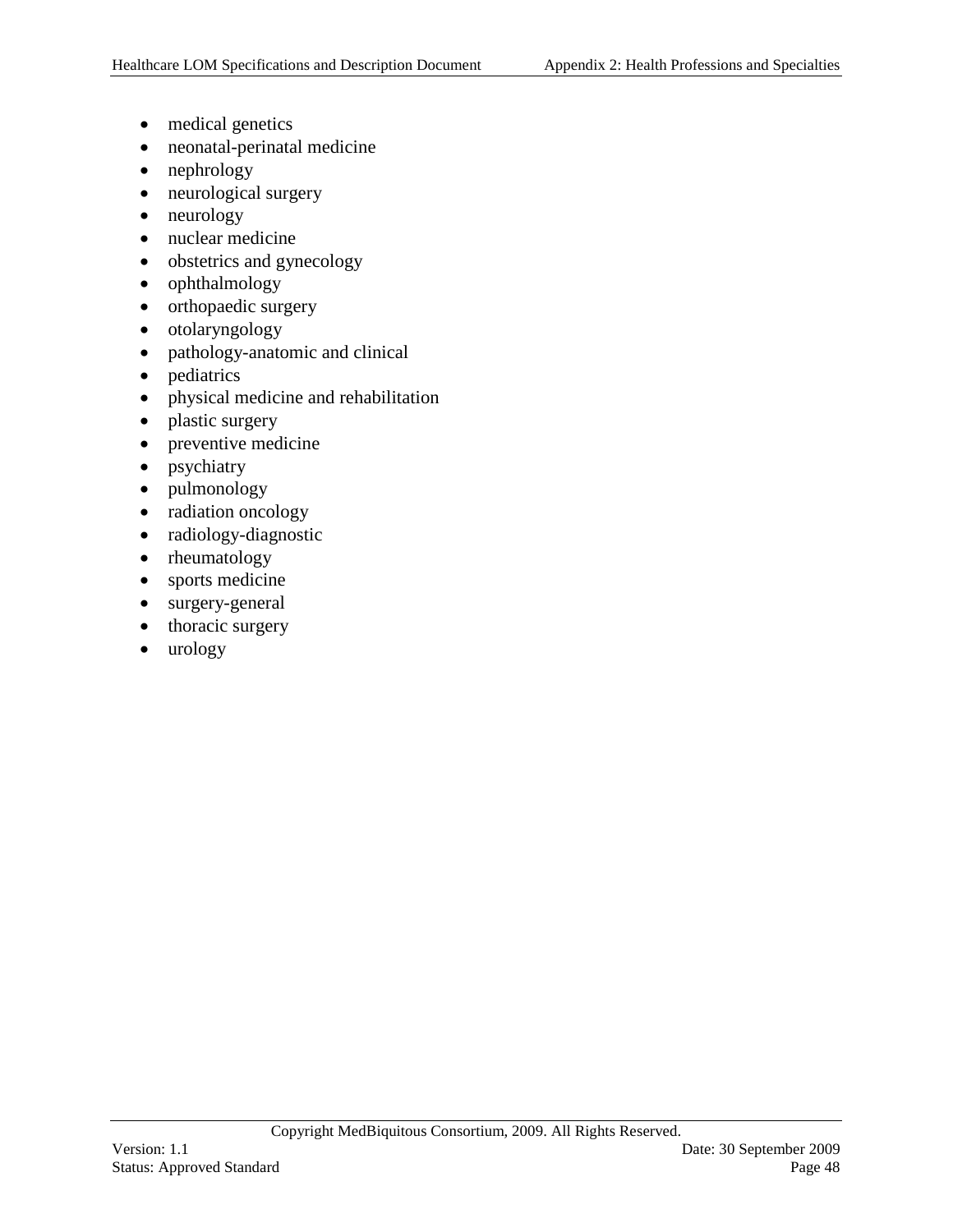# <span id="page-48-0"></span>**Appendix 3: Sample XML Documents**

#### **Sample XML for Describing a Learning Object or Course**

```
<?xml version="1.0" encoding="UTF-8"?>
<lom xmlns="http://ltsc.ieee.org/xsd/LOM"
xmlns:xsi="http://www.w3.org/2001/XMLSchema-instance"
xmlns:hx="http://ns.medbiq.org/lom/extend/v1/"
xsi:schemaLocation="http://ltsc.ieee.org/xsd/LOM healthcarelom.xsd">
   <general>
      <identifier>
         <catalog>URL</catalog>
         <entry>http://www.aafp.org/x29766.xml</entry>
      </identifier>
      <title>
         <string language="en">Insulin Pump Therapy</string>
      \langletitle>
      <description>
         <string language="en">Provides a general introduction to Continuous 
Subcutaneous Insulin Infusion for the family practice physician.</string>
      </description>
      <keyword hx:source="MeSH" hx:id="D007332">
         <string language="en">insulin infusion systems</string>
      </keyword>
      <keyword hx:source="MeSH" hx:id="D003920">
         <string language="en">diabetes mellitus</string>
      </keyword>
   </general>
   <lifeCycle>
      <version>
         <string language="en">1.0</string>
      </version>
      <status>
         <source>LOMv1.0</source>
         <value>final</value>
      </status>
      <contribute>
         <role>
            <source>LOMv1.0</source>
            <value>author</value>
         </role>
         <entity>BEGIN:VCARD\nFN:John DoeEND:VCARD</entity>
      </contribute>
      <contribute>
         <role>
            <source>LOMv1.0</source>
            <value>publisher</value>
         </role>
         <entity>BEGIN:VCARD\nFN:American Academy of Family 
PhysiciansEND:VCARD</entity>
         <date>
            <dateTime>2004-08-01</dateTime>
            <description>
               <string language="en">Publication date</string>
```
Copyright MedBiquitous Consortium, 2009. All Rights Reserved.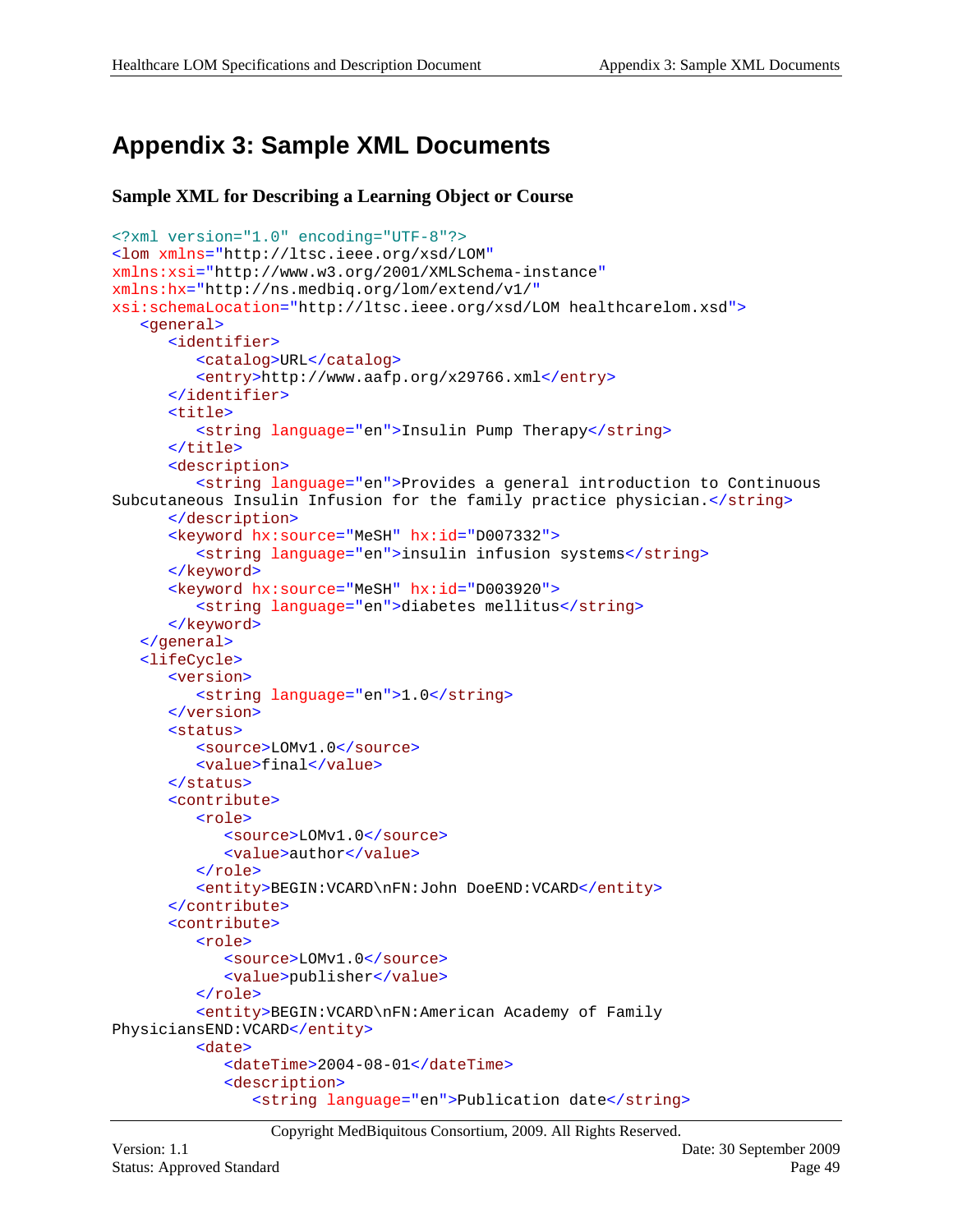```
</description>
         </date>
      </contribute>
   </lifeCycle>
   <metaMetadata>
      <identifier>
         <catalog>URL</catalog>
         <entry>http://www.aafp.org/metadata/001</entry>
      </identifier>
      <contribute>
         <role>
            <source>LOMv1.0</source>
            <value>creator</value>
         </role>
         <entity>American Academy of Family Physicians</entity>
         <date>
            <dateTime>2004-08-01</dateTime>
         </date>
      </contribute>
      <metadataSchema>LOMv1.0</metadataSchema>
      <metadataSchema>SCORM_CAM_v1.3</metadataSchema>
      <metadataSchema>HEALTHCARE_LOMv1</metadataSchema>
   </metaMetadata>
   <technical>
      <format>application/http</format>
   </technical>
   <educational>
      <context>
         <source>HEALTHCARE_LOMv1</source>
         <value>continuing professional development</value>
      </context>
   </educational>
   <rights>
      <cost>
         <source>LOMv1.0</source>
         <value>yes</value>
      </cost>
      <copyrightAndOtherRestrictions>
         <source>LOMv1.0</source>
         <value>yes</value>
      </copyrightAndOtherRestrictions>
      <description>
         <string language="en">Copyright American Academy of Family 
Physicians, 2004. All Rights Reserved.</string>
      </description>
   </rights>
   <classification>
      <purpose>
         <source>LOMv1.0</source>
         <value>educational objective</value>
      </purpose>
      <description>
         <string language="en">List the indications and advantages of 
Continuous Subcutaneous Insulin therapy.</string>
      </description>
   </classification>
   <classification>
```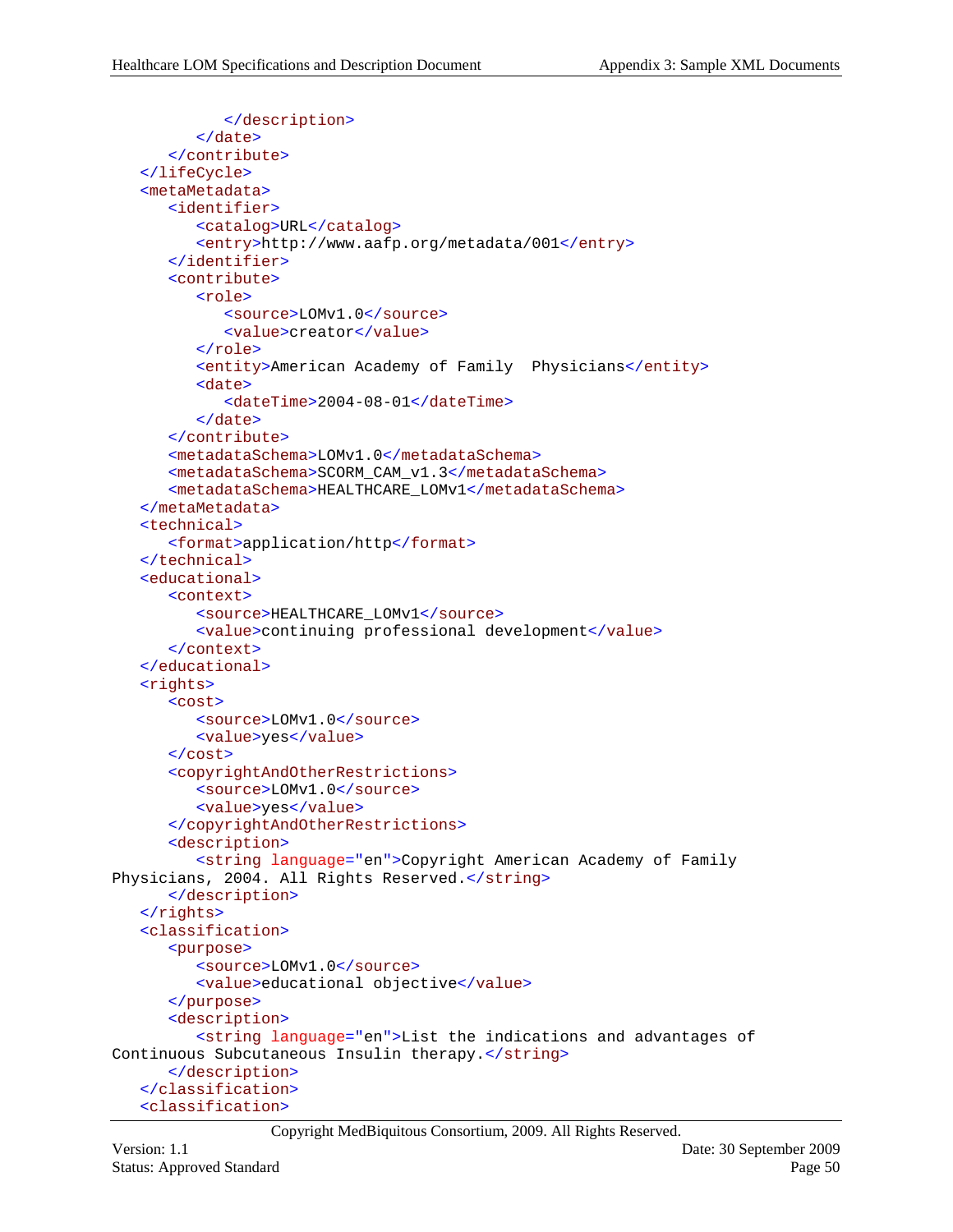```
<purpose>
         <source>LOMv1.0</source>
         <value>educational objective</value>
      </purpose>
      <description>
         <string language="en">Manage the programming of the insulin pump and 
recognize problems when they occur.</string>
      </description>
   </classification>
   <classification>
      <purpose>
         <source>LOMv1.0</source>
         <value>competency</value>
      </purpose>
      <taxonPath>
         <source>
            <string language="en">ACGME Core Competencies</string>
         </source>
         <taxon>
            <id>b</id>
            <entry>
               <string language="en">Medical Knowledge</string>
            </entry>
         </taxon>
      </taxonPath>
   </classification>
   <hx:healthcareMetadata>
      <hx:healthcareEducation>
         <hx:expirationDate>2007-04-30</hx:expirationDate>
         <hx:creditsAvailable>yes</hx:creditsAvailable>
         <hx:credits>
            <hx:accreditingBody>ACCME</hx:accreditingBody>
            <hx:activityCertification>AAFP 
Prescibed</hx:activityCertification>
            <hx:creditType>CME</hx:creditType>
            <hx:creditUnit>Credits</hx:creditUnit>
            <hx:pacing>learner paced</hx:pacing>
            <hx:accreditedProvider>
               American Academy of Family Physicians
            </hx:accreditedProvider>
            <hx:releaseDate>2006-04-30</hx:releaseDate>
            <hx:expirationDate>2007-04-30</hx:expirationDate>
            <hx:numberOfCredits>1.5</hx:numberOfCredits>
         </hx:credits>
         <hx:targetAudience>
            <hx:audienceCategory>professional</hx:audienceCategory>
            <hx:profession>
               <string language="en">physician</string>
            </hx:profession>
            <hx:specialty>
               <string language="en">family practice</string>
            </hx:specialty>
            <hx:readingLevel>
               <string language="en">above grade 12</string>
            </hx:readingLevel>
         </hx:targetAudience>
         <hx:activitySponsorship>direct</hx:activitySponsorship>
```
Copyright MedBiquitous Consortium, 2009. All Rights Reserved.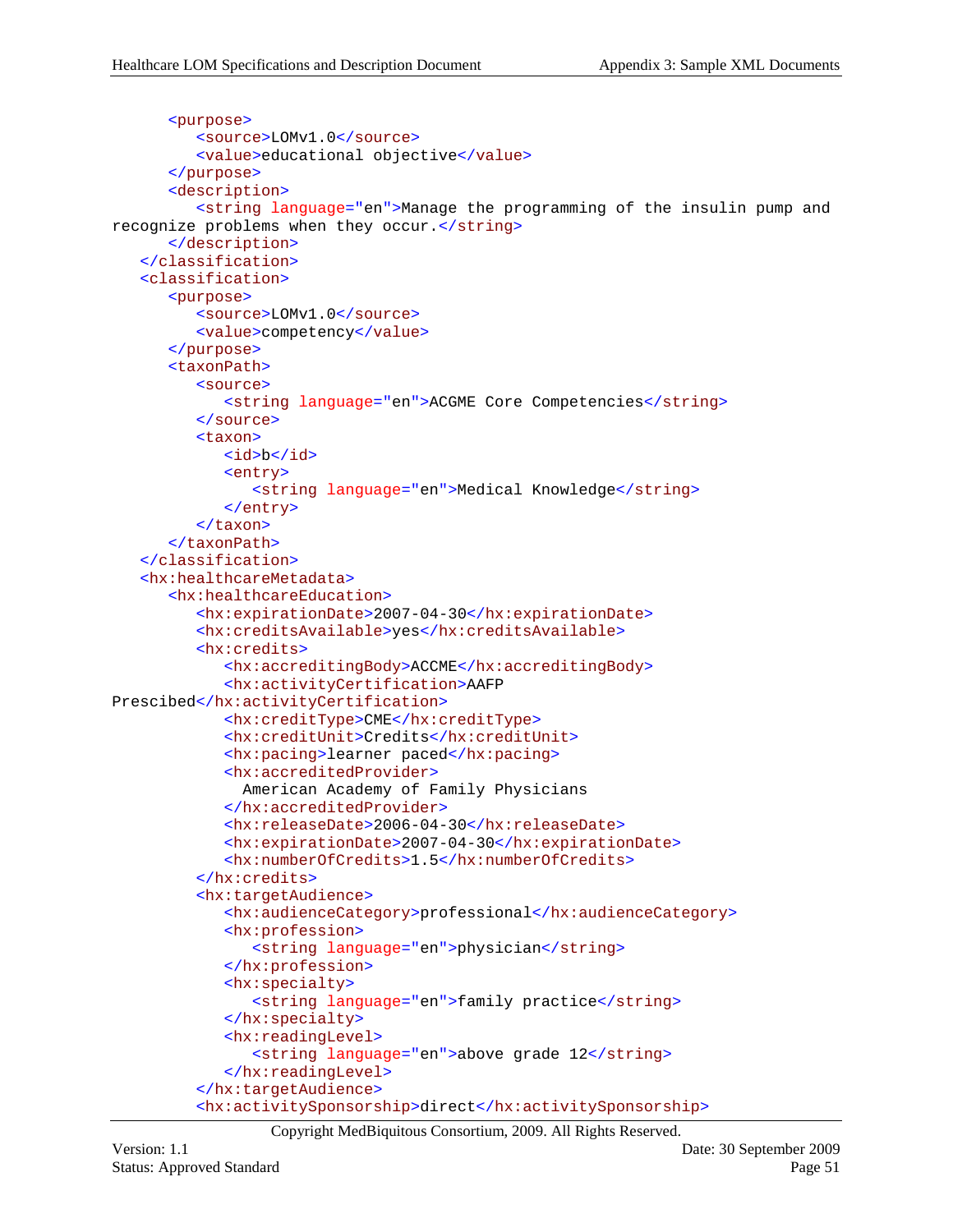```
<hx:participationModality>
            technology based
         </hx:participationModality>
         <hx:activityDelivery>not live</hx:activityDelivery>
         <hx:activityFormat>
            <string language="en">course</string>
         </hx:activityFormat>
         <hx:commercialSupport>yes</hx:commercialSupport>
         <hx:commercialSupportAcknowledgement>
            <string language="en">The Academy gratefully acknowledges a grant 
from the XYZ Foundation to provide funding for this course.</string>
         </hx:commercialSupportAcknowledgement>
         <hx:relevantFinancialRelationship>
            no
         </hx:relevantFinancialRelationship>
         <hx:contact>John Doe, jdoe@aafp.org</hx:contact>
      </hx:healthcareEducation>
   </hx:healthcareMetadata>
\langlelom\rangle
```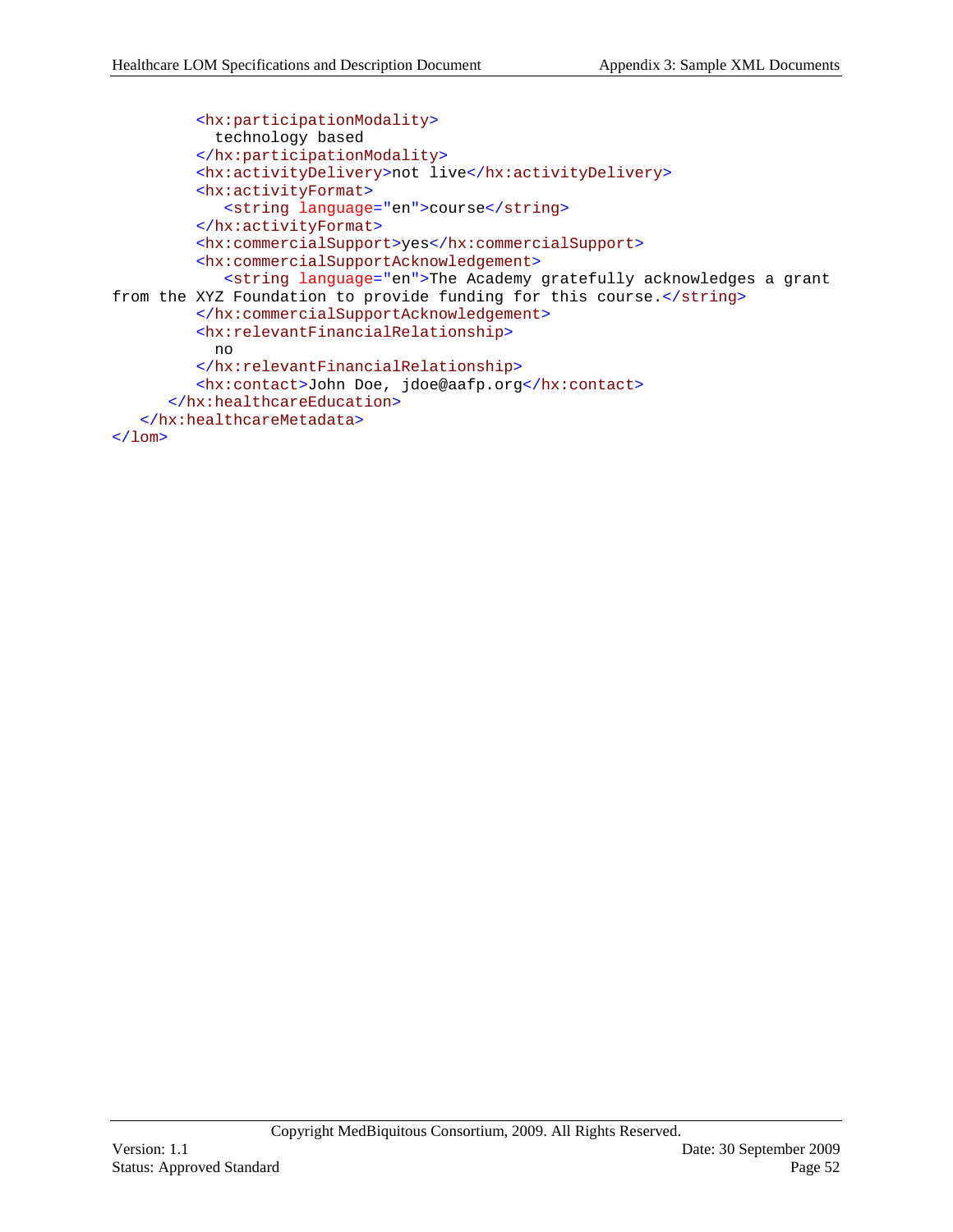### **Sample XML for Describing a Learning Object or Course with Multiple Types of Credit**

```
<?xml version="1.0" encoding="UTF-8"?>
<lom xmlns="http://ltsc.ieee.org/xsd/LOM"
xmlns:xsi="http://www.w3.org/2001/XMLSchema-instance"
xmlns:hx="http://ns.medbiq.org/lom/extend/v1/"
xsi:schemaLocation="http://ltsc.ieee.org/xsd/LOM healthcarelom.xsd">
   <general>
      <identifier>
         <catalog>URL</catalog>
         <entry>http://www.atsdr.cdc.gov/HEC/CSEM/arsenic/index.html</entry>
      </identifier>
      <sub>time</sub></sub>
         <string language="en">Arsenic Toxicity</string>
      \langletitle>
      <language>en</language>
      <description>
         <string language="en">Provides a general introduction to arsenic 
toxicity in the environment.</string>
      </description>
      <keyword hx:source="MeSH" hx:id="D001151">
         <string language="en">arsenic</string>
      </keyword>
      <keyword hx:source="MeSH" hx:id="D019550">
         <string language="en">environmental medicine</string>
      </keyword>
   </general>
   <lifeCycle>
      <version>
         <string language="en">1.0</string>
      </version>
      <status>
         <source>LOMv1.0</source>
         <value>final</value>
      </status>
      <contribute>
         <role>
            <source>LOMv1.0</source>
            <value>author</value>
         </role>
         <entity>BEGIN:VCARD\nFN:John DoeEND:VCARD</entity>
      </contribute>
      <contribute>
         <role>
            <source>LOMv1.0</source>
            <value>publisher</value>
         </role>
         <entity>BEGIN:VCARD\nFN:Centers for Disease Control and
PreventionEND:VCARD</entity>
         <date>
            <dateTime>2005-10-30</dateTime>
            <description>
               <string language="en">Publication date</string>
            </description>
         </date>
      </contribute>
```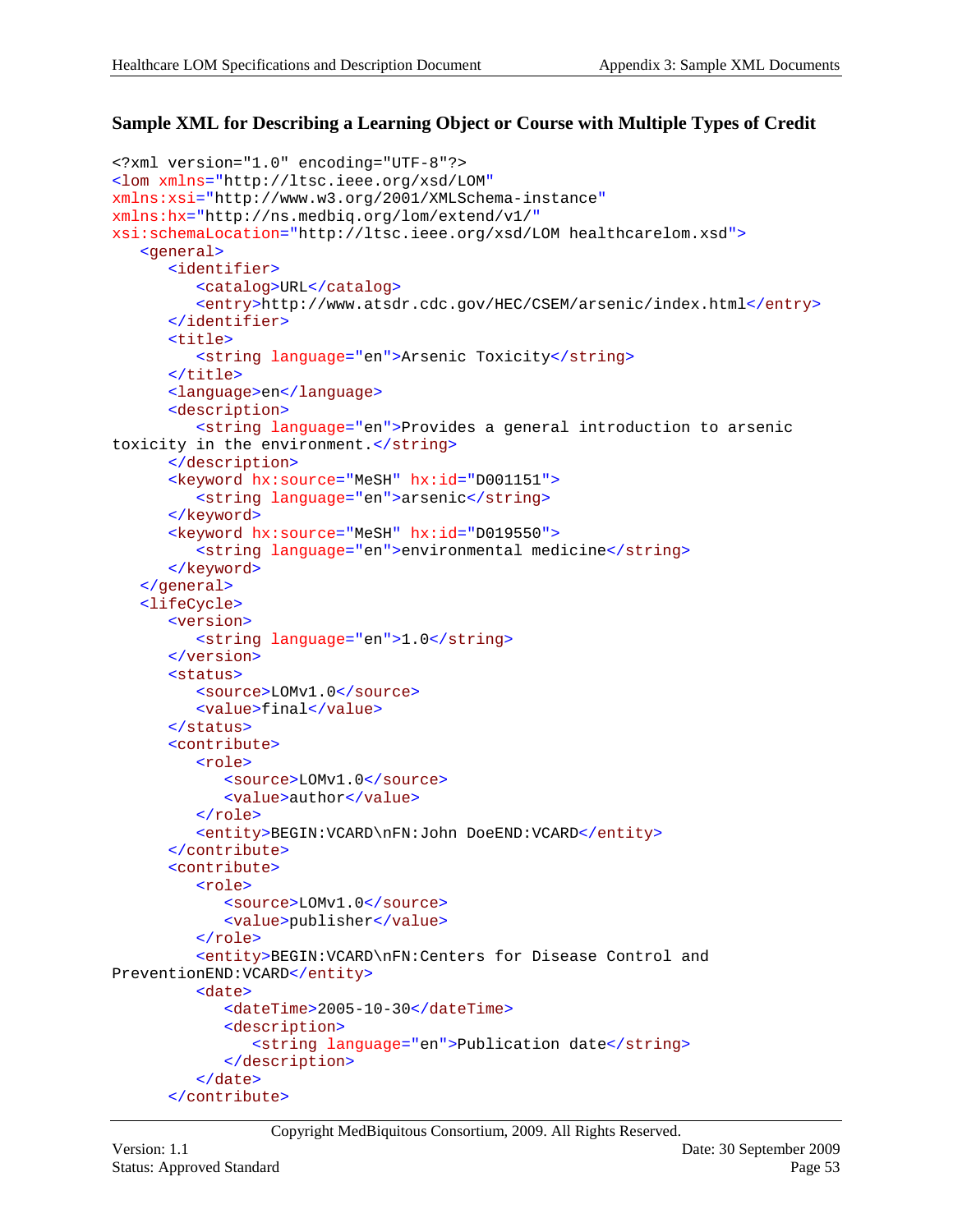```
</lifeCycle>
   <metaMetadata>
      <identifier>
         <catalog>URL</catalog>
         <entry>http://www.cd.gov/metadata/001</entry>
      </identifier>
      <contribute>
         <role>
            <source>LOMv1.0</source>
            <value>creator</value>
         </role>
         <entity>Centers for Disease Control and Prevention</entity>
         <date>
            <dateTime>2005-10-30</dateTime>
         </date>
      </contribute>
      <metadataSchema>LOMv1.0</metadataSchema>
      <metadataSchema>SCORM_CAM_v1.3</metadataSchema>
      <metadataSchema>HEALTHCARE_LOMv1</metadataSchema>
   </metaMetadata>
   <technical>
      <format>application/http</format>
      <location>http://www.atsdr.cdc.gov/HEC/CSEM/arsenic/index.html
      </location>
   </technical>
   <educational>
      <context>
         <source>HEALTHCARE_LOMv1</source>
         <value>continuing professional development</value>
      </context>
   </educational>
   <rights>
      <cost>
         <source>LOMv1.0</source>
         <value>no</value>
      </cost>
      <copyrightAndOtherRestrictions>
         <source>LOMv1.0</source>
         <value>no</value>
      </copyrightAndOtherRestrictions>
   </rights>
   <classification>
      <purpose>
         <source>LOMv1.0</source>
         <value>educational objective</value>
      </purpose>
      <description>
         <string language="en">Discuss the major exposure route for 
arsenic</string>
      </description>
   </classification>
   <classification>
      <purpose>
         <source>LOMv1.0</source>
         <value>educational objective</value>
      </purpose>
      <description>
```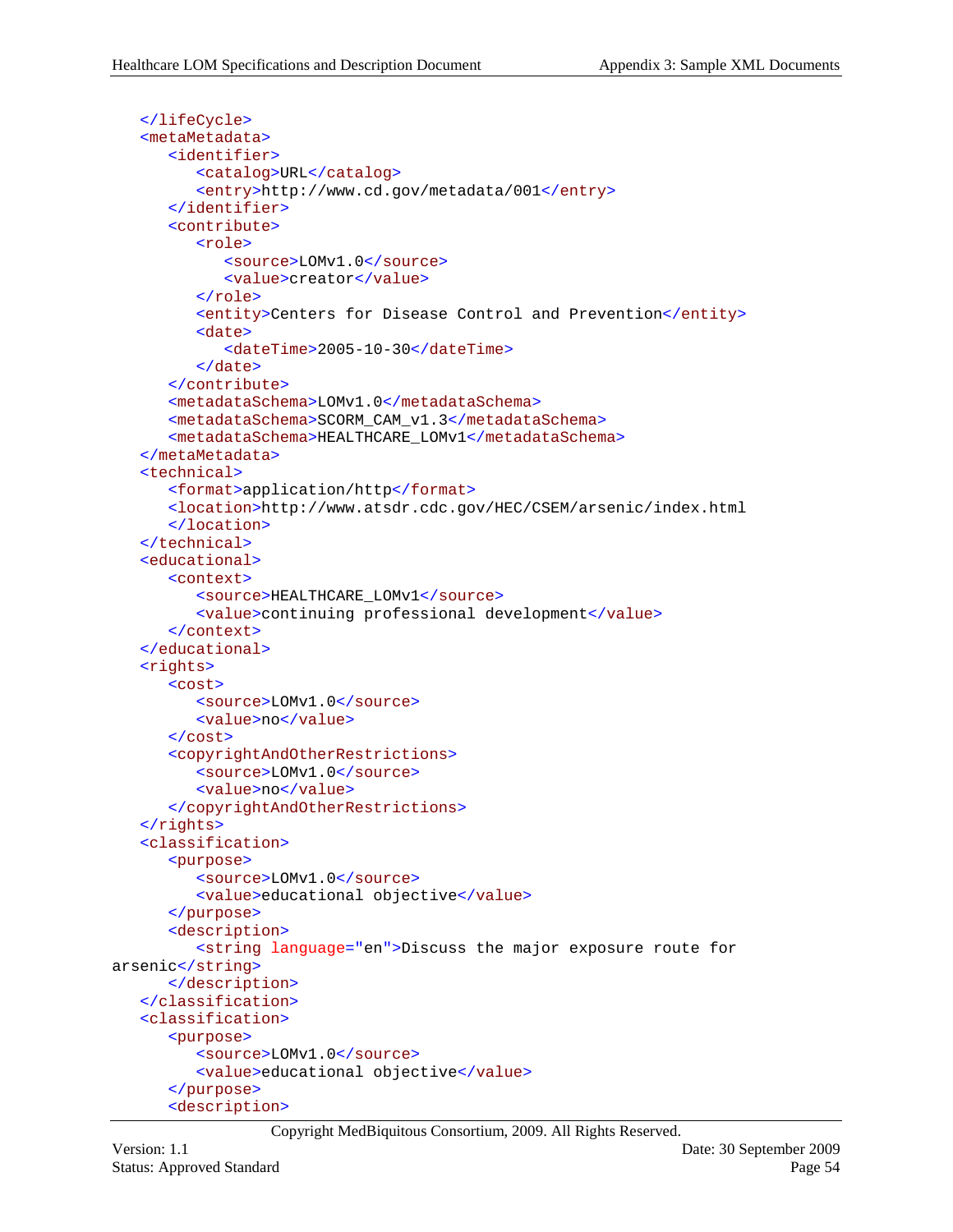```
<string language="en">Describe two potential environmental and 
occupational sources of arsenic exposure</string>
      </description>
   </classification>
   <classification>
      <purpose>
         <source>LOMv1.0</source>
         <value>educational objective</value>
      </purpose>
      <description>
         <string language="en">Identify evaluation and treatment protocols 
for persons exposed to arsenic</string>
      </description>
   </classification>
   <classification>
      <purpose>
         <source>LOMv1.0</source>
         <value>competency</value>
      </purpose>
      <taxonPath>
         <source>
            <string language="en">ACGME Core Competencies</string>
         </source>
         <taxon>
            <id>b</id>
            <entry>
               <string language="en">Medical Knowledge</string>
            </entry>
         \epsilon/taxon>
      </taxonPath>
   </classification>
   <hx:healthcareMetadata>
      <hx:healthcareEducation>
         <hx:expirationDate>2006-10-30</hx:expirationDate>
         <hx:creditsAvailable>yes</hx:creditsAvailable>
         <hx:credits>
            <hx:accreditingBody>ACCME</hx:accreditingBody>
            <hx:activityCertification>AMA PRA category 
1</hx:activityCertification>
            <hx:creditType>CME</hx:creditType>
            <hx:creditUnit>Credit</hx:creditUnit>
            <hx:accreditedProvider>Centers for Disease Control and 
Prevention</hx:accreditedProvider>
            <hx:releaseDate>2005-10-30</hx:releaseDate>
            <hx:expirationDate>2006-10-30</hx:expirationDate>
            <hx:numberOfCredits>1.5</hx:numberOfCredits>
         </hx:credits>
         <hx:credits>
            <hx:accreditingBody>ANCC</hx:accreditingBody>
            <hx:creditType>CNE</hx:creditType>
            <hx:creditUnit>Contact Hour</hx:creditUnit>
            <hx:pacing>learner paced</hx:pacing>
            <hx:accreditedProvider>Centers for Disease Control and 
Prevention</hx:accreditedProvider>
            <hx:releaseDate>2005-10-30</hx:releaseDate>
            <hx:expirationDate>2006-10-30</hx:expirationDate>
            <hx:numberOfCredits>1.7</hx:numberOfCredits>
```
Copyright MedBiquitous Consortium, 2009. All Rights Reserved.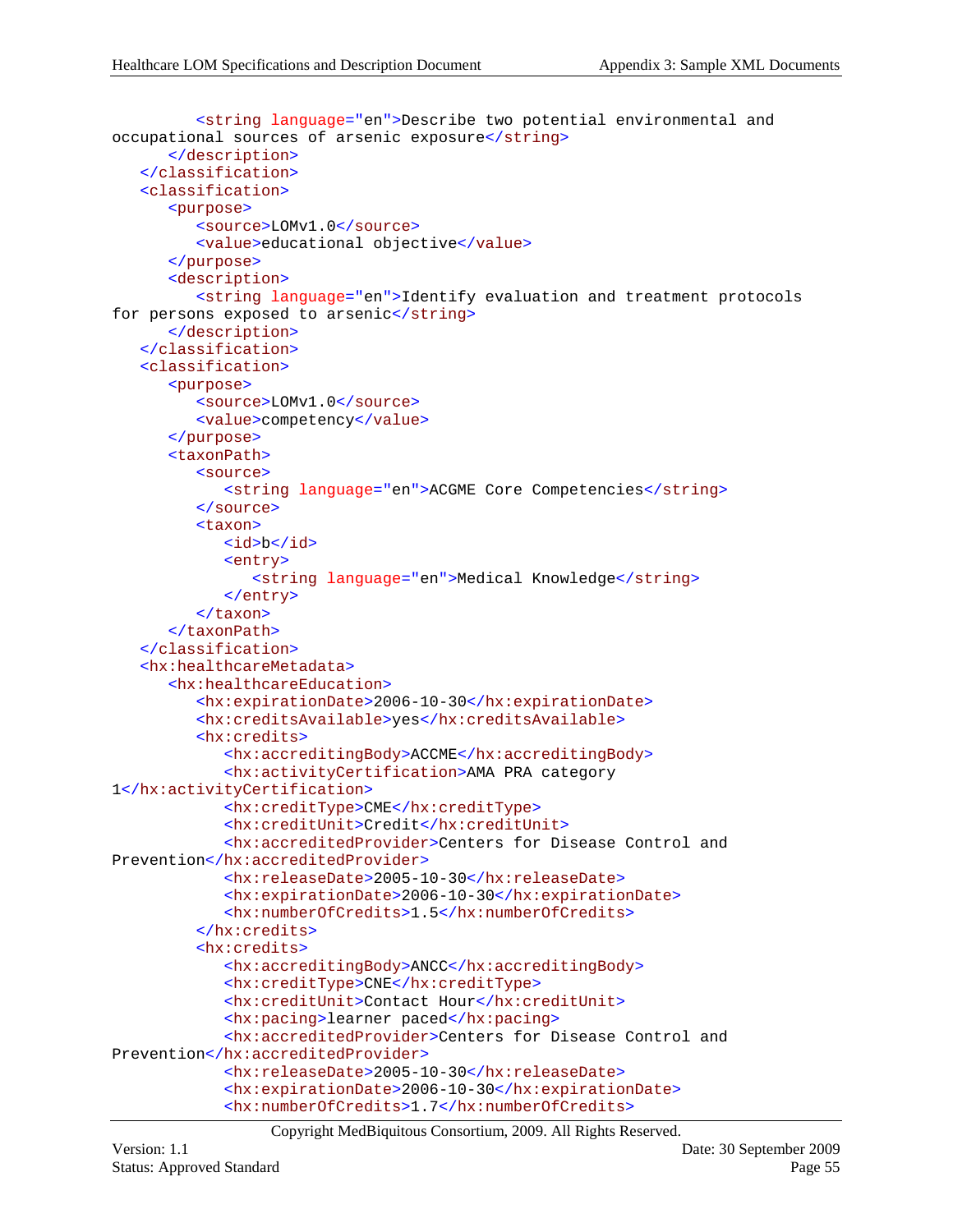```
</hx:credits>
         <hx:targetAudience>
            <hx:audienceCategory>professional</hx:audienceCategory>
            <hx:profession>
               <string language="en">physician</string>
            </hx:profession>
            <hx:profession>
               <string language="en">registered nurse</string>
            </hx:profession>
            <hx:specialty>
               <string language="en">family practice</string>
            </hx:specialty>
            <hx:readingLevel>
               <string language="en">above grade 12</string>
            </hx:readingLevel>
         </hx:targetAudience>
         <hx:activitySponsorship>direct</hx:activitySponsorship>
         <hx:participationModality>technology 
based</hx:participationModality>
         <hx:activityDelivery>not live</hx:activityDelivery>
         <hx:activityFormat>
            <string language="en">course</string>
         </hx:activityFormat>
         <hx:commercialSupport>no</hx:commercialSupport>
         <hx:relevantFinancialRelationship>
            no
         </hx:relevantFinancialRelationship>
         <hx:contact>John Doe, jdoe@cdc.gov</hx:contact>
      </hx:healthcareEducation>
   </hx:healthcareMetadata>
\langlelom\rangle
```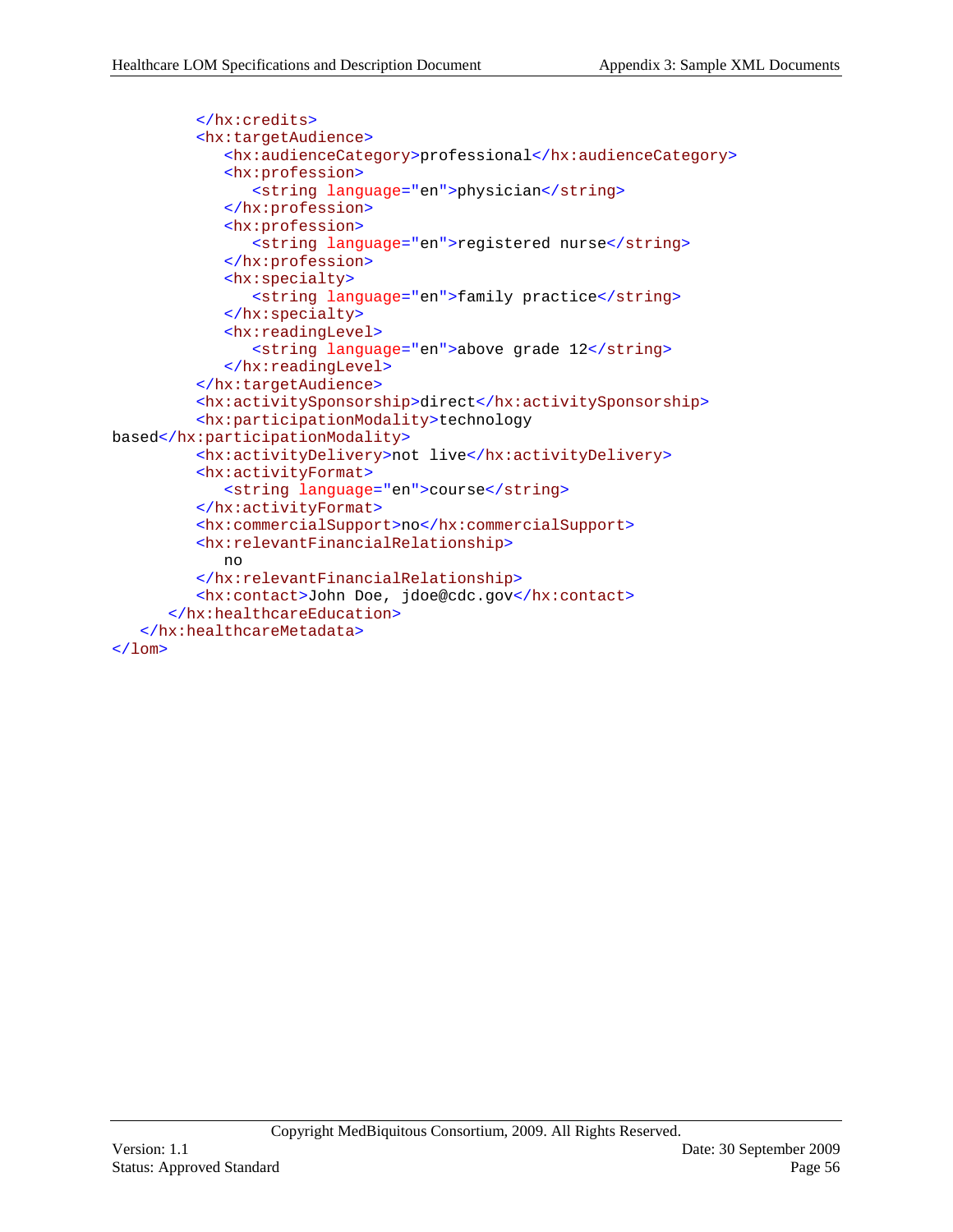#### **Sample XML for Describing an Asset**

```
<?xml version="1.0" encoding="UTF-8"?>
<lom xmlns="http://ltsc.ieee.org/xsd/LOM"
xmlns:xsi="http://www.w3.org/2001/XMLSchema-instance"
xmlns:hx="http://ns.medbiq.org/lom/extend/v1/" 
xsi:schemaLocation="http://ltsc.ieee.org/xsd/LOM healthcarelom.xsd ">
   <general>
      <identifier>
         <catalog>URL</catalog>
         <entry>
         http://www.medicalschool.edu/images/dialysisdrainage.jpg
         </entry>
      </identifier>
      <title>
         <string language="en">Drainage of Dialysis Fluid from Peritoneal 
Cavity</string>
      </title>
      <description>
         <string language="en">Drainage of dialysis fluid in peritoneal 
cavity with catheter in pouch of Douglas.</string>
      </description>
      <keyword hx:source="MeSH" hx:id="D002404">
         <string language="en">Catheterization</string>
      </keyword>
      <keyword hx:source="MeSH" hx:id="D015314">
         <string language="en">Dialysis Solutions</string>
      </keyword>
   </general>
   <lifeCycle>
      <contribute>
         <role>
            <source>LOMv1.0</source>
            <value>publisher</value>
         </role>
         <entity>BEGIN:VCARD\nFN:Anystate Medical SchoolEND:VCARD</entity>
      </contribute>
   </lifeCycle>
   <metaMetadata>
      <identifier>
         <catalog>URL</catalog>
         <entry>http://www.medicalschool.edu/metadata/metadata010</entry>
      </identifier>
      <metadataSchema>LOMv1.0</metadataSchema>
      <metadataSchema>HEALTHCARE_LOMv1</metadataSchema>
   </metaMetadata>
   <technical>
      <format>image/jpg</format>
      <size>135090</size>
   </technical>
   <educational>
      <learningResourceType>
         <source>HEALTHCARE_LOMv1</source>
         <value>image</value>
      </learningResourceType>
   </educational>
```
Copyright MedBiquitous Consortium, 2009. All Rights Reserved.